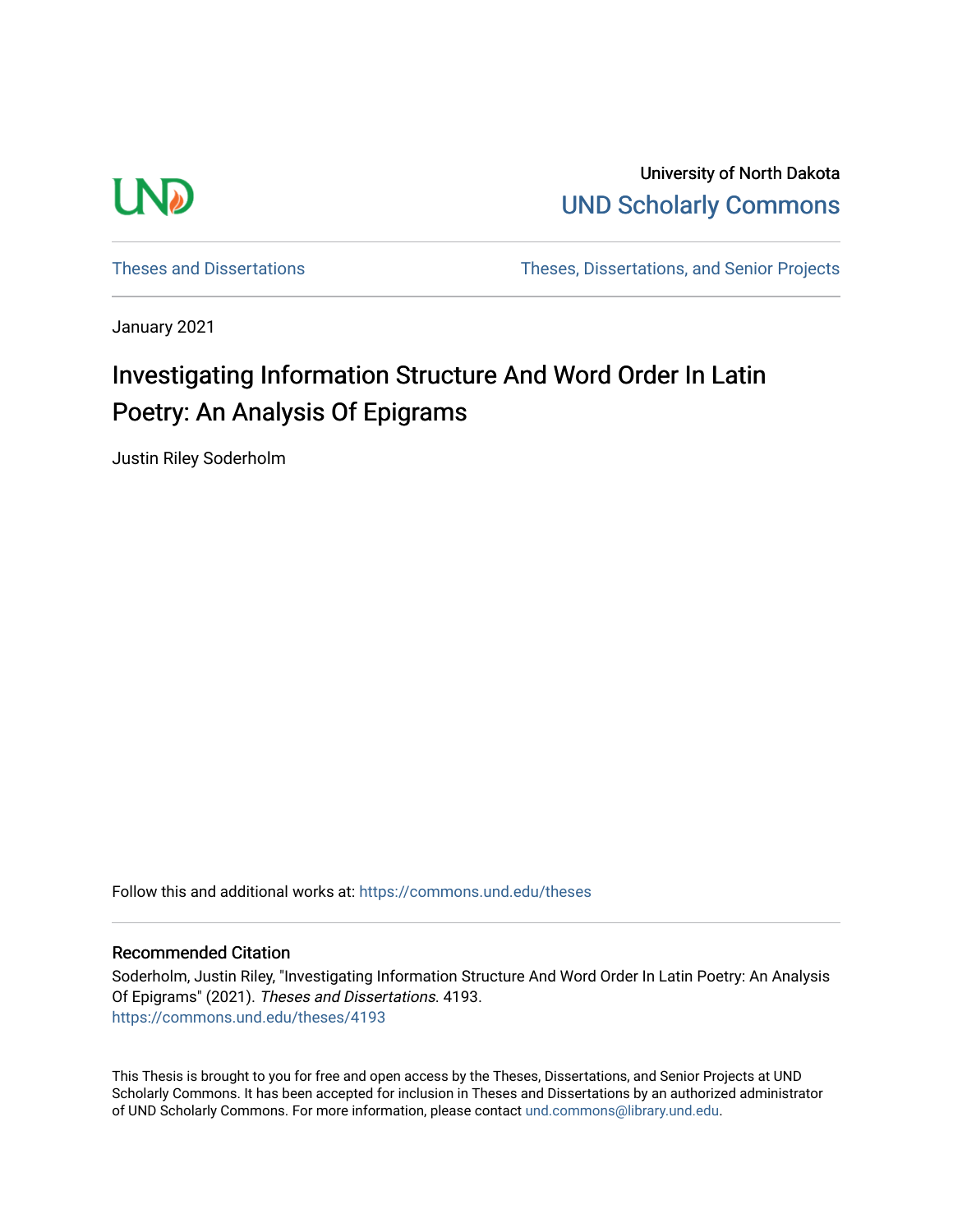## INVESTIGATING INFORMATION STRUCTURE AND WORD ORDER IN LATIN POETRY: AN ANALYSIS OF EPIGRAMS

by

Justin Riley Soderholm Bachelor of Arts, University of Northwestern – St. Paul, 2018

> A Thesis Submitted to the Graduate Faculty

> > of the

University of North Dakota

in partial fulfillment of the requirements

for the degree of

Master of Arts

Grand Forks, North Dakota

December 2021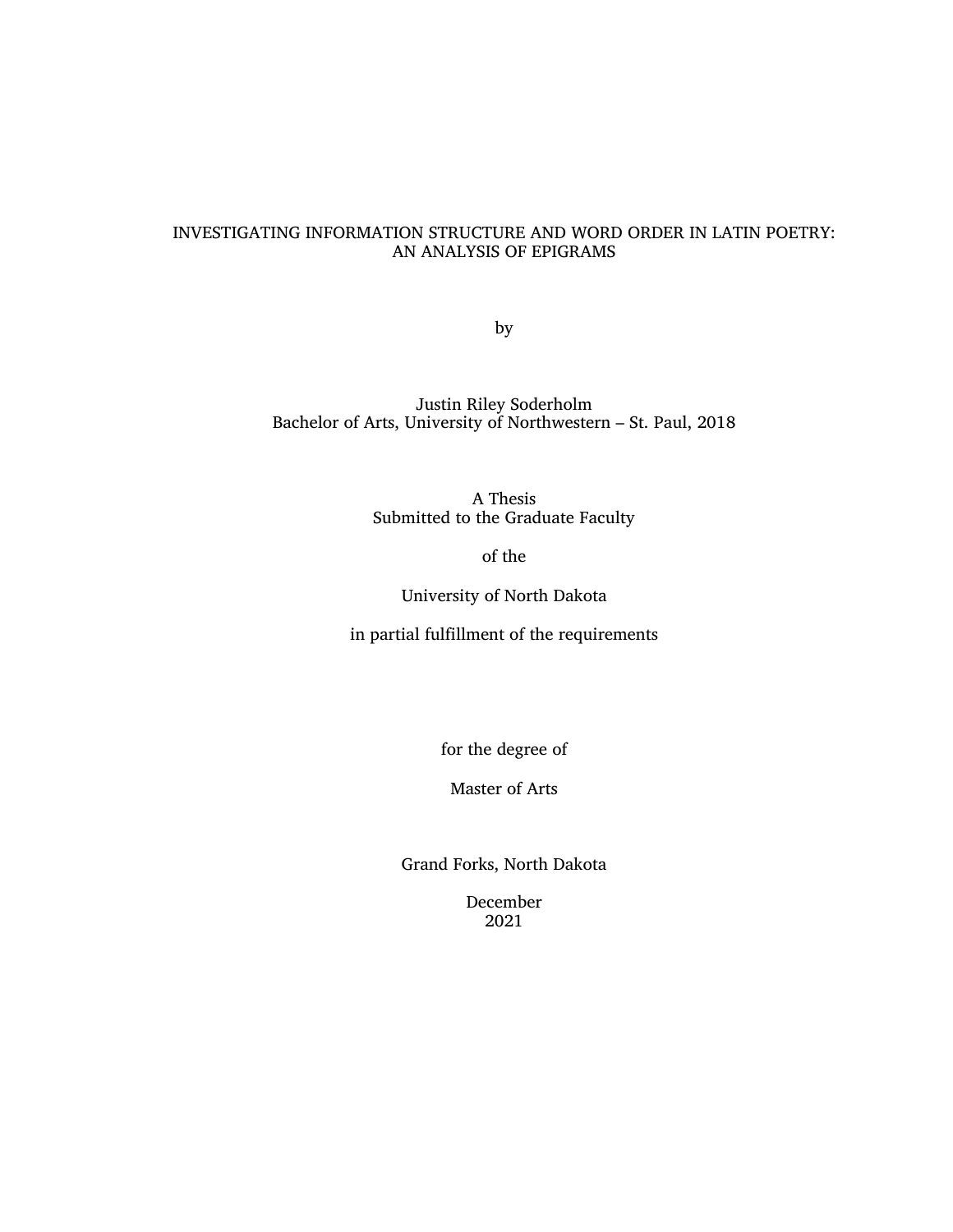© 2021 Justin Riley Soderholm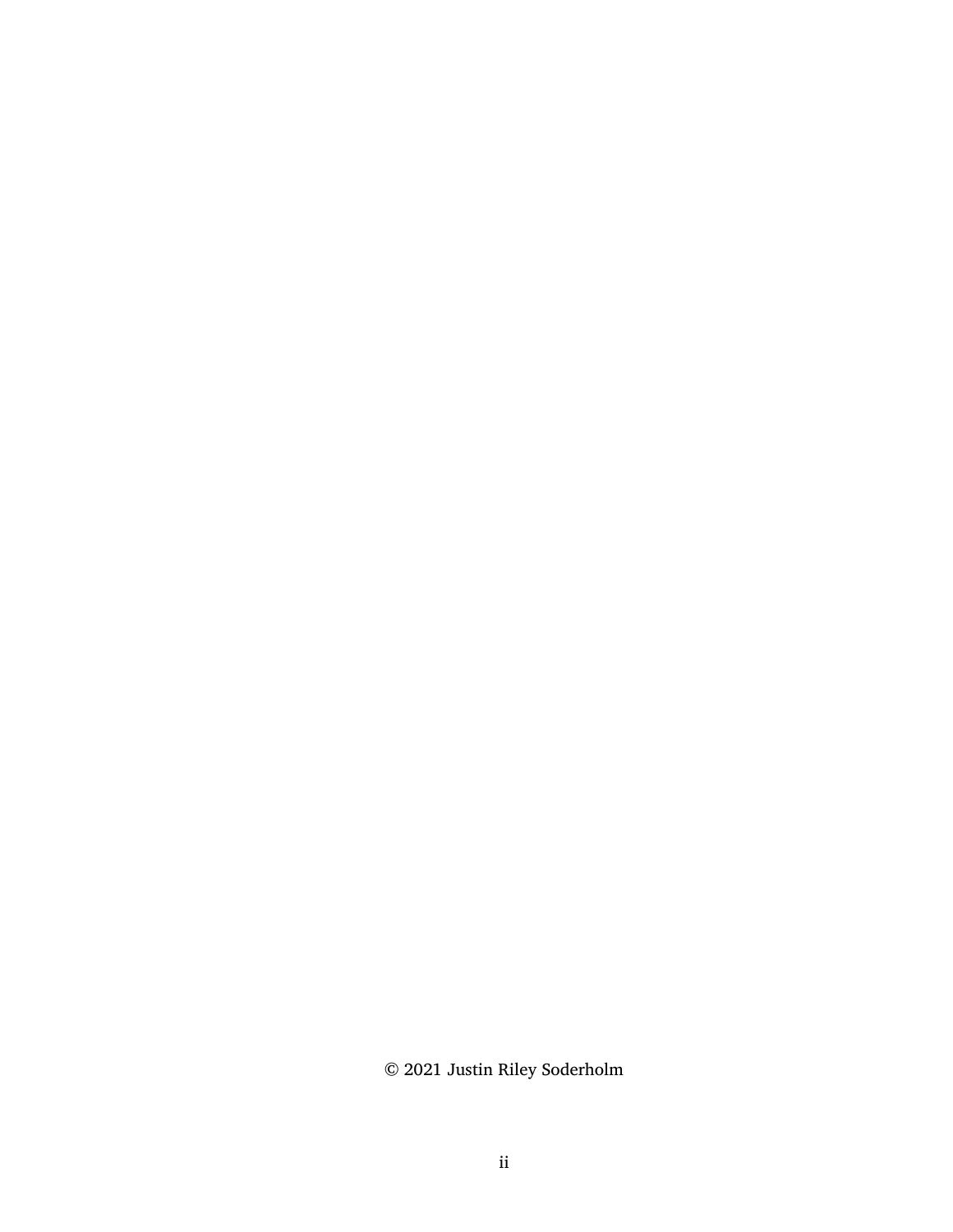This thesis, submitted by Justin Riley Soderholm in partial fulfillment of the requirements for the Degree of Master of Arts from the University of North Dakota, has been read by the Faculty Advisory Committee under whom the work has been done and is hereby approved.

> \_\_\_\_\_\_\_\_\_\_\_\_\_\_\_\_\_\_\_\_\_\_\_\_\_\_\_\_\_\_\_\_\_\_\_\_\_\_\_\_\_\_\_\_\_\_\_\_\_\_\_\_\_\_\_\_\_\_\_\_\_\_\_\_\_\_\_ Linda Humnick, Chair

> \_\_\_\_\_\_\_\_\_\_\_\_\_\_\_\_\_\_\_\_\_\_\_\_\_\_\_\_\_\_\_\_\_\_\_\_\_\_\_\_\_\_\_\_\_\_\_\_\_\_\_\_\_\_\_\_\_\_\_\_\_\_\_\_\_\_\_ Robert Fried

> \_\_\_\_\_\_\_\_\_\_\_\_\_\_\_\_\_\_\_\_\_\_\_\_\_\_\_\_\_\_\_\_\_\_\_\_\_\_\_\_\_\_\_\_\_\_\_\_\_\_\_\_\_\_\_\_\_\_\_\_\_\_\_\_\_\_\_ Adam Baker

This thesis is being submitted by the appointed advisory committee as having met all of the requirements of the School of Graduate Studies at the University of North Dakota and is hereby approved.

\_\_\_\_\_\_\_\_\_\_\_\_\_\_\_\_\_\_\_\_\_\_\_\_\_\_\_\_\_\_\_\_\_\_\_\_\_\_\_\_\_\_\_\_\_\_\_ Chris Nelson Dean of the School of Graduate Studies

\_\_\_\_\_\_\_\_\_\_\_\_\_\_\_\_\_\_\_\_\_\_\_\_\_\_\_\_\_\_\_\_\_\_\_\_\_\_\_\_\_\_\_\_\_\_\_

**Date**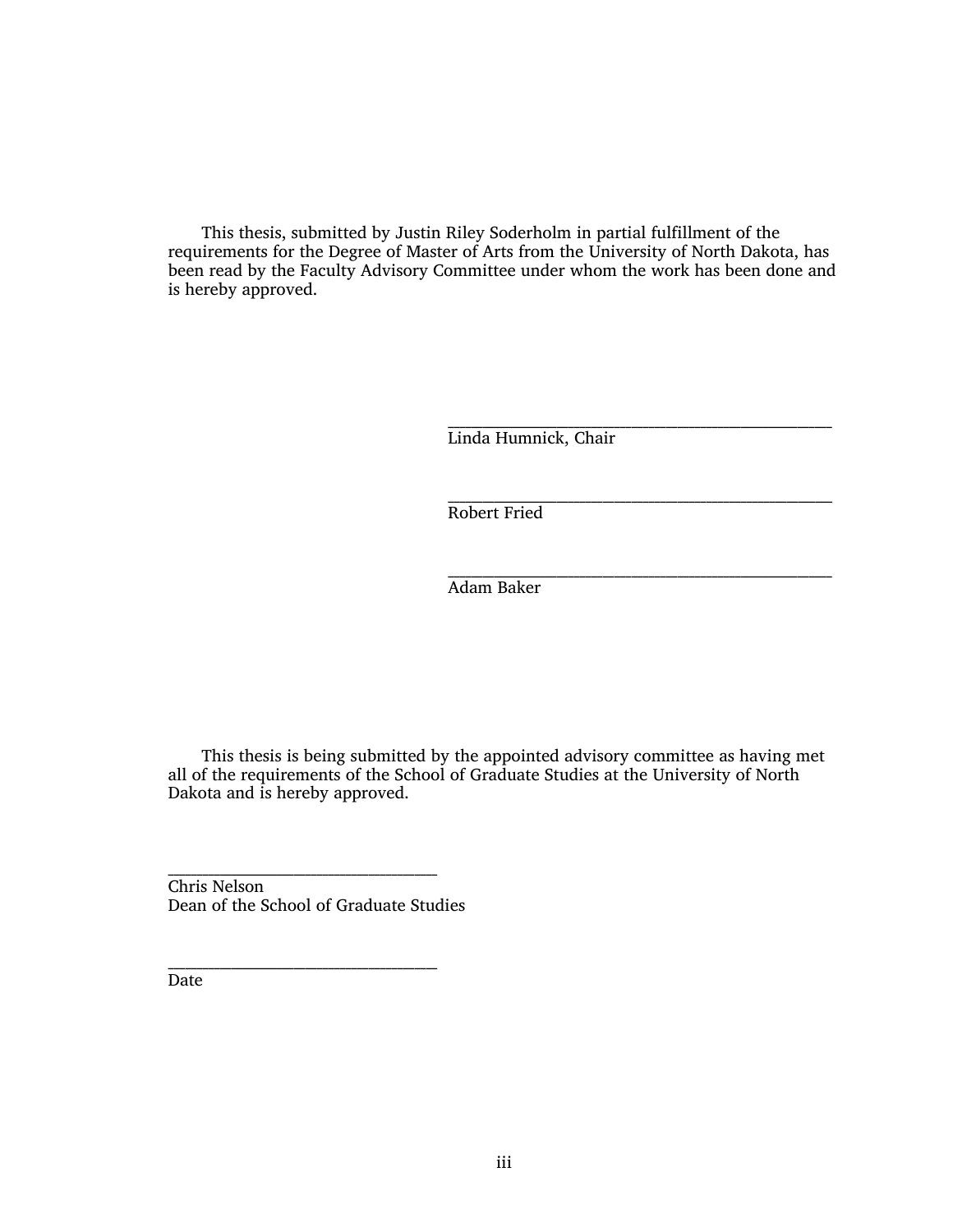#### **PERMISSION**

Title Investigating Information Structure and Word Order in Latin Poetry: An Analysis of Epigrams Department Linguistics Degree Master of Arts

In presenting this thesis in partial fulfillment of the requirements for a graduate degree from the University of North Dakota, I agree that the library of this University shall make it freely available for inspection. I further agree that permission for extensive copying for scholarly purposes may be granted by the professor who supervised my thesis work or, in her absence, by the Chairperson of the department or the Dean of the School of Graduate Studies. It is understood that any copying or publication or other use of this thesis or part thereof for financial gain shall not be allowed without my written permission. It is also understood that due recognition shall be given to me and to the University of North Dakota in any scholarly use which may be made of any material in my thesis.

> Justin Riley Soderholm December 7, 2021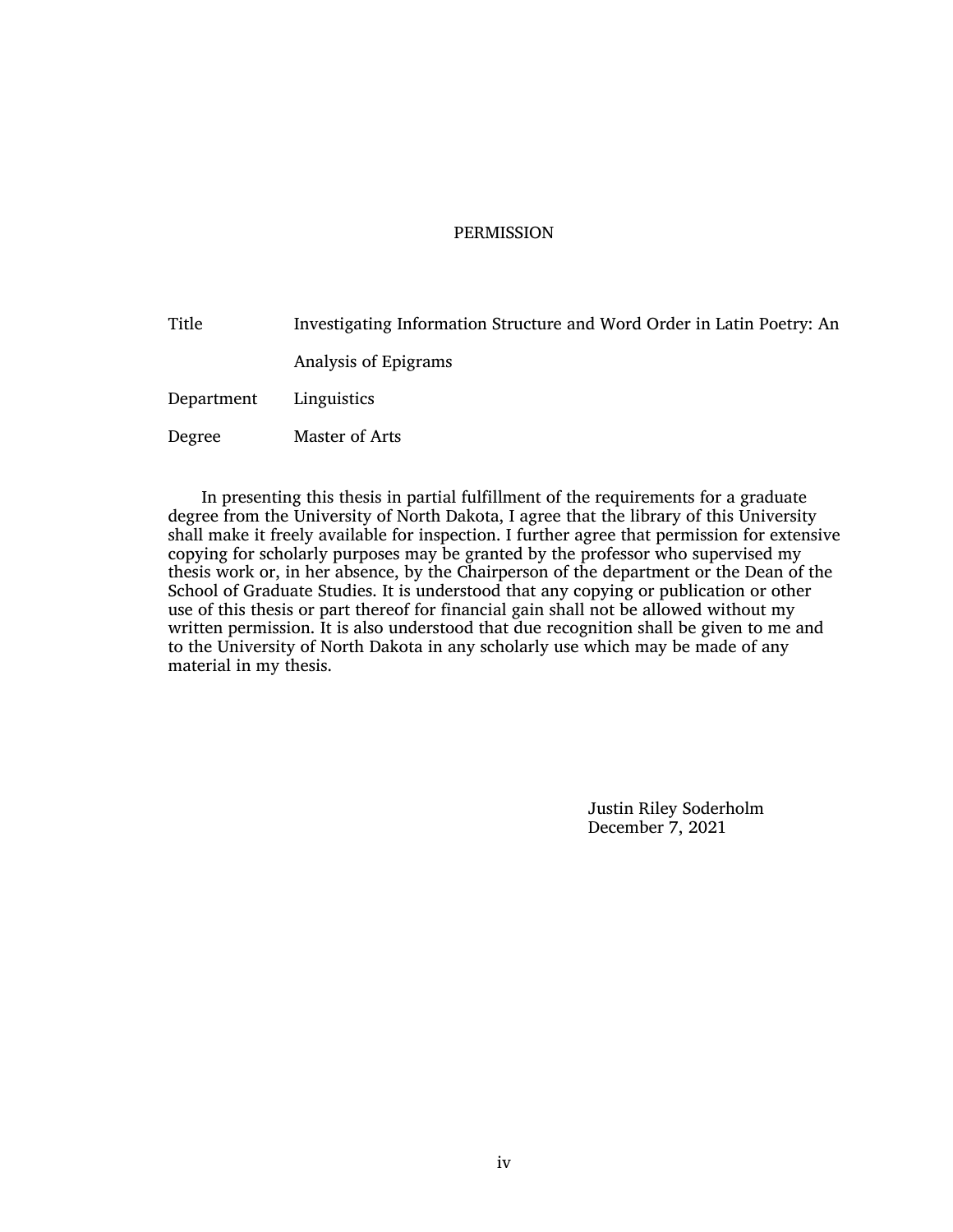## **CONTENTS**

|                                                                     | viii           |
|---------------------------------------------------------------------|----------------|
|                                                                     | X              |
|                                                                     | xii            |
|                                                                     | xiii           |
| <b>CHAPTER</b>                                                      |                |
| 1.                                                                  | $\mathbf{1}$   |
| 1.1. Epigrams and Martial's Historical Setting                      | $\overline{2}$ |
|                                                                     | $\overline{4}$ |
|                                                                     | 5              |
| 1.4. Theoretical Background on Information Structure                | 6              |
|                                                                     | 6              |
|                                                                     | 9              |
| 1.4.3. Sentence Articulation Types and Associated Focus Structures. | 9              |
| 1.4.3.1. Topic-Comment Articulation                                 | 10             |
| 1.4.3.2. Identificational Articulation                              | 10             |
| 1.4.3.3. Presentational Articulation and Event Reporting            | 12             |
|                                                                     | 13             |
| 2.                                                                  | 15             |
|                                                                     | 15             |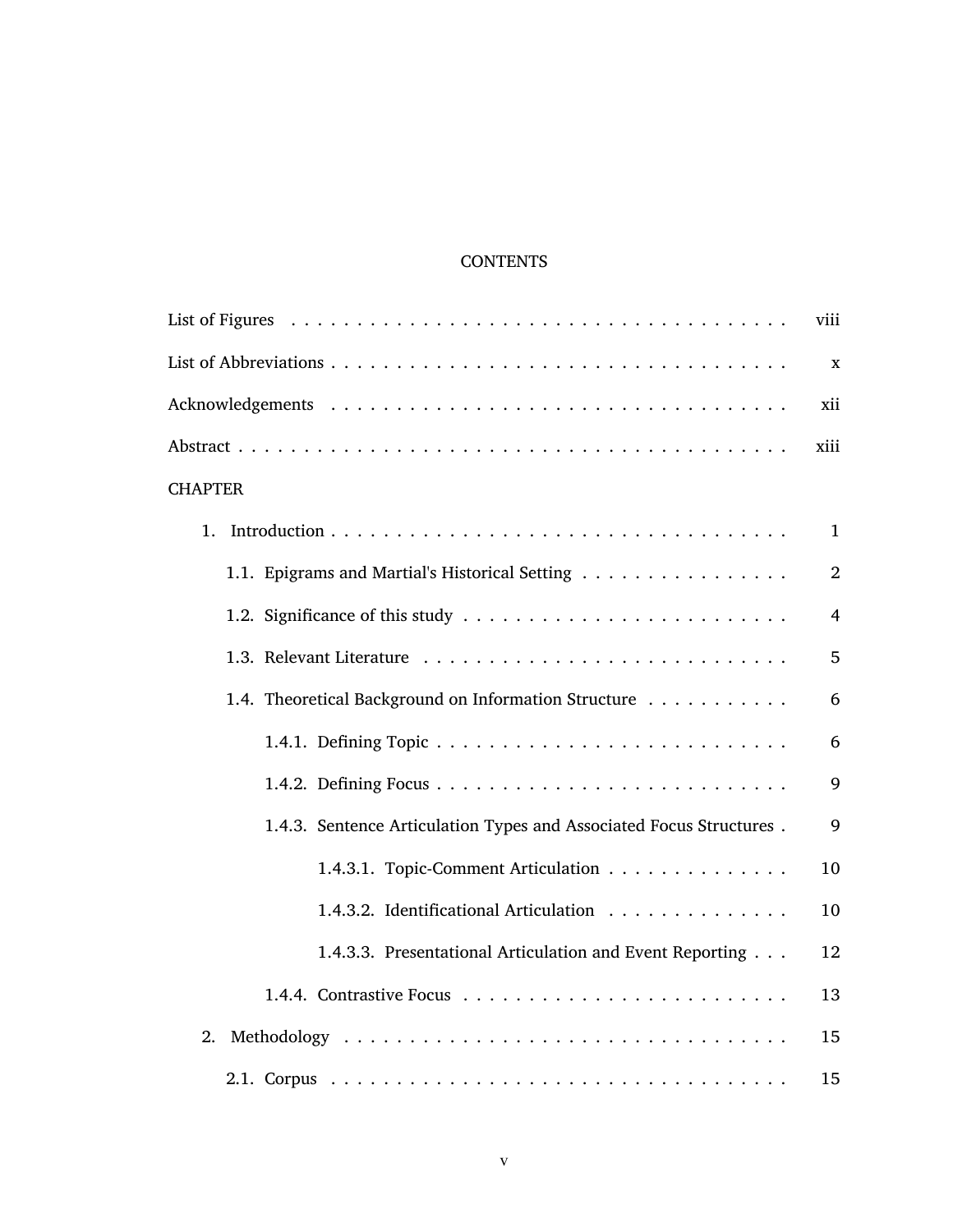|    |                                                                      | 16 |
|----|----------------------------------------------------------------------|----|
|    | 2.3. Foundational principles for analyzing word order and word order | 18 |
|    |                                                                      | 19 |
|    | 2.3.2. Principle of Natural Information Flow                         | 20 |
| 3. |                                                                      | 22 |
|    | 3.1. Topic-Comment Articulation in Epigrams                          | 22 |
|    | 3.1.1. Canonical Topic-Comment Clauses                               | 26 |
|    | 3.1.2. Non-Canonical Topic-Comment Clauses                           | 29 |
|    | 3.1.3. Verb-only Topic-Comment Clauses                               | 36 |
|    |                                                                      | 37 |
|    | 3.2. Identificational Articulation in Epigrams                       | 37 |
|    | 3.2.1. Canonical Identificational Clauses                            | 40 |
|    | 3.2.2. Non-Canonical Identificational Clauses                        | 41 |
|    | 3.2.3. Verb-Only Identificational Clauses                            | 43 |
|    |                                                                      | 43 |
|    | 3.3. Presentational Articulation and Event-Reporting in Epigrams     | 44 |
|    |                                                                      | 47 |
|    |                                                                      | 47 |
|    |                                                                      | 54 |
|    |                                                                      | 54 |
|    |                                                                      | 56 |
|    |                                                                      | 61 |
|    |                                                                      | 63 |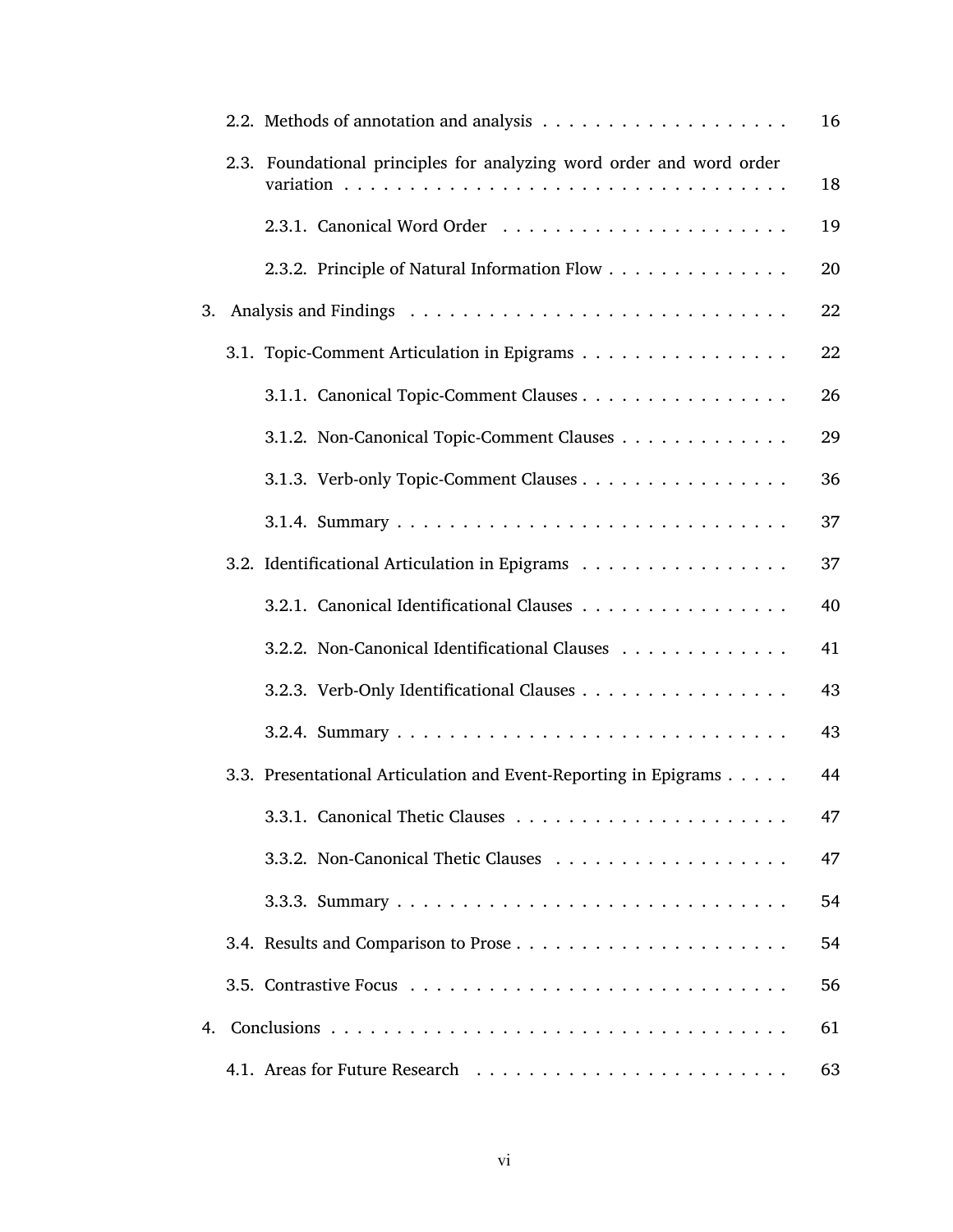|--|--|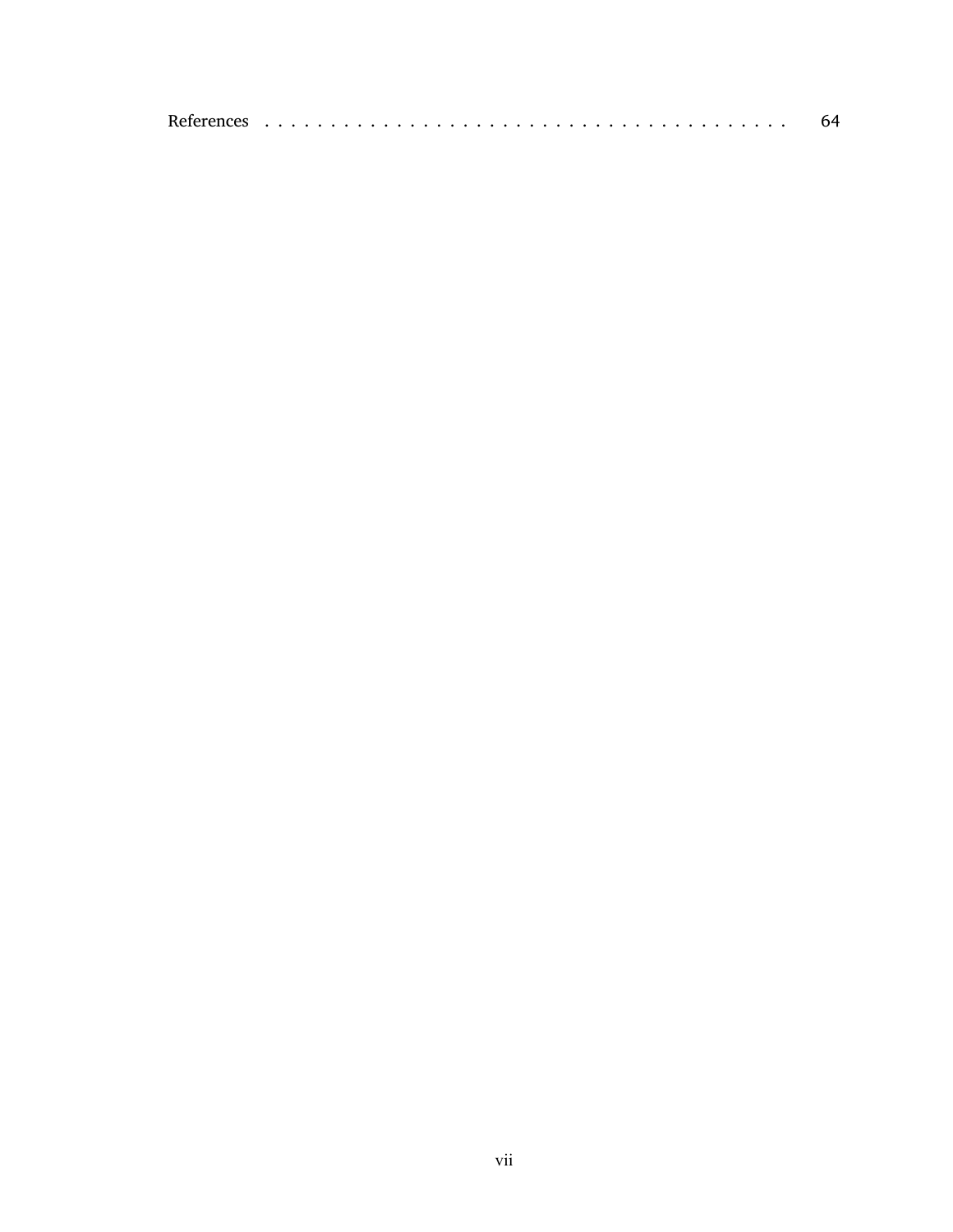## <span id="page-8-0"></span>LIST OF FIGURES

| Figure                                                                              | Page |
|-------------------------------------------------------------------------------------|------|
|                                                                                     | 3    |
| 2. Topic-comment propositions containing a subject, object, and verb. $\dots \dots$ | 23   |
| 3. Topic-comment propositions containing either a subject and verb or an object     | 24   |
| 4. Absolute value comparison of canonical and non-canonical orders in topic-        | 25   |
| 5. Percentage comparison of canonical and non-canonical orders in topic-comment     | 25   |
| 6. Identificational propositions containing a subject, object, and verb.            | 38   |
| 7. Identificational propositions containing either a subject and verb or an object  | 38   |
| 8. Absolute value comparison of canonical and non-canonical orders in identifi-     | 39   |
| 9. Percentage comparison of canonical and non-canonical orders in identifica-       | 40   |
| 10. Thetic propositions containing a subject, object, and verb.                     | 44   |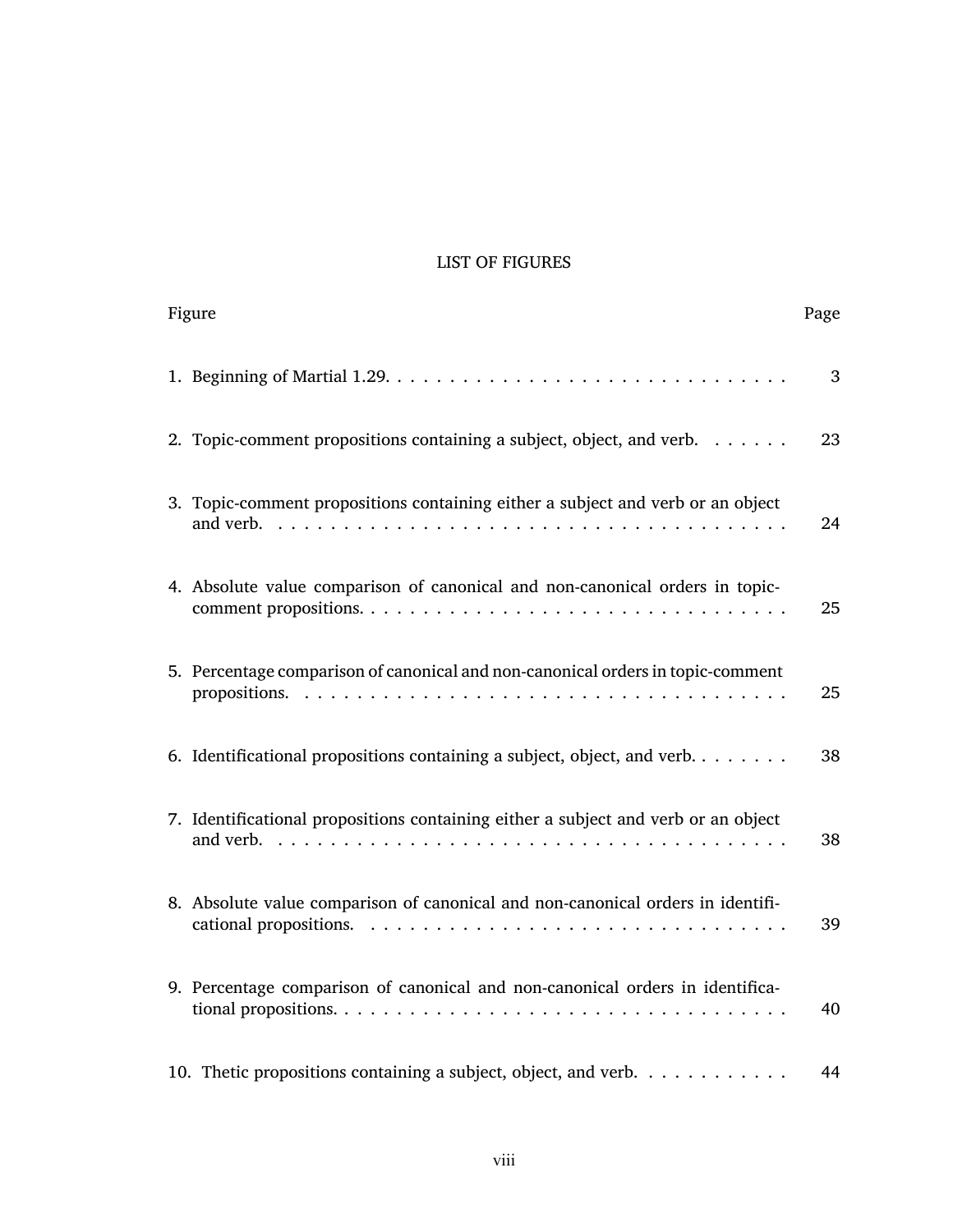| 11. The tic propositions containing either a subject and verb or an object and verb.                                                                                                     | 45 |
|------------------------------------------------------------------------------------------------------------------------------------------------------------------------------------------|----|
| 12. Absolute value comparison of canonical and non-canonical orders in thetic                                                                                                            | 46 |
| 13. Percentage comparison of canonical and non-canonical orders in thetic propo-                                                                                                         | 46 |
| 14. Distribution of canonical and non-canonical orders in propositions with only                                                                                                         | 55 |
| 15. Distribution of canonical and non-canonical orders in propositions with sub-<br>jects, objects, and verbs. $\dots \dots \dots \dots \dots \dots \dots \dots \dots \dots \dots \dots$ | 56 |
| 16. Distribution of word orders across sentence articulations (absolute values). .                                                                                                       | 61 |
| 17. Distribution of word orders across sentence articulations (percentages)                                                                                                              | 62 |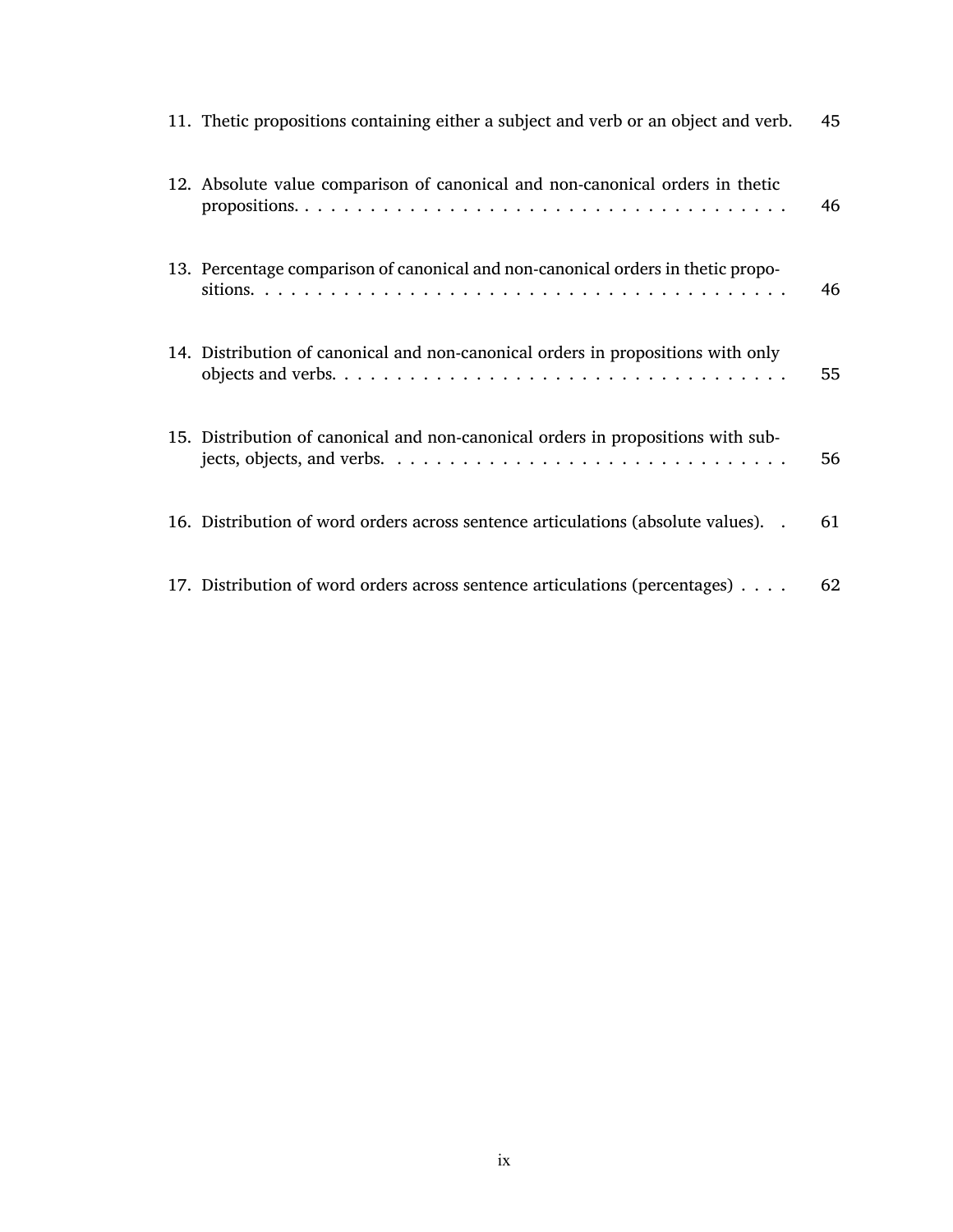#### <span id="page-10-0"></span>LIST OF ABBREVIATIONS

- 1 first person
- 2 second person
- 3 third person
- ABL ablative
- acc accusative
- COND conditional
- DAT dative
- DEM demonstrative
- FUT future
- GEN genitive
- IND indicative
- INF infinitive
- neg negation, negative
- NOM nominative
- passive
- PL plural
- possessive
- PRF perfect
- prs present
- prog progressive
- pst past
- PTCP participle
- q question particle/marker
- REFL reflexive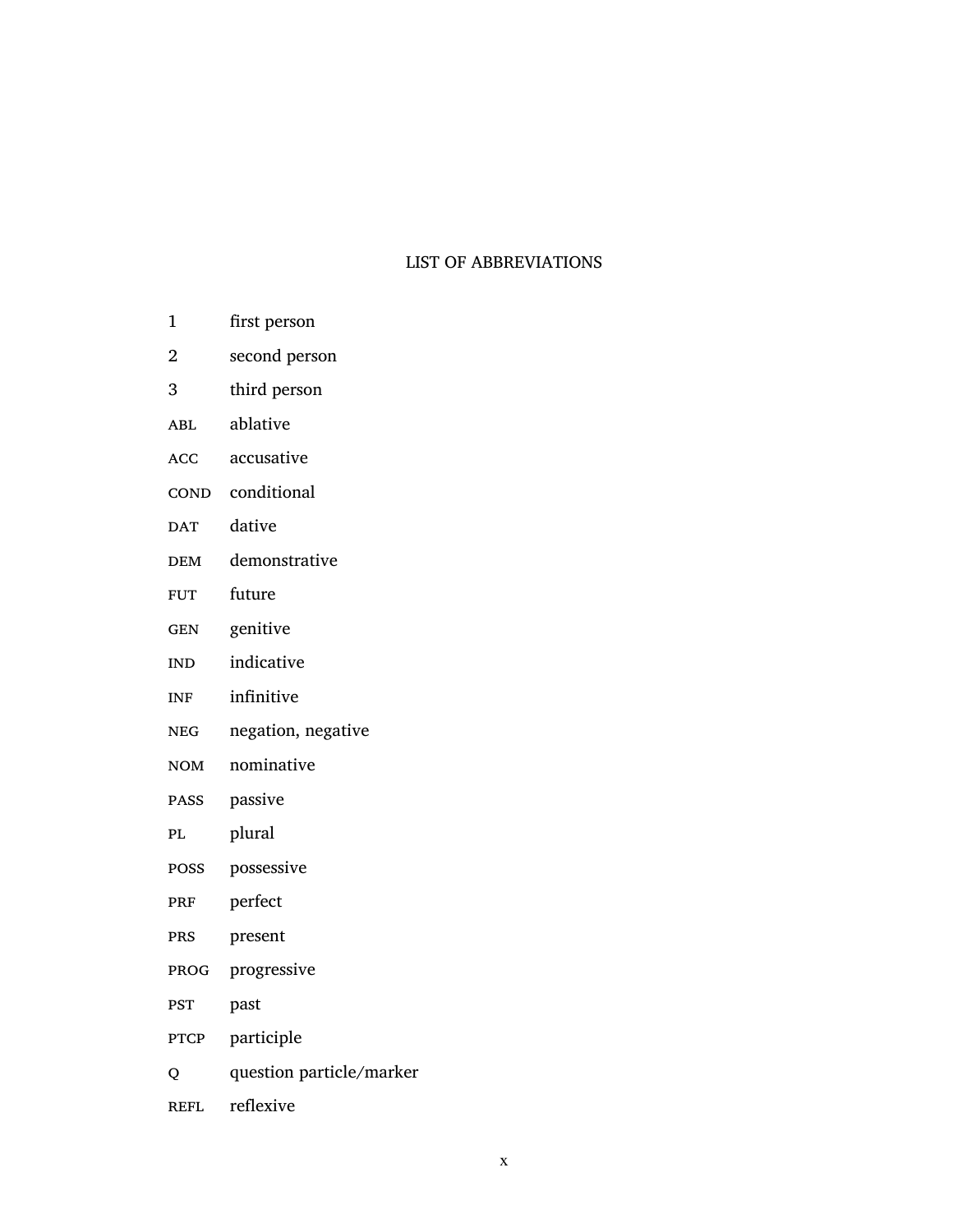- sbJv subjunctive
- sg singular
- voc vocative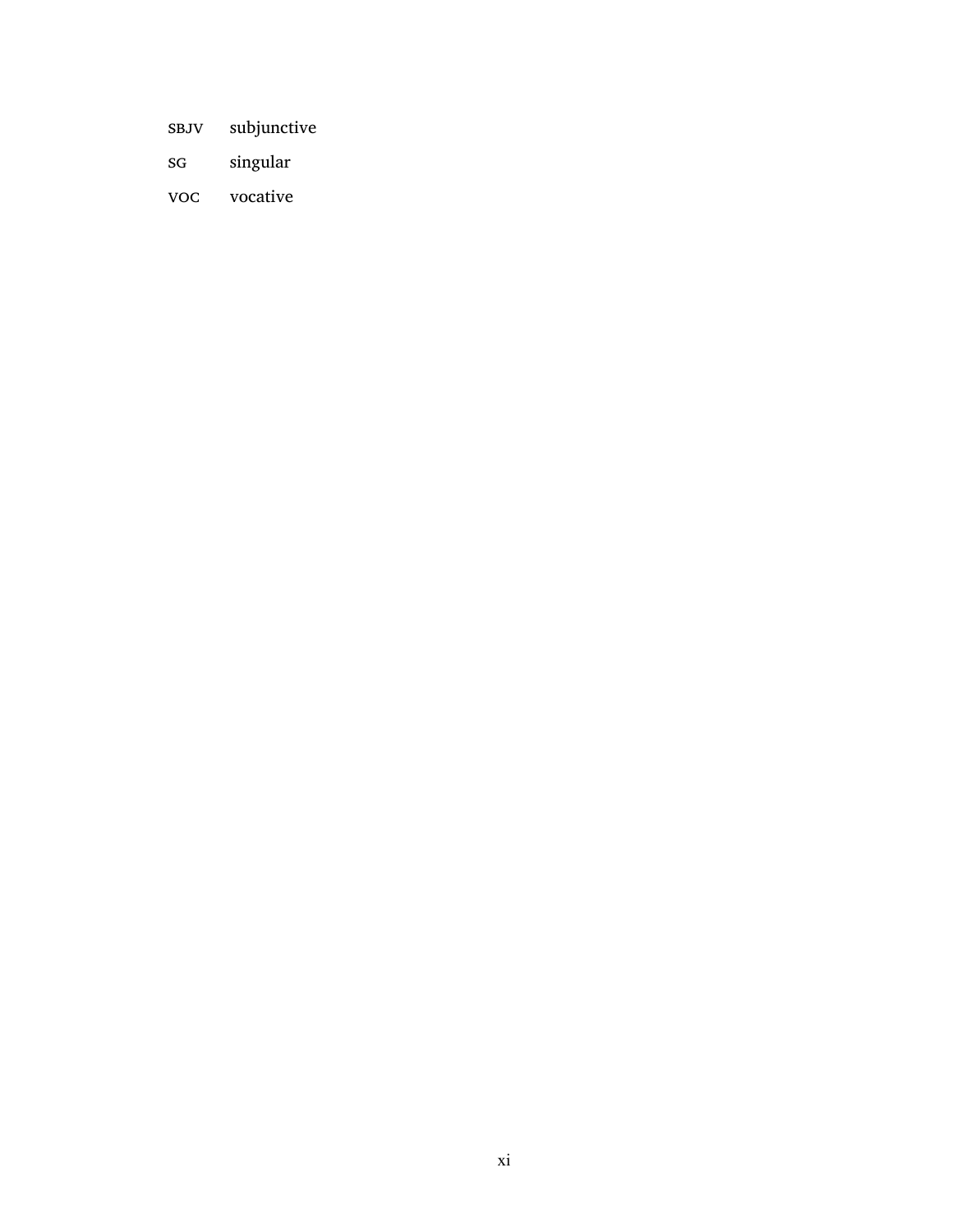#### <span id="page-12-0"></span>ACKNOWLEDGEMENTS

I offer many thanks to the chair of my committee, Dr. Linda Humnick, who spent many hours guiding the research process and offering countless helpful words during this project. Thank you to Drs. Robert Fried and Adam Baker, both of whom also served as members of my committee. I appreciate the feedback and direction from both of you. This thesis has seen great improvements because of that. Thank you all. Of course, any error that remains in this thesis is mine, so, *poenas dare debeo* (I ought to pay the penalty).

Thank you to the various fellow linguists at SIL-UND with whom I have shared many hours of collaborative work time. I am especially grateful for the syllables I have been part of over the last several years. The camaraderie we share around linguistics encouraged me greatly toward this goal.

To Mom, thanks for getting Latin curriculum when I was in seventh grade (or so).

May God be praised in this project. He is infinitely deserving of thanks. Only by his sustaining power have I been able to move, think, and write. So, fittingly (especially in a thesis on Latin), I say: *Soli Deo Gloria!*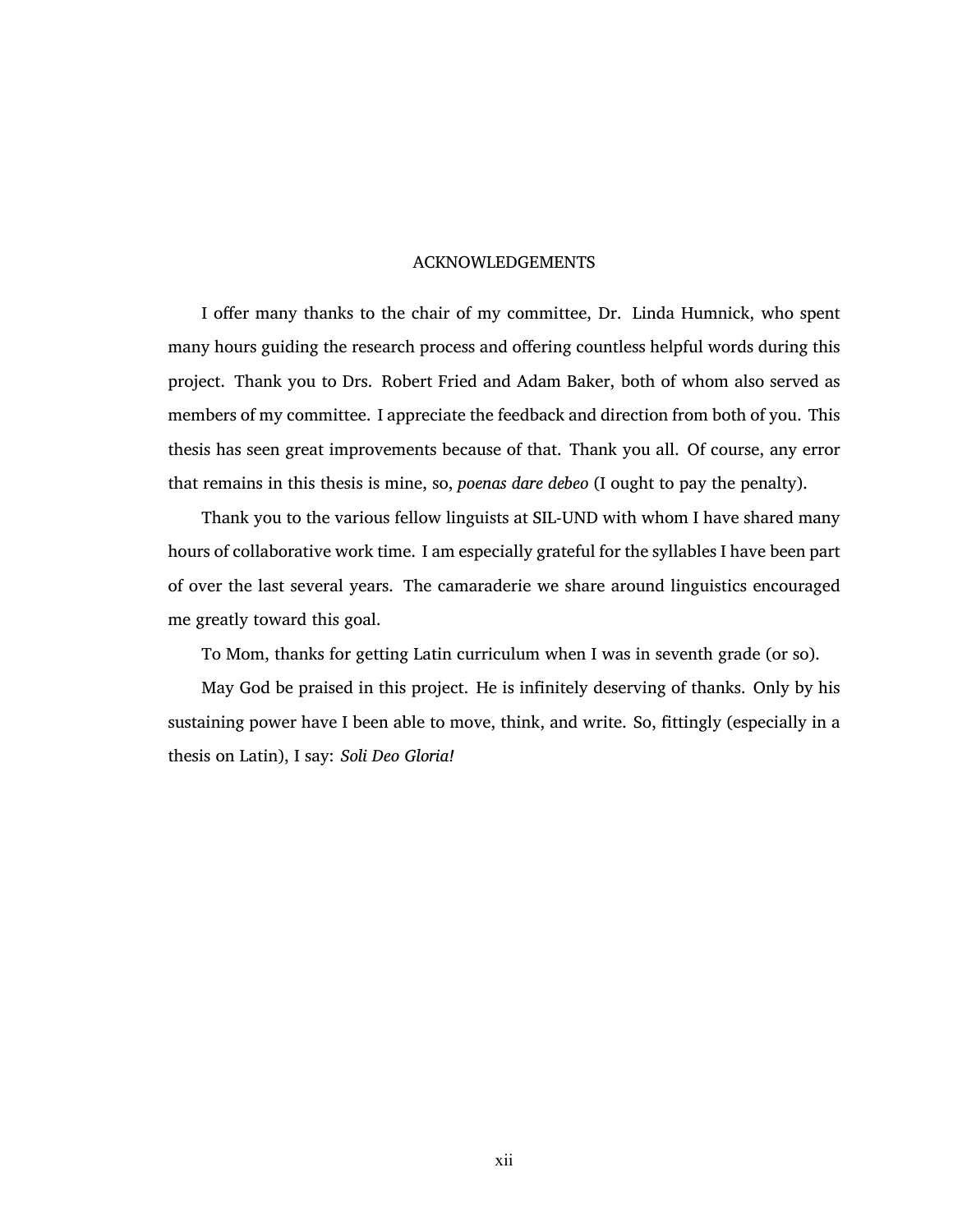#### <span id="page-13-0"></span>ABSTRACT

This thesis examines the epigrammatic verses of the Latin poet Marcus Valerius Martialis (Martial). The emphasis is on the order of basic constituents and information structure, in particular, the concepts of sentence articulation and focus structure as modelled by [Lambrecht](#page-77-1) (1994).

I categorize clauses from roughly 200 lines of epigrammatic verse by the sentence articulations topic-comment, in which propositions have predicate focus, identificational, in which propositions have argument focus, and thetic, in which whole propositions are in focus. For each articulation, I also present various examples demonstrating the variety of word orders in each. Additionally, this study examines some patterns found in clause pairs with contrastive focus.

The results of this study demonstrate that epigrams frequently exemplify noncanonical word orders (i.e., marked word orders) in all three types of sentence articulations. Indeed, in the data analyzed, non-canonical orders are more common than canonical word orders. Topic-comment propositions have the closest percentage comparison between canonical and non-canonical, with 33% canonical and 37% non-canonical. Identificational p ropositions a re c anonical 4 0% o f t he t ime a nd n on-canonical 5 2% o f the time. Thetic (presentational and event-reporting) propositions are canonical in 11% of cases and non-canonical in 81% of cases. For each sentence articulation, the remaining percentage of clauses contain only a verb, and thus are not categorized by canonical and non-canonical orders. Out of the roughly 200 lines of epigrammatic verse, the canonical SOV (subject-object-verb) order, where all three constituents are explicit, occurs two times in main clauses.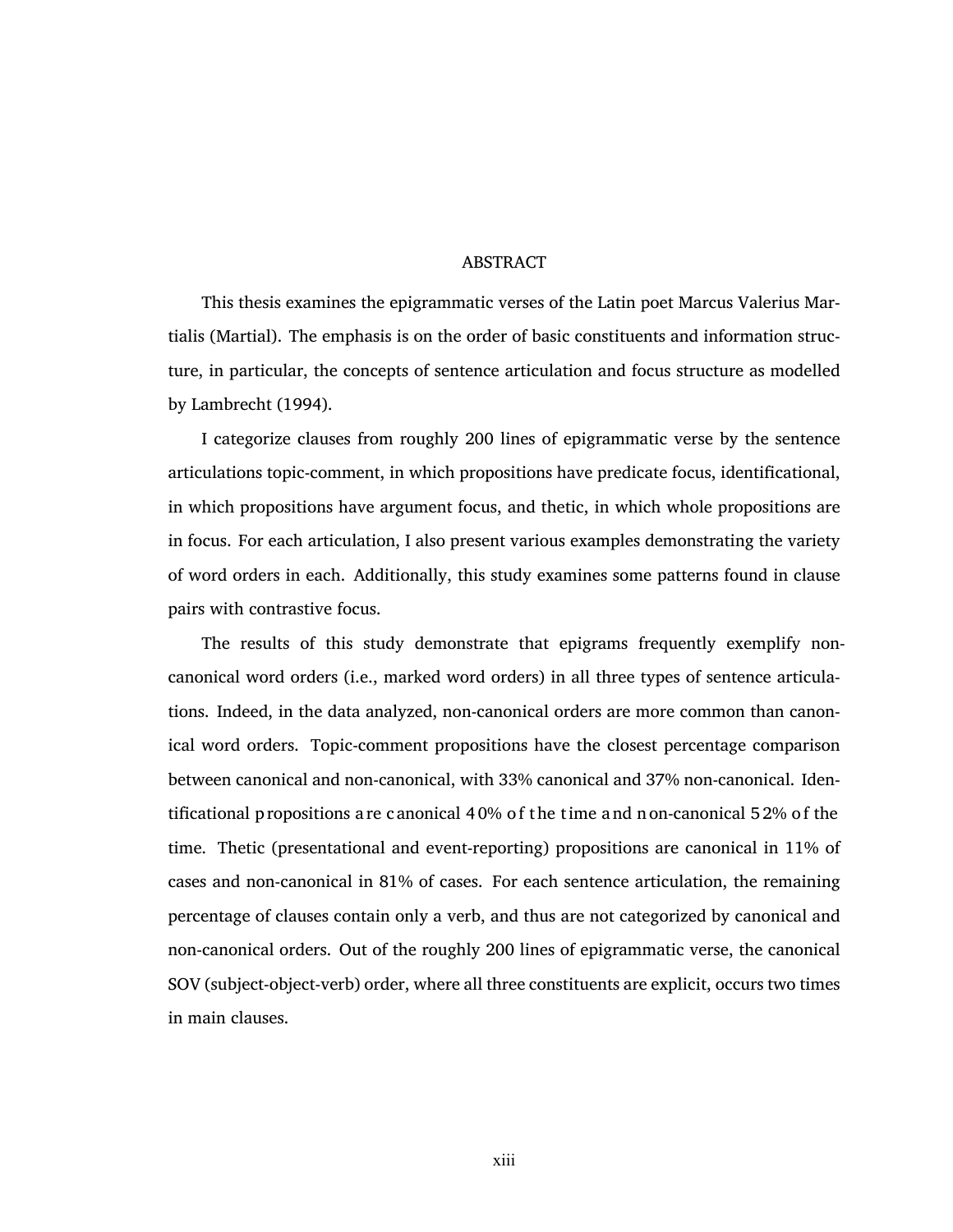# <span id="page-14-0"></span>**CHAPTER 1**

# **Introduction**

The goal of this thesis is to present an analysis of the information structure of Latin epigrams, with exclusive attention to those written by Marcus Valerius Martialis (henceforth Martial). In this thesis, I demonstrate that the basic constituent order in Classical Latin epigrams reflects a higher tendency toward the non-canonical versus canonical word orders when compared to the prose word order standards (I discuss the terms canonical and non-canonical in detail in section [2.3.1](#page-32-0)). In prose, Latin often follows a subject-object-verb order of basic constituents,<sup>1</sup> though there can certainly be variation. I found that 50% of my data employ non-canonical constructions, compared to 30% that use canonical word order.<sup>2</sup> In propositions with explicit subjects, objects, and verbs, the order is SOV in only 2/43 cases (about 5% attestation).

I present a number of examples that demonstrate a pragmatic basis for constituent order variation in this thesis. I make this argument using [Lambrecht \(1994\)](#page-77-1) and [Levinsohn](#page-77-2) [\(2015\)](#page-77-2) as primary influences for my methodology and analysis. Some of the alternate orders might also be attributed to non-pragmatic factors such as poetic style, though such factors are not analyzed in this thesis.

The sentence articulation types under analysis include topic-comment, presentational, and identificational articulation. I also analyze word order patterns in parallel lines with contrastive focus in epigrams. I examine epigrams in order to make generalizations about word order and information structure across the genre. This study also presents word order patterns and variations that correlate with the type of sentence articulation where that word order tends to occur. For example, in thetic articulations, it is far more common for the verb to precede the subject. I discuss this in greater detail in section [3.4.](#page-67-1)

<sup>1</sup> By *basic constituents*, I mean *subject, object, and verb*. This phrase does not refer to a "basic order" of constituents in a given language.

<sup>&</sup>lt;sup>2</sup> The remaining 20% are clauses consisting of only a verb.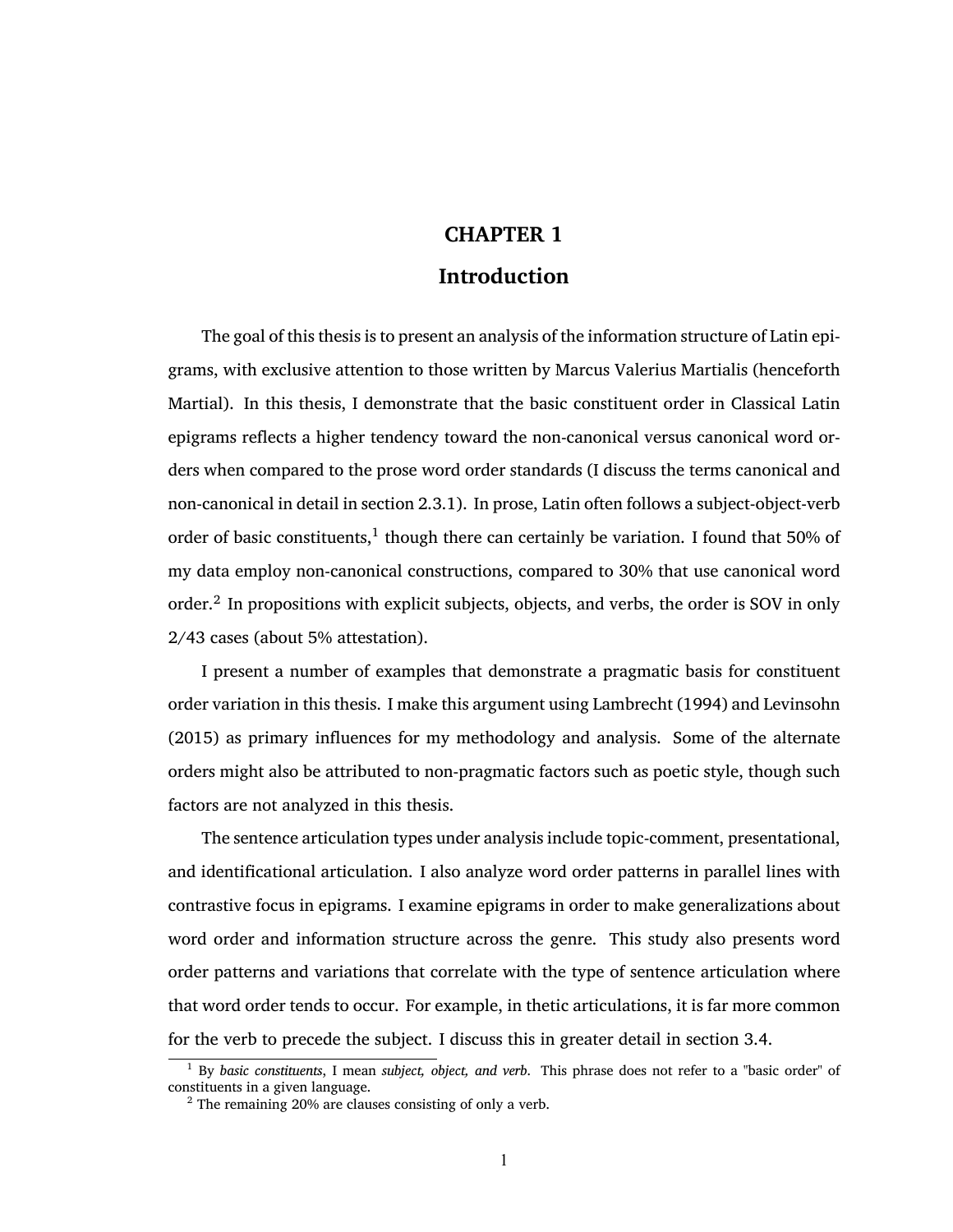The primary background literature for this study of the information structure of epigrams is [Lambrecht \(1994\)](#page-77-1). Lambrecht's work is helpful for the general terminology and as a theoretical model for information structure concepts. Lambrecht formally defines information structure in the first part of the excerpt below and adds further details about how information structure is expressed in a text in the second part.

That component of sentence grammar in which propositions as conceptual representations of states of affairs are paired with lexicogrammatical structures in accordance with the mental states of interlocutors who use and interpret these structures as units of information in given discourse contexts. [Lambrecht \(1994:5\)](#page-77-1)

Lambrecht continues to say the following:

Information structure is formally manifested in aspects of prosody, in special grammatical markers, in the form of syntactic (in particular nominal) constituents, in the position and ordering of such constituents in the sentence, in the form of complex grammatical constructions, and in certain choices between related lexical items. [Lambrecht \(1994:6\)](#page-77-1)

The remainder of this chapter outlines more background on epigrams and Martial specifically. It also provides critical information on background literature and defines some key terms. Chapter [2](#page-28-0) describes the methodology of the study. Chapters [3](#page-35-0) and [4](#page-74-0) present my analysis and conclusions, respectively.

## <span id="page-15-0"></span>**1.1 Epigrams and Martial's Historical Setting**

Epigrams are poems comprised of minimally two lines of verse, though they can be substantially longer. The Romans based their own epigrams on the Greeks' epigrams before them; however, the Romans (Martial, most notably) made famous the satire that is characteristic of epigrams. Martial's epigrams are typically satirical and were likely used to comment on various aspects of human life, such as personal relationships, government, and other topics.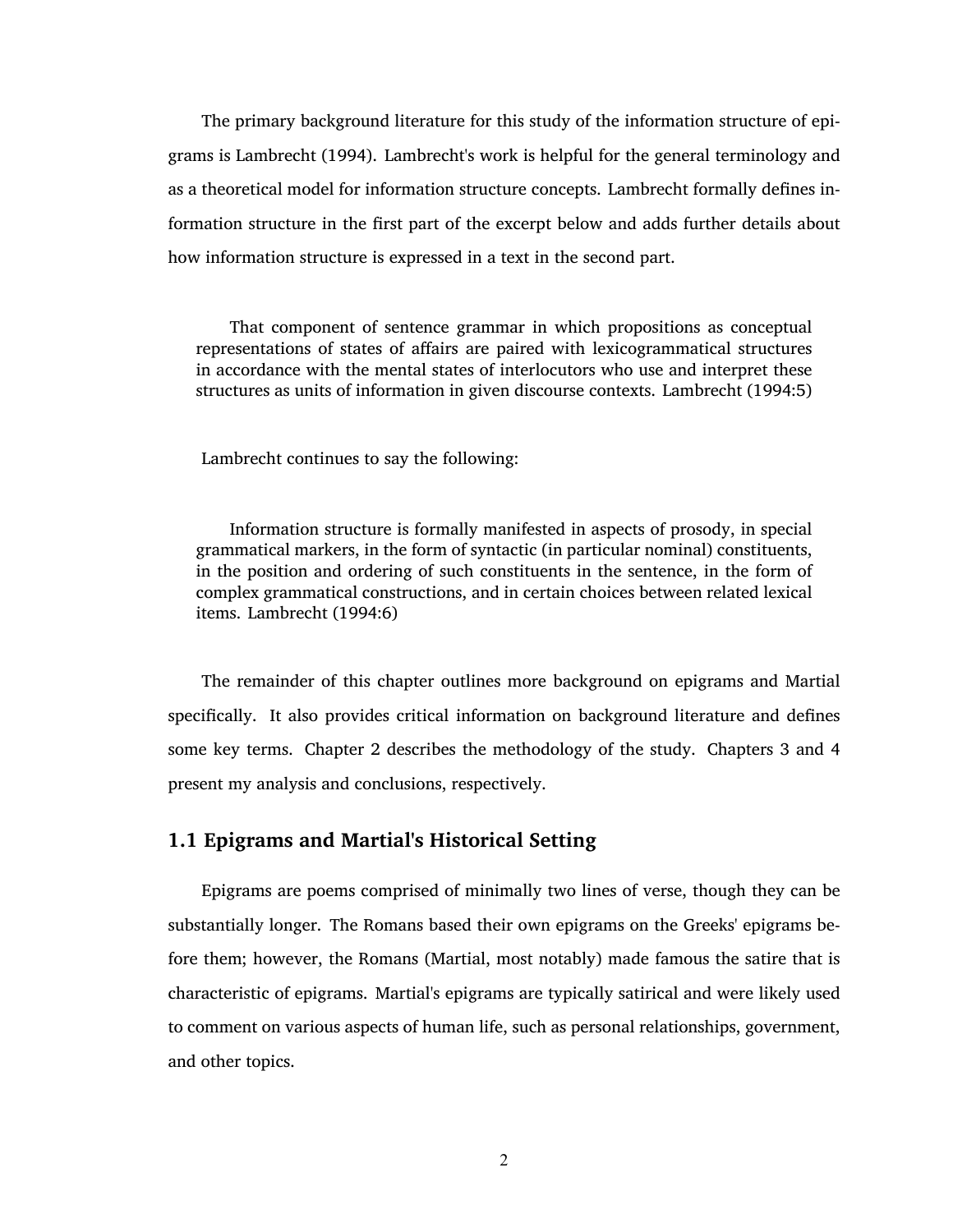Martial lived during the  $1<sup>st</sup>$  and  $2<sup>nd</sup>$  centuries AD in the Hispania (modern day Spain and Portugal) region of the Roman Empire. He composed the majority of his poems between the late  $1^{\text{st}}$  century AD up until his death in the early  $2^{\text{nd}}$  century.

One of the primary influences for his epigrams was the earlier Latin epigrammatist, Catullus. Catullus lived and wrote in an era approximately a century before Martial, during the lives of notable prose authors such as Marcus Tullius Ciceronis, Julius Caesar, and others of the  $1<sup>st</sup>$  century BC.

This study analyzes the Latin poetry written primarily in the forms of dactylic hexameter and pentameter. Dactylic refers to a metrical foot which has a stressed syllable followed by two unstressed syllables (a *dactyl*). A foot may also be a spondee, containing two stressed syllables. Hexameter and pentameter reference the number of metrical feet within a line of verse; hexameter contains six feet, while pentameter contains five. Epigrams are often two-line elegiac couplets, $3$  which contain one line of hexameter and one of pentameter (as seen in figure [1](#page-16-0)). The final foot in the first line has only two syllables, the first of which is long, and the second of which is either a long or short syllable. In the second line of an elegiac couplet, there are two half-feet. One is after the first two feet, and the other is at the end of the line. Additionally, there are numerous epigrams comprised of several elegiac couplets (e.g., a poem with four elegiac couplets would have eight lines).<sup>4</sup>

In figure [1,](#page-16-0) this epigram demonstrates the pattern of an elegiac couplet:

| Fāmā   rēfērt   nōstrōs   tē Fĭdĕn-   -tīnĕ lĭ-   -bēllŏs   |
|-------------------------------------------------------------|
| nōn ălĭ-  -tēr pŏpŭ-   -lō    quām rĕcĭ-   -tārĕ tŭ-   -ōs. |

<span id="page-16-0"></span>Figure 1. Beginning of Martial 1.29.

These are the first two lines in one of Martial's poems. The meaning is 'Report says that you, Fidentinus, recite our little books to the public as none other than your own'. I have indicated where the breaks are for feet with vertical lines. The two vertical lines in the

<sup>&</sup>lt;sup>3</sup> There are few exceptions in my data.

<sup>4</sup> The poetic terms *pentameter*, *hexameter*, *dactyl*, *spondee*, and *couplet* are used in the description of metrical and stanza form in [Somerville \(2013:487-488\)](#page-78-0).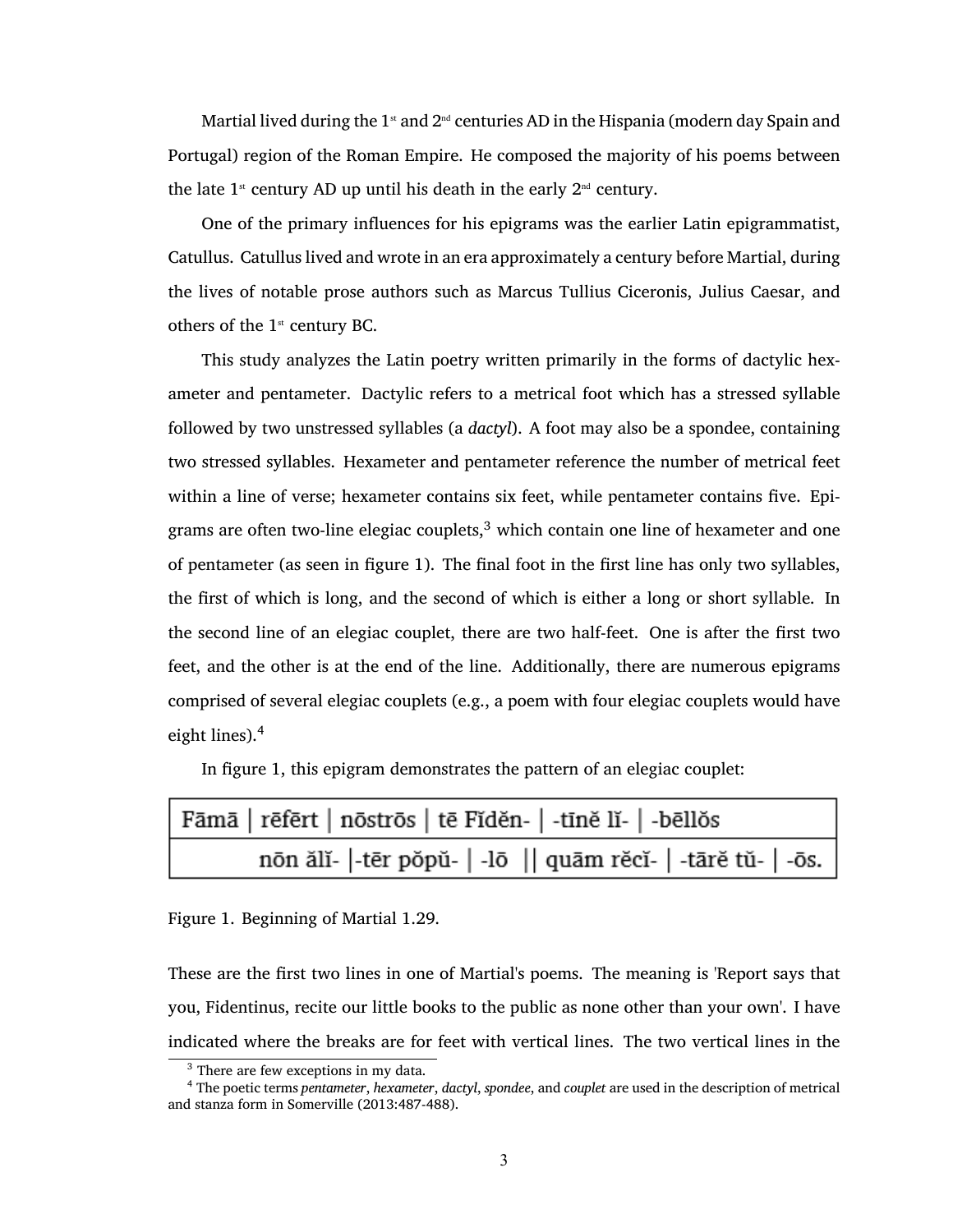second line of the poem indicate a longer break that takes place in the reading after the first half-foot. The macrons and breves on the vowels in figure [1](#page-16-0) are indicating syllable length rather than vowel length.

## <span id="page-17-0"></span>**1.2 Significance of this study**

I have identified at least three significant outcomes of this thesis. First, it fills a gap in literature on Latin discourse. There are previous in-depth studies on prose writings and on Latin in general, including at least one that discusses information structure, namely [Devine & Stephens \(2019\).](#page-77-3) A significant work that looks at constituent order in Latin prose is [Spevak \(2010\).](#page-78-1) Another detailed work that looks at specific discourse particles is [Kroon \(1995\)](#page-77-4). However, less attention has been given specifically describing features and patterns of information structure in Martial's epigrams. The writings on prose provide a direct way to compare and contrast between poetry and prose. I discuss two of these studies further in section [1.3](#page-18-0).

Second, this study introduces new information for both classicists and linguists interested in both Latin and discourse. Since the Latin language is a major component in the field of classics, discussion on a fundamental topic such as discourse structure adds an interesting and important piece to the field as a whole, including new teachable facts.

From a cross-linguistic perspective, particularly one interested in Latin or discourse, the study presents results that can be compared to other poetry which this study does not address. This would include a comparison to Latin epic poetry or even to metered poetry of other languages, particularly Greek. Especially since the original epigrams came from the Greeks, a comparison of their epigrams to the Martial's would be a topic of great interest. Typologically, it also may help in placing Latin amongst other object-verb order languages.

Third, this thesis analyzes an aspect of Latin poetry that is mostly otherwise neglected. A great portion of literature on Latin poetry, excepting the aforementioned discourse studies, emphasizes meter, basic word order, historical significance, or analysis as literature. This thesis describes the ordering of constituents within propositions, thus providing a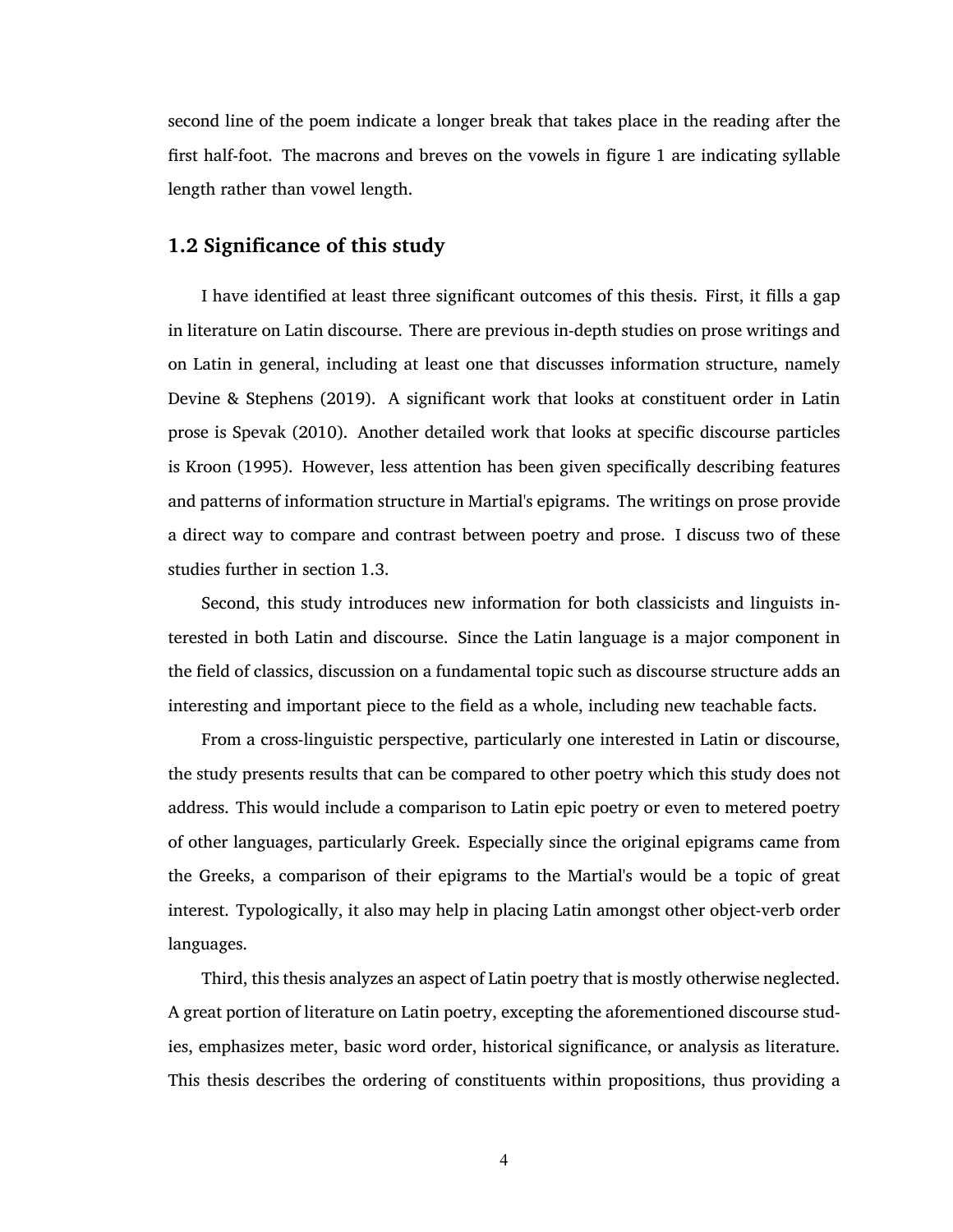more linguistic analysis with an emphasis on poetry. Additionally, this thesis provides data from a corpus of a specific author the word orders attested in his writing.

#### <span id="page-18-0"></span>**1.3 Relevant Literature**

This section is devoted to discussing the most relevant literature to this study.

Regarding secondary literature, these writings focus on Latin discourse related either directly to constituent and proposition order to or other aspects such as analyses of words which have interesting discourse functions. The literature in this category comes from a few authors.

The first work is Spevak's [\(2010\)](#page-78-1) analysis of constituent order in Latin prose. This particular work is focused on prose texts from three  $1<sup>st</sup>$  century BC Romans, during which time the canonical word order is said to be the same as when Martial wrote his epigrams. It discusses several of the same topics as brought up in [Lambrecht \(1994\)](#page-77-1) and [Levinsohn](#page-77-2) [\(2015\)](#page-77-2) (discussed in chapter [2\)](#page-28-0). Pertinent subjects include the sections on topic and focus [\(Spevak 2010:39-72\)](#page-78-1). In addition to these, I examine key differences in sentence types, with particular attention to declarative sentences. Spevak, however, approaches the data more from the perspective of the declarative, interrogative, and imperative, then looking at the variant word orders and motivations for them, whereas my broader categorizations are into the sentence articulations. I am able to make some comparisons to her study, though.

In addition to this, [Devine & Stephens \(2019\)](#page-77-3) is another major work that investigates Latin information structure generally (in both prose and poetry). This book includes discussion of the issue of discontinuous phrasal elements, which is a common phenomenon in epigrams that I address in chapter [3](#page-35-0). Devine & Stephens focus more on the reporting of facts rather than studying a corpus, and thus I do not use it as a basis of comparison to my corpus study. This particular work does include analysis of some of Martial's epigrams, but there there is no in-depth analysis specifically focusing on Martial's work. The present thesis focuses on a particular author's style, rather than attempting to make claims about the corpus of Latin poetry generally.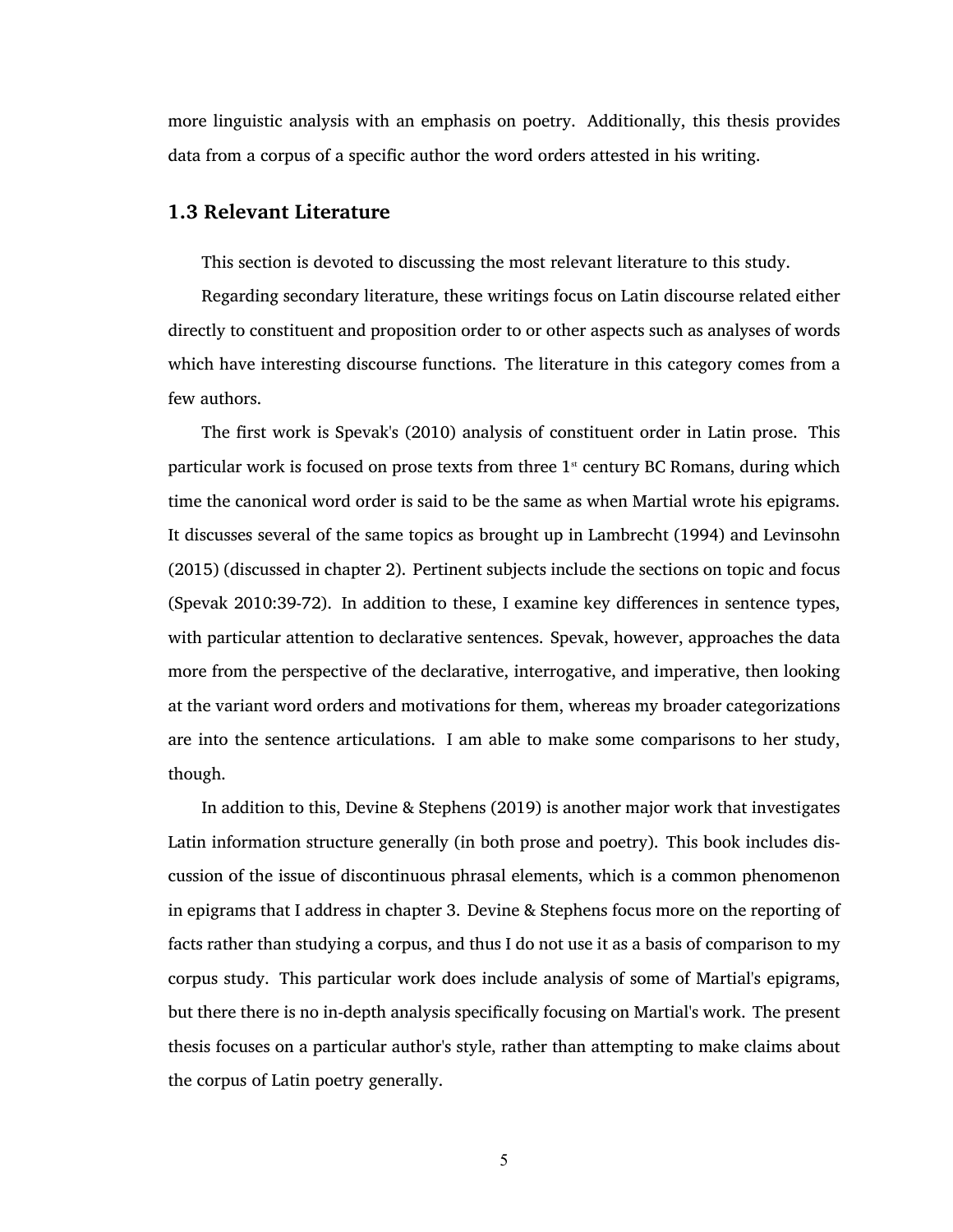Another key work that I reference is Lunn's word order analysis and information structure analysis of Biblical Hebrew poetry [\(2006\)](#page-77-5). Lunn's analysis is relevant in that it applies the theory of information structure to a genre for which it had not previously been applied, thus demonstrating the usefulness of the theory and analytical approach. Lunn also makes claims about differentiating between pragmatic and poetic motivation for unexpected word orders. I only focus on the issue of pragmatics. Lunn also compares his findings to pragmatic analyses done with an emphasis on Biblical Hebrew prose. My methodology follows Lunn's model in the classification of propositions into topic-comment, identificational, and presentational articulation as a foundation for looking at potential reasons for any word order variations.

## <span id="page-19-0"></span>**1.4 Theoretical Background on Information Structure**

The theoretical framework I use in this study comes primarily from [Lambrecht \(1994\),](#page-77-1) [Dooley & Levinsohn \(2001\),](#page-77-6) and [Levinsohn \(2015\).](#page-77-2) The former provides critical background for information structure generally as well as topic and focus pragmatic relations. The ideas of topic and focus with a pragmatic perspective will also provide various opportunities to compare epigrams to the prose analysis in [Spevak \(2010\)](#page-78-1) and [Devine & Stephens](#page-77-3) [\(2019\),](#page-77-3) two works which have a particular emphasis on pragmatics and functional grammar. Lambrecht's work is also foundational to pragmatics generally, and specifically to information structure. Both [Dooley & Levinsohn \(2001\)](#page-77-6) and [Levinsohn \(2015\)](#page-77-2) are useful for identifying pragmatic motivations for word-order phenomena and sentence articulations.

## <span id="page-19-1"></span>*1.4.1 Defining Topic*

Due to conflicting uses of the term *topic* in linguistics, it is critical to define it in the context of this thesis. In this study, I adopt the description as used by [Lambrecht \(1994\)](#page-77-1) who gives the following definition: "A referent is interpreted as the topic of a proposition if in a given situation the proposition is construed as being about this referent, i.e., as expressing information which is relevant to and which increases the addressee's knowledge of the referent" [\(1994:131\).](#page-77-1) Furthermore, *topic* in this study refers to the idea of a sentence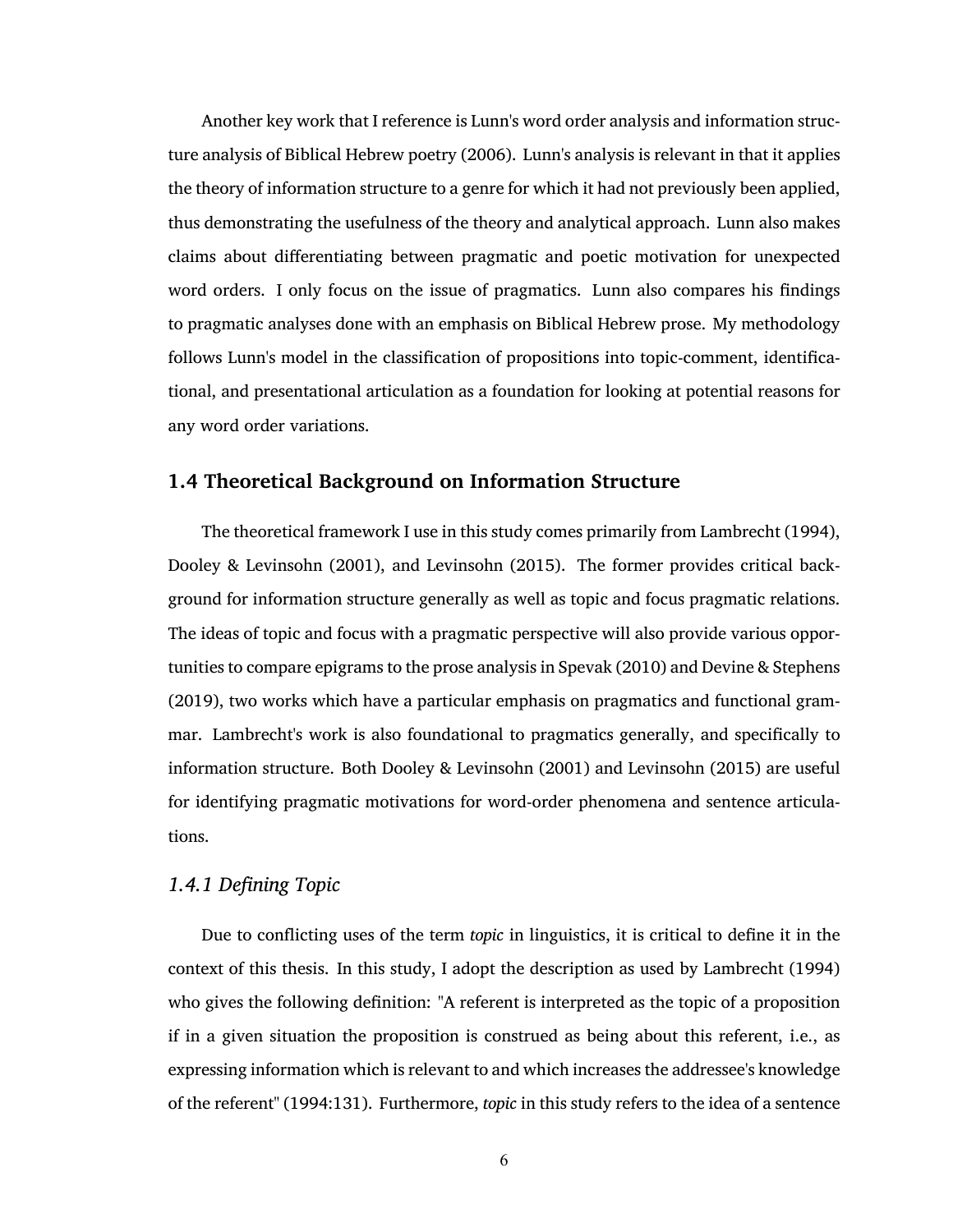topic as opposed to a discourse topic. Lambrecht notes that the idea of a discourse topic "has more to do with discourse understanding and text cohesion than with the grammatical form of sentences" [\(1994:117\).](#page-77-1) Since epigrams are often short, there is more attention to potential sentence topics as opposed to the tracking of topics across a text.

Lambrecht considers it critical that a topic must be *accessible*, saying "The fact that it is necessary for a referent to have a degree of accessibility in order to be interpretable as a topic follows from the very definition of topic in terms of pragmatic aboutness and relevance" [\(1994:164\).](#page-77-1) Additionally, Lambrecht makes a clear distinction between the terms *active* and *accessible*, citing the activation states from [Chafe \(1987:22\)](#page-77-7). The *active* state refers to something that is at the center of consciousness; the *semi-active* (or *accessible*) state refers to something that is still available as "background" in the minds of the interlocutors [\(Lambrecht 1994:94\)](#page-77-1).

Lambrecht describes three factors that determine the accessibility of referents: "...deactivation from an earlier state, inference from a cognitive schema or frame, or presence in the text-external world" [\(1994:100\).](#page-77-1) Lambrecht cites [Chafe \(1987:29\)](#page-77-7) in his discussion of the first two. The third falls into the category of what Lambrecht calls "situationally accessible" referents [\(1994:100\),](#page-77-1) which would include the speaker, the addressee, and other entities present in the speech context. In the case of Martial's epigrams in my study, these entities independent of the content of the text would include the book itself, the words and lines within it, addressees, and Martial himself.

Lambrecht [\(1994:120-121\)](#page-77-1) illustrates his concept of *topic* with the example as appears in [\(1\)](#page-20-0):

The referent "children" is already active in both interlocutors' mental representations (at least from the question, though perhaps earlier in the discourse), and is thus a candidate for functioning as a topic of the proposition (in this case, topic-comment articulation, as

<span id="page-20-0"></span><sup>(1)</sup> Q: What did the children do next? A: The children went to school.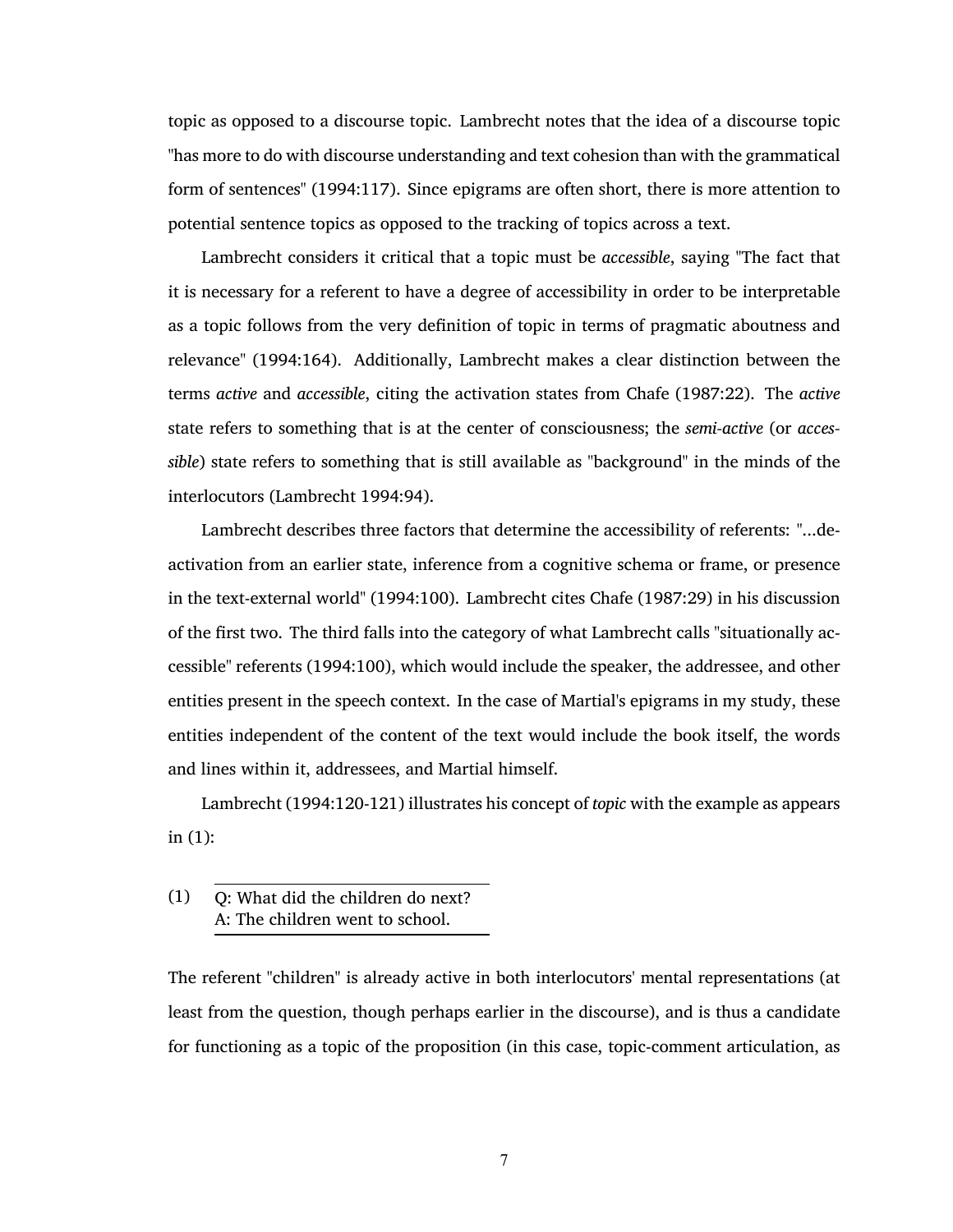further discussed in section [1.4.3\)](#page-22-1). The new information introduced about the children is that they "went to school."

Given that many of the epigrams in this study are only two lines long, with minimal propositions, an issue arises with identifying topics. For example, if the first line of the poem constitutes a single clause, in most cases the referent of the subject of that clause could not automatically be considered a topic in a linguist's view since it is new information added to the reader's mental representation (presumably) and thus could be considered to be in focus (i.e., the entire proposition is new information, as discussed further in section  $1.4.2$ ).<sup>5</sup> The reason this becomes an issue is because, according to Lambrecht, for a referent to be considered a topic, it must be pragmatically accessible [\(1994:164\)](#page-77-1). A topic need not be the grammatically explicit (or implicit) subject of the clause; it may, for example, be a direct object.<sup>6</sup>

Since some epigrams are addressed to specific people (with a vocative), it could be argued that the addressee would have pragmatic grounds to consider something a "topic" of a particular clause. For example, this is true in cases where the words *our* or *your* are used with a word such as *friend* or even a proper name. It can be inferred pragmatically from these specific possessive pronouns that the speaker considers the possessed entity to be in the mental representation of the addressee.<sup>7</sup> The criteria I use in my analysis include that the topic be accessible in the mental representations of the interlocutors, or the speaker's and hearer's. In epigrams, there are circumstances when Martial opens a poem speaking to an addressee with a vocative, and this can be a clue as to considering a topic in the opening line. For instance, if there is second person marking on a main verb

<sup>5</sup> This excludes the text-external (situationally accessible) entities in the third category of determining the accessibility of referent, as described by [Lambrecht \(1994:100\)](#page-77-1).

<sup>6</sup> For example, in a situation where a cat is introduced into the discourse in a manner such as "There was once a cat that lived on the street." If the following sentence said something like "Every day, a man fed the cat..." the given information is *the cat*. If the second sentence answered the question *who fed the cat?*, then it would be identificational. But that question is not easily inferred from the first sentence. A question that follows from the first sentence may be more like *what did the cat do?* or *what happened to the cat?* The second sentence answers the second question, thus commenting on an accessible entity. Since topic-comment articulation has *predicate focus*, it cannot be said that a sentence where the topical element as an object has topic-comment articulation. A sentence such as "Every day, a man fed the cat" would be an event-reporting sentence with a topical element as an object.

 $^7$  I cannot conclusively claim that the listeners in the  $1^*$  century AD did not have people or events within their cognitive reach. I have the drawn the line such that a possessive pronoun that is either first person plural or second person signals that the possessed entity is more accessible than simply the name of an ancient Roman who may or may not be known to the reader (or the addressee, for that matter).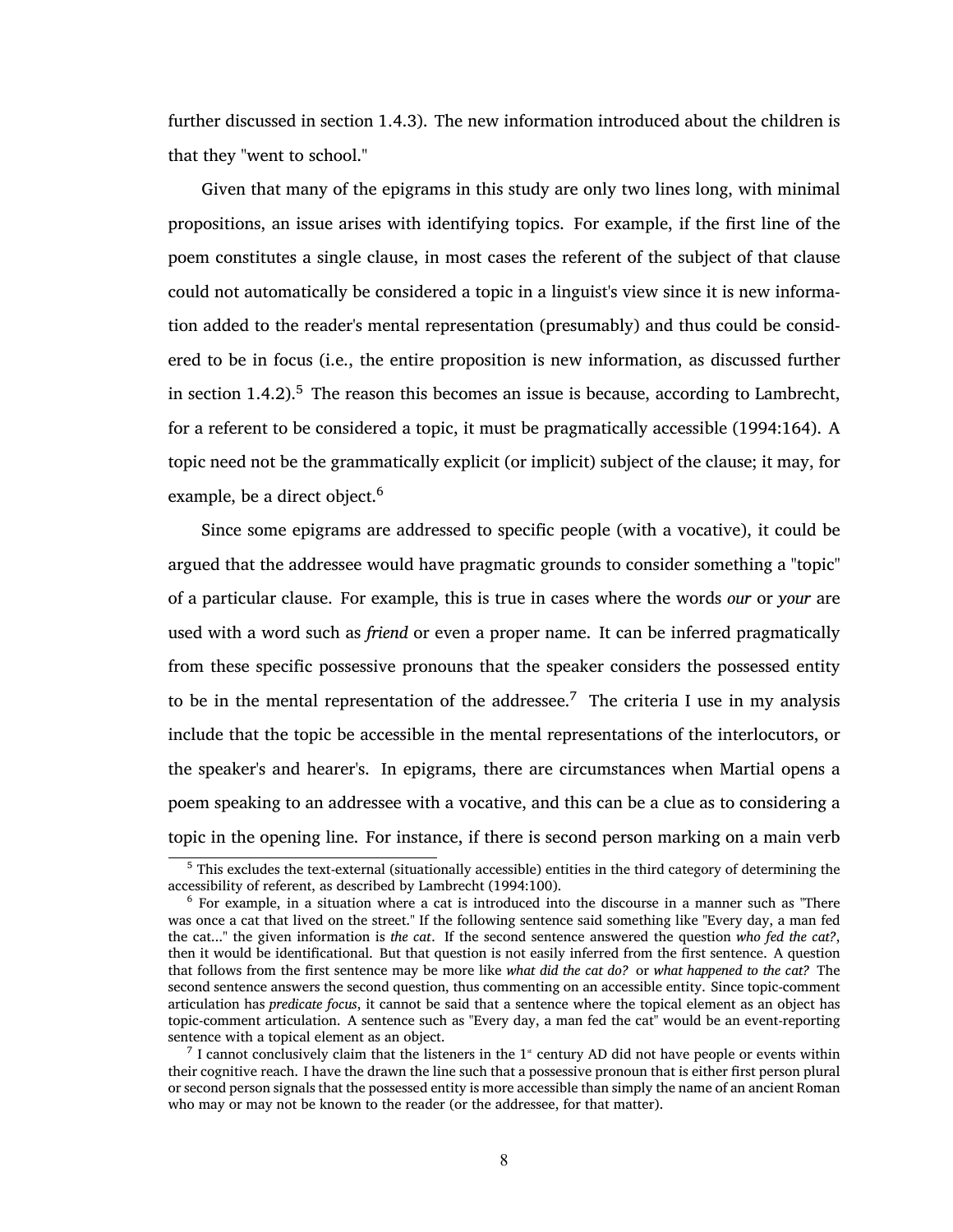and reference to that person with a vocative (or only second person marking on a main verb), then that person could be considered a topic. First and second person reference do not necessitate that a clause has a topic, though, even if one assumes that the referents of the first and second person forms have met any criterion of accessibility. Additionally, reference to something that can be assumed to be visible can function as topic (including Martial's references to his poems or books, which the reader is likely holding or looking at while enjoying the poetry).

Additionally, a topic can be in an initial clause if the author is speaking to an addressee about a third person who is already accessible in both interlocutors' mental representations, for example, in some cases when the author uses a first person plural possessive pronoun to modify the subject, it is a signal that the referent is assumed already to exist in the mental representation of both the interlocutor and addressee, as in the case of *our friend*.

### <span id="page-22-0"></span>*1.4.2 Defining Focus*

*Focus* refers to the part of a proposition which adds new information to the reader's mental representation. Lambrecht notes "...if we assume...that focus has to do with the conveying of new information, and that all sentences convey new information..., all sentences must have focus. However, not all sentences have a topic"[\(1994:206\)](#page-77-1). Thus, in the analysis of information structure, it is critical to observe what information is new in a sentence versus what is old. There are three primary types of focus structure. These are discussed in greater detail in section [1.4.3](#page-22-1).

## <span id="page-22-1"></span>*1.4.3 Sentence Articulation Types and Associated Focus Structures*

In this section, I present the main types of sentence articulations: topic-comment, identificational, and thetic (presentational and event-reporting) articulations. In each of these sections, I also address the focus structure which Lambrecht associates with each articulation [\(1994:222\)](#page-77-1).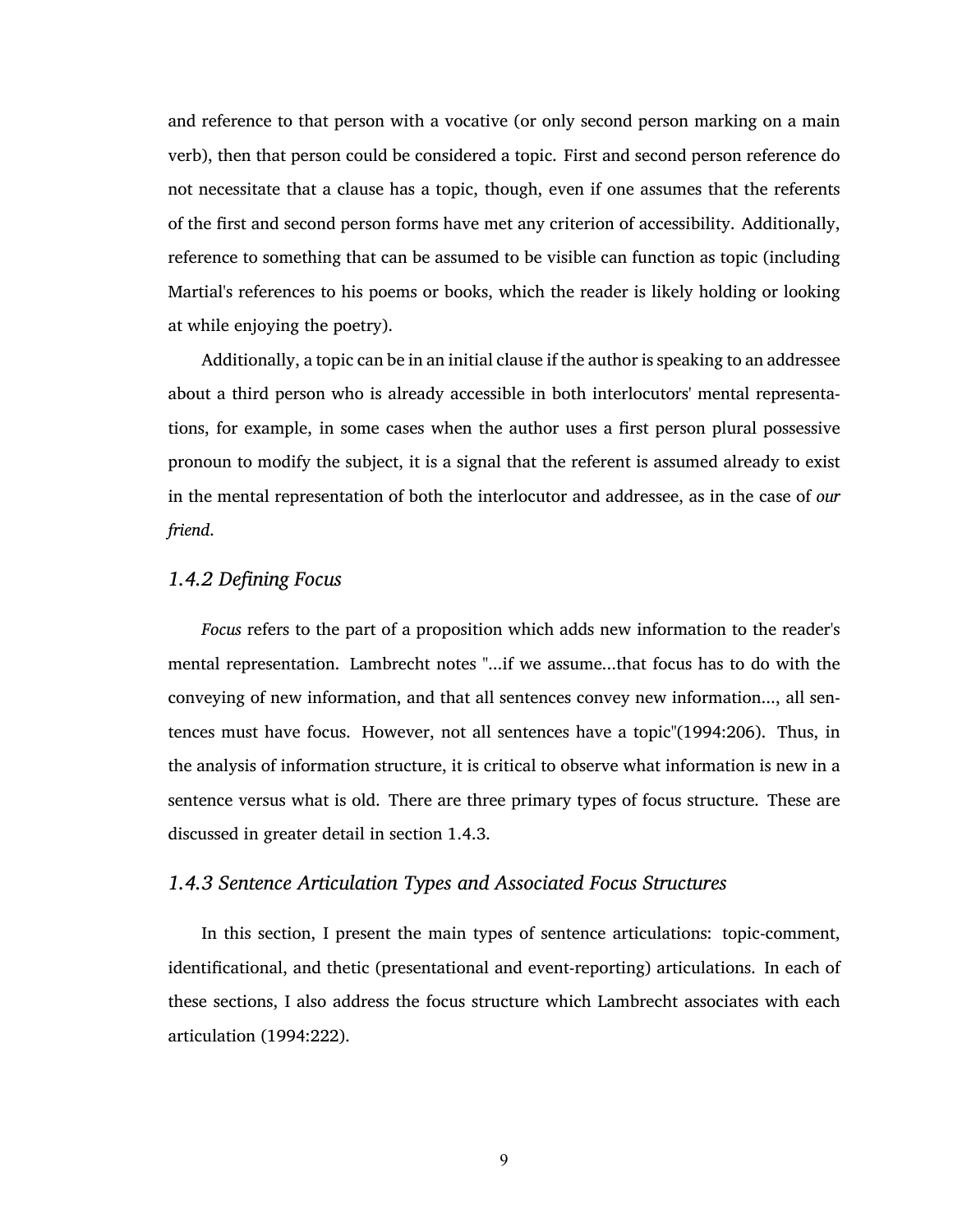#### <span id="page-23-0"></span>1.4.3.1 Topic-Comment Articulation

The first, topic-comment articulation, requires an accessible entity to function in the role of topic [\(Lambrecht 1994:164\).](#page-77-1) According to Levinsohn, a comment is information presented about the topic; he provides the answer in the second sentence as seen in example [\(2\)](#page-23-2), where the question is "What did Dog and Hare do?" [\(2015:25\)](#page-77-2).

<span id="page-23-2"></span>(2) Q: What did Dog and Hare do? A: Dog and Hare made an agreement.

In the second sentence (the answer), Dog and Hare are the topic and the predicate "made an agreement" is the comment (i.e., the information about the topic, namely, what they did).

Closely associated with the idea of sentence articulation is that of focus structure. A clause which has predicate focus is one in which the predicate is the portion that contains the new information to be added to the mental representation. Lambrecht associates this focus structure with topic-comment articulation [\(1994:222\)](#page-77-1). As this is the case, we can say that example [\(2\)](#page-23-2) has predicate focus, since the comment (the predicate "made an agreement") is the new information.

#### <span id="page-23-1"></span>1.4.3.2 Identificational Articulation

According to Lambrecht, identificational sentences "serve to identify a referent as the missing argument in an open proposition" [\(1994:122\).](#page-77-1) The missing argument is often the focused element in the proposition following that open proposition. An argument would be any of the constituents in a clause used to complete the meaning of its verb (e.g., subject, direct object, etc.). He notes that this category is also comprised of "terms expressing place, time, and manner" [\(1994:224\)](#page-77-1). Thus, argument focus is not restricted to a subject or an object, necessarily.

Furthermore, Lambrecht calls the focus structure associated with identificational articulation "argument focus" [\(1994:222\)](#page-77-1). In each example below, the identified argument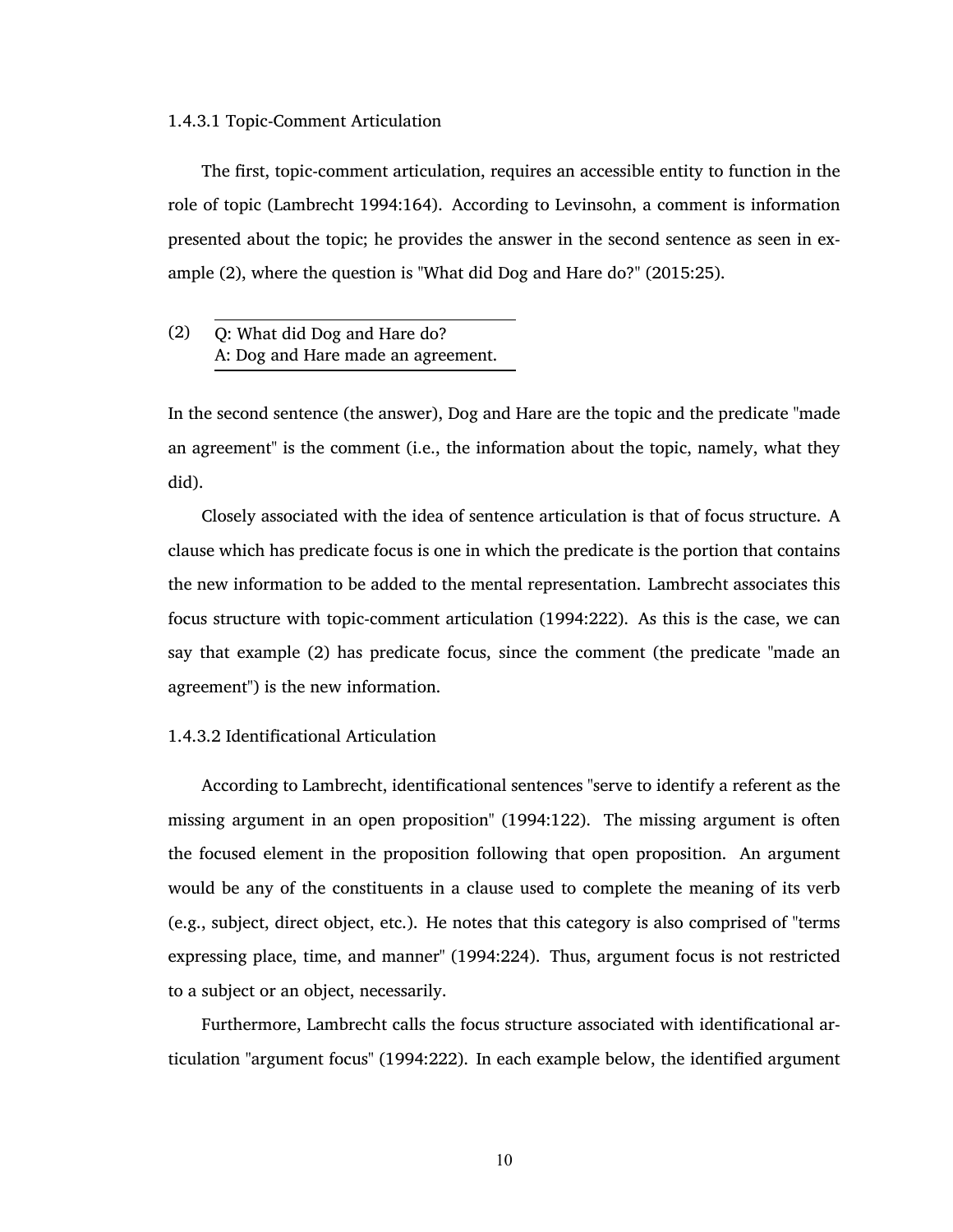is the new information added into the hearer or reader's mental representation. Therefore, these arguments would be in focus.

Thinking again of the example with the children and the school, Lambrecht's example includes a different question-answer set to that of the topic-focus example. See example [\(3\)](#page-24-0) below, again from [Lambrecht \(1994:121\)](#page-77-1).

<span id="page-24-0"></span>(3) Q: Who went to school? A: The children went to school.

In this example, the word "children" in the answer answers the question "who?" Thus, the subject argument of the verb "went" is identified in the answer and is the constituent which represents the focus. Also, "children" may be accessible in the interlocutors' minds, but since it is in focus, it is not being commented on, and is thus not topic.

Levinsohn provides another example with the Dog and Hare in which he also introduces the idea of a presupposition: "a proposition that, except for one element, is assumed to be known" [\(2015:26\).](#page-77-2) Example [\(4\),](#page-24-1) which takes its answer portion from [Levinsohn](#page-77-2) [\(2015:26\)](#page-77-2), further helps to exemplify the notion of presupposition.

Levinsohn labels "who made an agreement" as the presupposition, noting that "...the speaker and hearer must already know that some participants have made an agreement" [\(2015:26\).](#page-77-2) Looking again at example [\(3\)](#page-24-0), "[someone] went to school" would be the presupposition.

It could also be assumed that in a scenario such as in example [\(5\),](#page-24-2) "agreement" should be considered the identified argument that is left out in the previous sentence.

<span id="page-24-2"></span>(5) Q: (What did Dog and Hare make?) A: Dog and Hare made an agreement.

In this case, the noun phrase functioning as a direct object argument is identified instead of the subject.

<span id="page-24-1"></span><sup>(4)</sup> Q: (Who made an agreement?) A: It was Dog and Hare who made an agreement.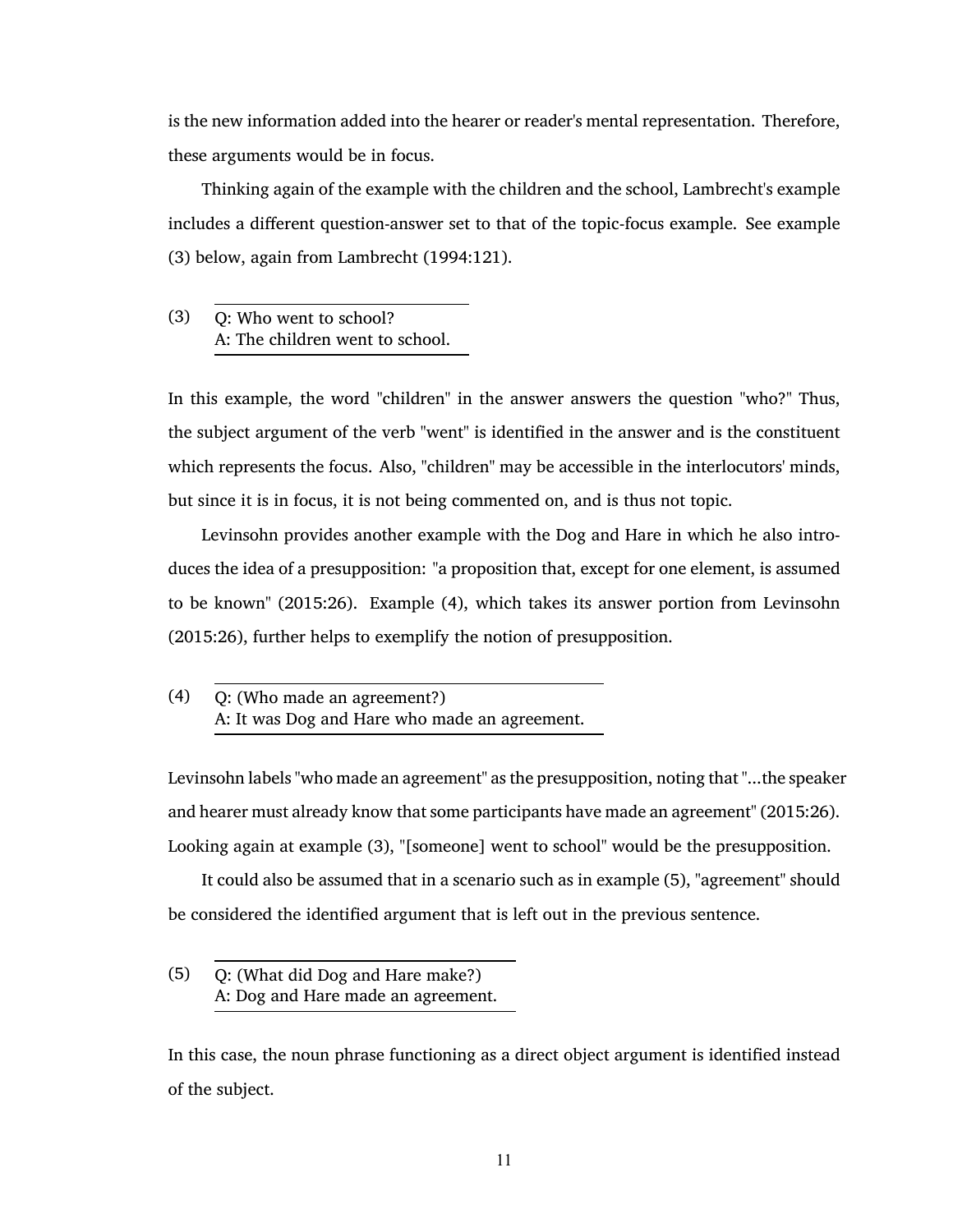#### <span id="page-25-0"></span>1.4.3.3 Presentational Articulation and Event Reporting

This section gives examples of presentational articulation and event reporting, noting the differences between the two. Lambrecht calls this categorical grouping of presentational articulation and event reporting "thetic" [\(1994:144\).](#page-77-1) Levinsohn summarizes the meaning of this as follows: "A thetic sentence is one that introduces a new element (be it an entity or an event) into a text without linking its introduction to an established topical subject or to some presupposed proposition" [\(Levinsohn 2015:27\).](#page-77-2)

First, I will discuss presentational articulation. It is identified as a presentational sentence since it introduces a new **entity** [\(Levinsohn 2015:26\)](#page-77-2), as opposed to an **event**. In example [\(6\)](#page-25-1) below, used by [Levinsohn \(2015:26\)](#page-77-2) illustrates this sentence articulation in two contexts:

<span id="page-25-1"></span>(6) • Once there lived a dog and a hare. • Now some water jars were there.

Levinsohn says that in the first sentence there is an animate entity (i.e., dog and hare) "introduced at the beginning of a story..." and in the second sentence, an inanimate entity which is added "to an existing story" [\(2015:26\)](#page-77-2). In both cases, the added entities would have not previously been established in the readers' mental representations.

Second, an event reporting sentence differs from a presentational sentence in that it introduces an **event** [\(Lambrecht 1994:144\)](#page-77-1) with no background context. This sentence may also include the introduction of a new entity. Example [\(7\)](#page-25-2) is a representation one of the examples that Levinsohn uses [\(2015:27\):](#page-77-2)

<span id="page-25-2"></span>(7) Q1: What's happening? A1: It's raining.

In this example, the entire answer "It's raining" is the new element added to the mental representation. There is no linking "to an established topical subject or to some presupposed proposition" [\(Levinsohn 2015:27\)](#page-77-2).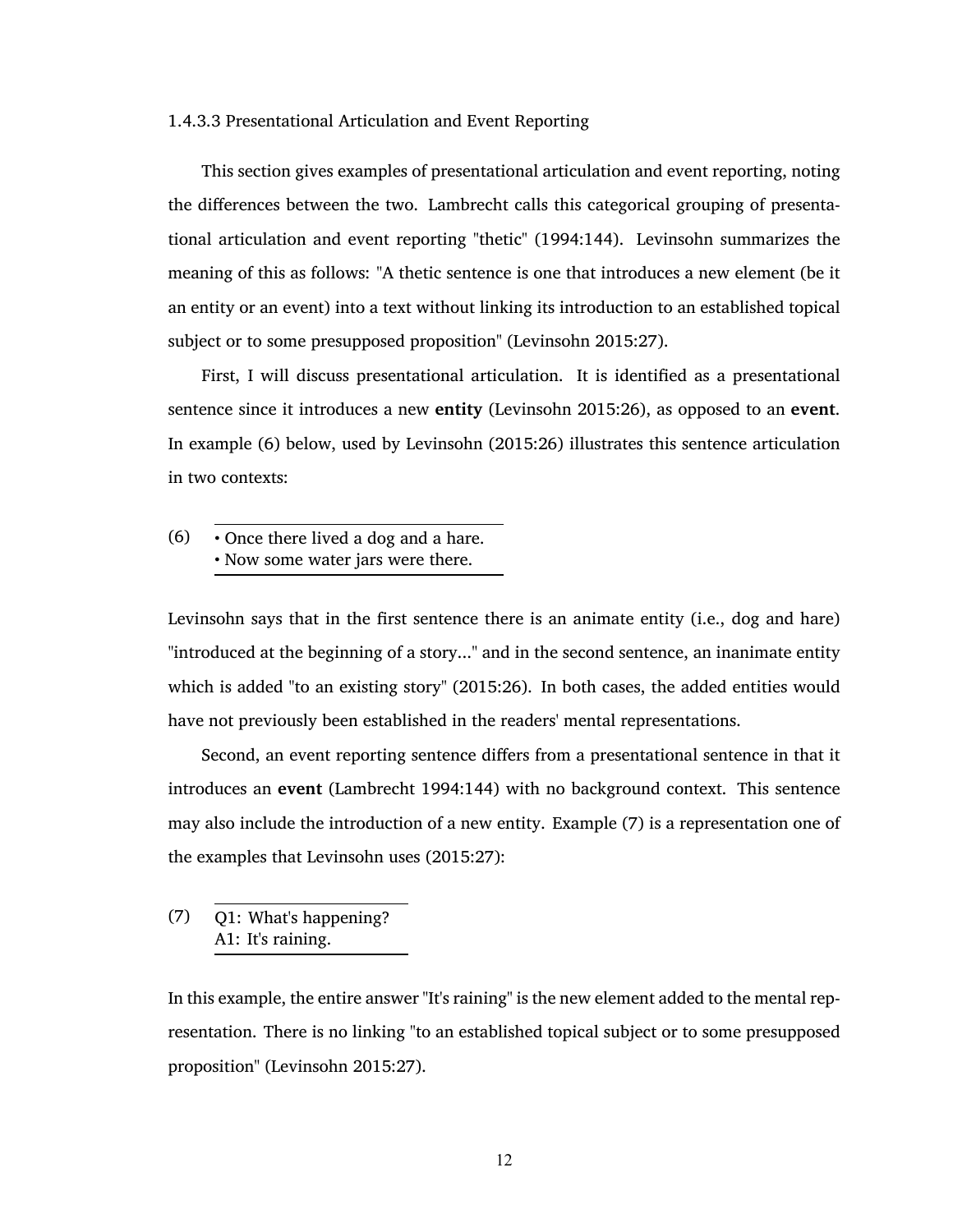Lambrecht calls the focus structure of both presentational and event-reporting sentences sentence focus; however, he excludes "topical non-subject elements" [\(1994:222\)](#page-77-1) from the entirety of the focus. So, in example [\(6\),](#page-25-1) the focused elements would be "lived a dog and a hare" and "some water jars were there," respectively. The focus in A1 from example [\(7\)](#page-25-2) is "It's raining."

#### <span id="page-26-0"></span>*1.4.4 Contrastive Focus*

Another type of focus is contrastive focus. Dooley and Levinsohn describe two types of contrastive focus: single- and double-difference contrast. In each scenario, "a contrastive statement...differs in one or more particulars from an already-activated propositional framework" [\(Dooley & Levinsohn 2001:71\).](#page-77-6) This first example [\(8\)](#page-26-1) below illustrates this principle for a single difference contrast, in which the contrastive statement is specified by the bold word in the response [\(2001:72\)](#page-77-6).

<span id="page-26-1"></span>(8) a. Was it my son or my daughter that killed the bear? b. (C) Your **DAUGHTER**

In [\(8\)a](#page-26-1), there are multiple potential answers which are already presented to stand in for the answer. This is significant because if the question, as Dooley and Levinsohn note, had been "'Who killed the bear?'...the underlying proposition has an empty slot but with no apparent list of alternatives in view. Example [\(8\)b](#page-26-1) makes a selection from an activated list of alternatives" [\(2001:72\)](#page-77-6). In this case, the two alternatives were "my son" and "my daughter." The presence of alternatives is what distinguishes between single difference contrastive focus and identificational focus.

Double-difference (or multi-difference) contrasts have more than one already-activated element which are expanded upon in the contrastive statement(s). Example [\(9\)](#page-27-0), as seen in [Dooley & Levinsohn \(2001:72\),](#page-77-6) illustrates this.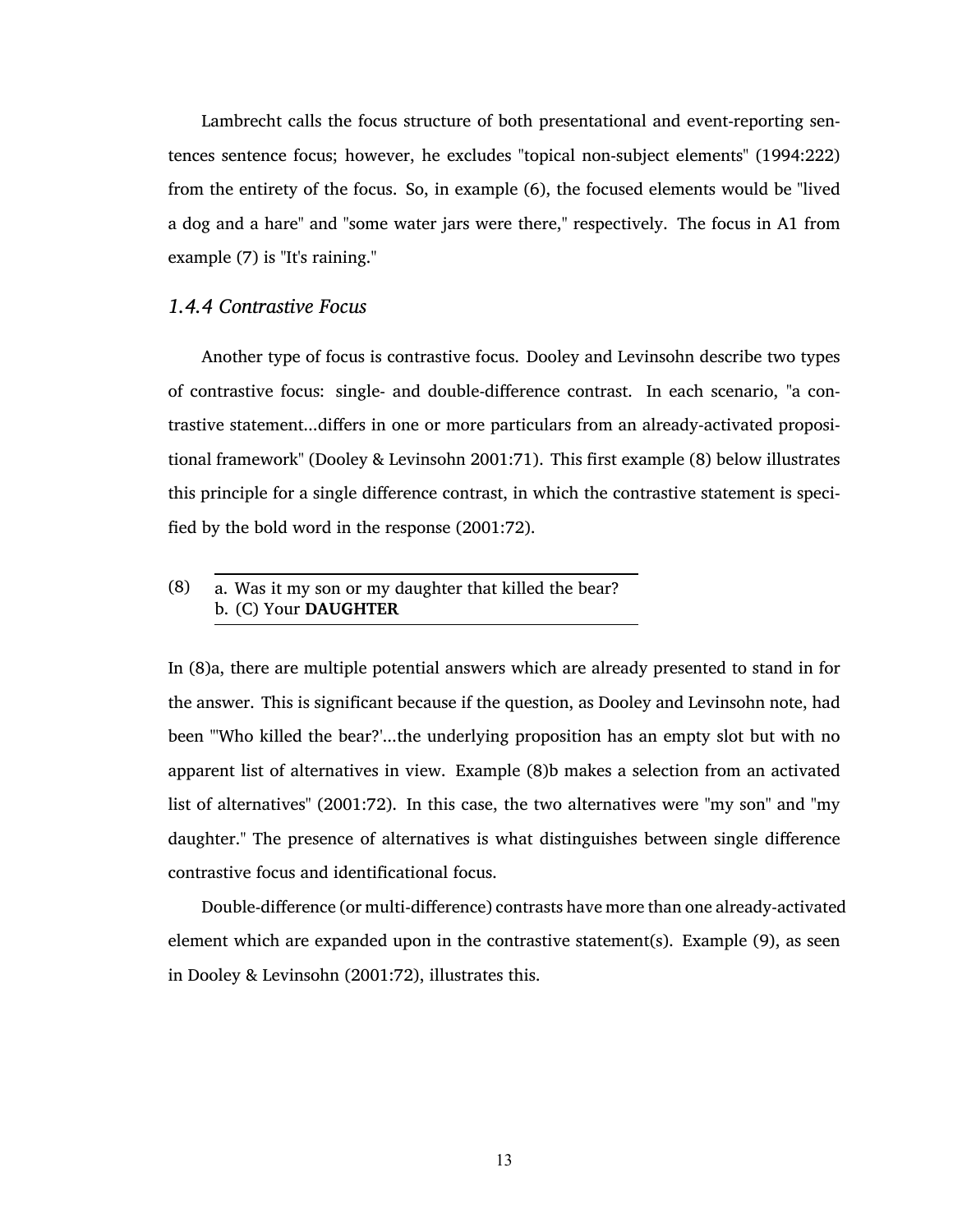<span id="page-27-0"></span>(9) a. There was a man [P] and a woman [P], newlyweds. b. The husband leaves, he goes, travels. c. The wife stays at home happily...

In this example and in the following discussion, I use Dooley and Levinsohn's labels C and P to refer to contrastive statments and activated propositional frameworks [\(2001:71\).](#page-77-6) The two activated elements are "man" and "woman." The following two sentences (both of which could be labeled "C") demonstrate contrastive focus. In example [\(9\)b](#page-27-0), the first activated "man" is realized now as "husband" and is said to do something different than the woman in [\(9\)c](#page-27-0), who is now realized as "wife." In this example, "husband" and "wife" are contrastive topics, and "leaves...goes, travels" and "stays at home happily" are contrastive focus parts (i.e., those parts of sentences with *predicate focus*, discussed in section [1.4.3.1\)](#page-23-0).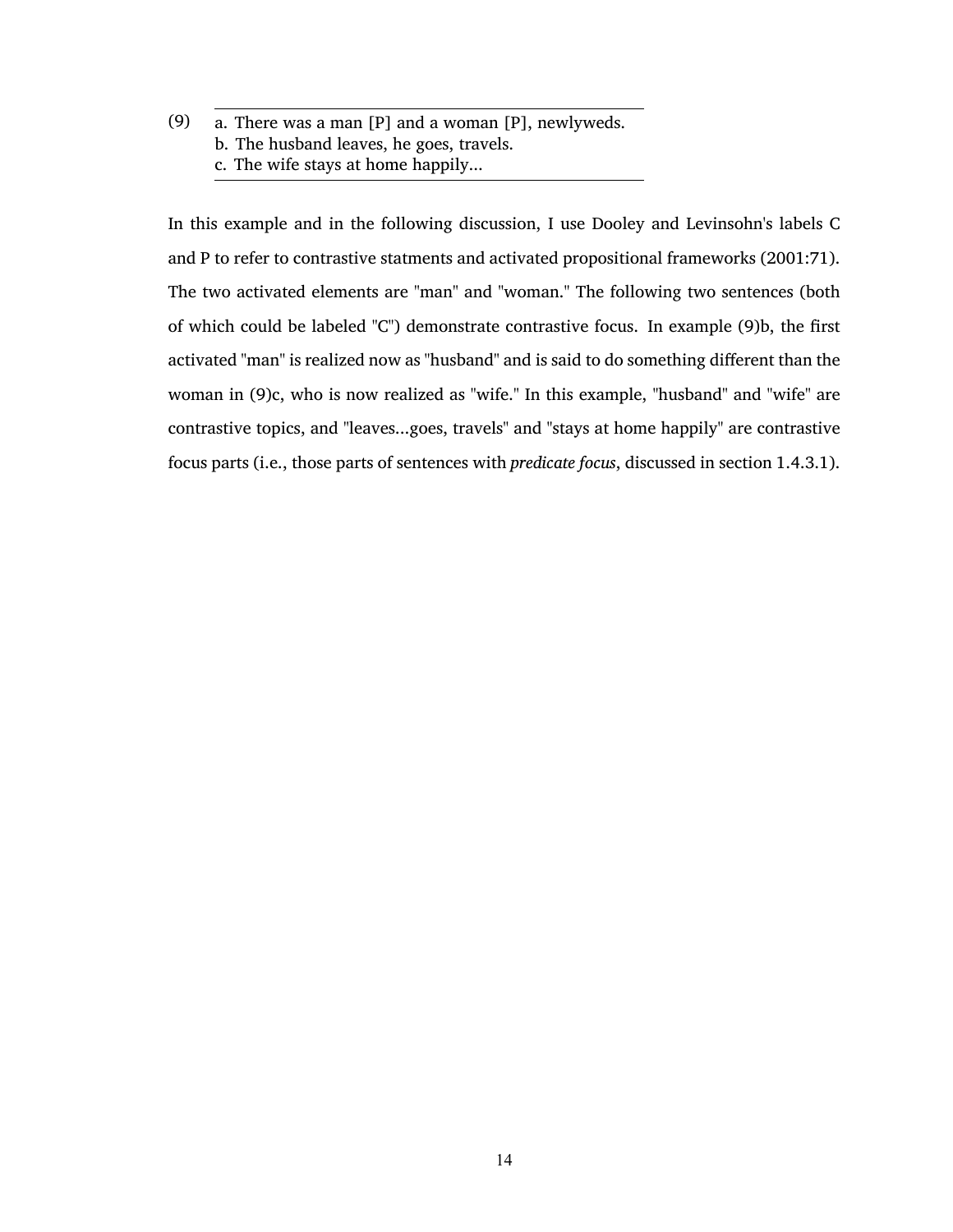# <span id="page-28-0"></span>**CHAPTER 2**

## **Methodology**

In the following section, I present the methodology for this study. In section [2.1,](#page-28-1) I describe my corpus, including the process by which I selected poems from Martial's entire corpus. Section [2.2](#page-29-0) is a description of how I annotated my data, prepared my corpus selection, and carried out my analysis. Finally, in section [2.3.1,](#page-32-0) I discuss the key word-order variation parameters in this study. This final section includes an introduction to the idea of natural information flow and a discussion of the proposed basic order of constituents in Latin.

#### <span id="page-28-1"></span>**2.1 Corpus**

All data was compiled through online corpora, specifically from a website called The Latin Library (www.thelatinlibrary.com). This database was started by William L. Carrey of George Mason University. I took samples of data from a variety of Martial's books of epigrams. In total, I used 180 lines from Martial's epigrams, comprised of just over 50 poems. A *line* here refers to a line of poetry, not necessarily a sentence. So, in a two-line epigram, while it is often the case that there may be two sentences, there are sometimes more or fewer.

Over the course of the selection of data, I preferred selecting epigrams with less complexity in terms of clausal embedding or combining. Since my aim was to have data from more main clauses, avoiding chains of embedded clauses was helpful; however, my data is not completely devoid of these. In some cases, I went back to the larger corpus to look for data that included more explicit subjects and objects, since having more of the basic constituents in a proposition helps to see the broader picture of word order variation. Latin frequently elides subjects if subject agreement on the verb is sufficient for disambiguating their referents (hence the large proportion of verb-only clauses).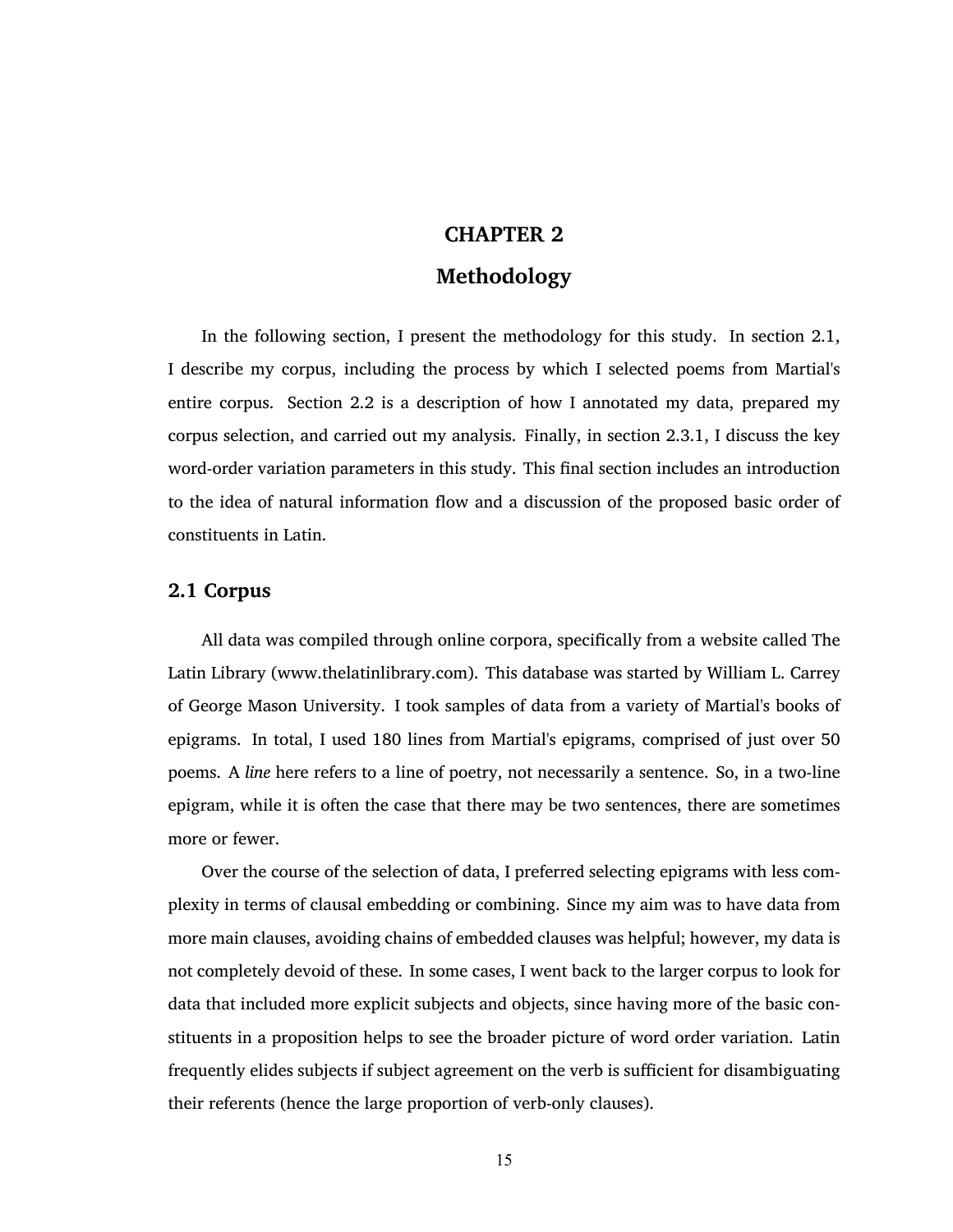Another benefit of translating extra lines is that I can investigate the distribution of the non-canonical word orders. While this study did not describe the entirety of the poetry of Martial, the smaller sample may yield generalizations that will be useful for guiding further research.

## <span id="page-29-0"></span>**2.2 Methods of annotation and analysis**

A basic step in the methodology consisted of preparing the texts for analysis through glossing and translation. I glossed most of these sentences in detail using Fieldworks Language Explorer 8 (FLEx). In the process of glossing, I translated the selected texts or adapted previous translations from Bohn's Classical Library [\(1897\)](#page-77-8).

After translating and glossing, I use an adapted form of the text-charting method presented in [Levinsohn \(2015:9-21\)](#page-77-2) to evaluate where clauses and constituents are placed relative to one another within clauses. In this adapted method, each poem is divided into sentences, then furthermore into clauses and constituents. The division into clauses was the most important part of this process. Subjects, objects and verbs are labeled specifically. Example [\(10\)](#page-29-1) below exemplifies this method for one of Martial's epigrams. A single forward slash indicates a constituent boundary; I did not always mark off individual constituents. A set of two slashes indicates a clause boundary. Three forward slashes indicate a proposed sentence boundary. The numbers *1* and *2* indicate that there are two sentences.

<span id="page-29-1"></span>

| (10) |                                                                                                |              | О            |        |     |                                                                |                |          |
|------|------------------------------------------------------------------------------------------------|--------------|--------------|--------|-----|----------------------------------------------------------------|----------------|----------|
|      | $1. d_0/$                                                                                      | tibi/        | naumachiam// |        | tu/ | das/                                                           | epigrammata/   | nobis/// |
|      |                                                                                                |              |              |        |     | give-1.sg.prs 2.sg.pat sea.fight-sg.acc 2.sg.nom give-2.sg.prs | epigram-PL.ACC | 2.PL.DAT |
|      | v                                                                                              |              |              |        |     |                                                                |                |          |
|      | 2. vis                                                                                         | $<$ puto $>$ | cum          | libro/ |     | Marce/                                                         | natare/        | tuo///   |
|      | wish-2.sg.prs_think-1.sg.prs                                                                   |              | with         |        |     | book-sg.ABL Marcus-sg.voc swim-PRS.INF                         |                | 2.SG.ABL |
|      | I give you a sea-fight, you give us epigrams; I think you want to swim with your book, Marcus. |              |              |        |     |                                                                |                |          |

The word *natare* in example [\(10\)](#page-29-1) is part of a large verb phrase with the initial verb *vis* in the sentence. Other situations like this may be denoted by angled brackets. It is a common occurrence for phrasal constituents to be separated from their other parts in Martial's epigrams. Levinsohn's text-charting method facilitates the analysis of word order patterns in several ways.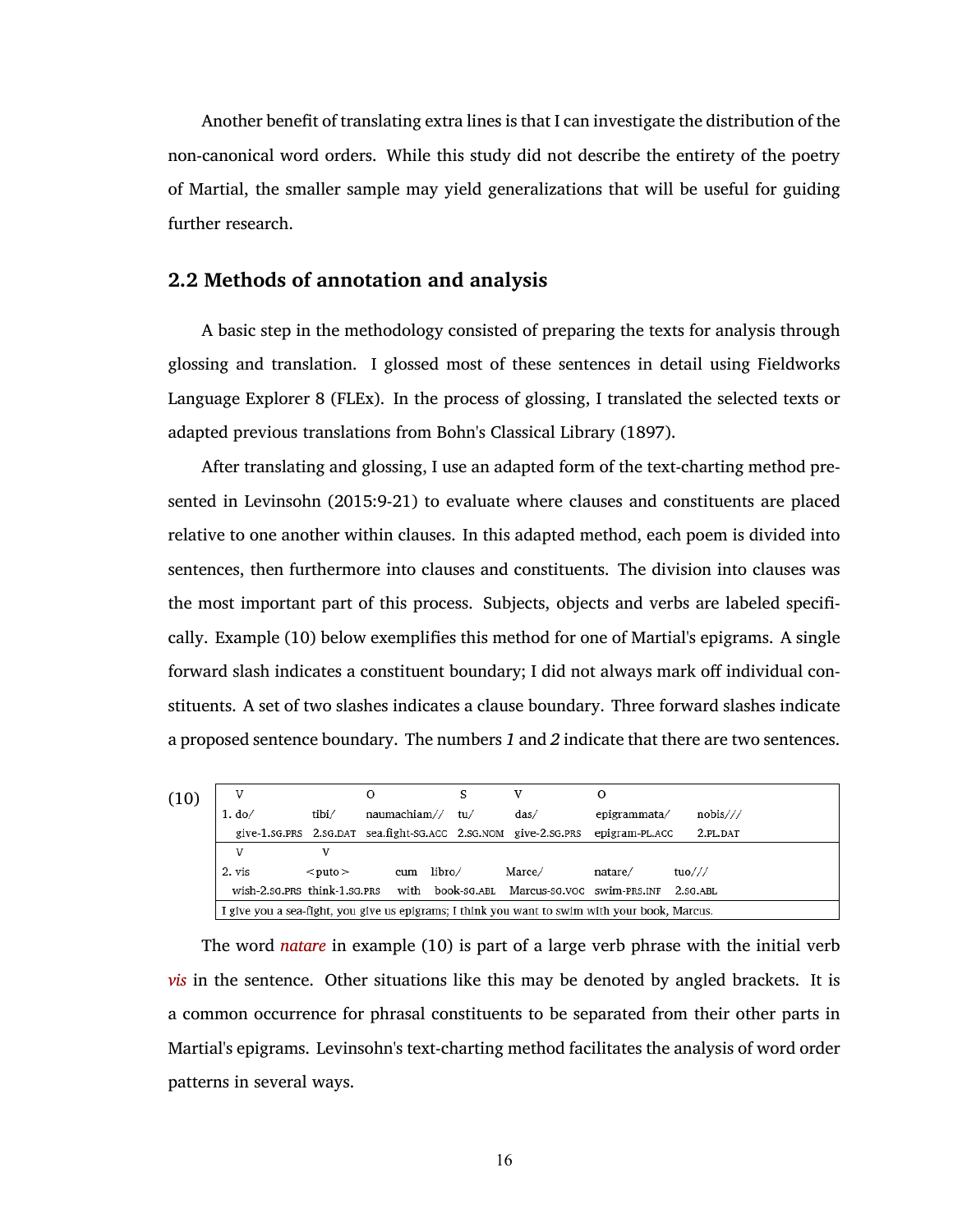I used the text-charting method for various reasons. First, it provides a way to observe the word order of clauses quickly. Once I have important constituents labeled, it is easier to see which clauses follow canonical order and which do not (these canonical and noncanonical orders are discussed further in section [2.3.1\)](#page-32-0). In example [\(10\)](#page-29-1) specifically, I am able to quickly identify the arrangement of the verbs and objects relative to one another. This is especially relevant in the first two clauses, where there is a verb-object//verb-object pattern.

The annotation of the data also included analyzing elements of the information structure of each line of poetry. I analyzed each proposition independently in terms of sentence articulations (topic-comment, identificational, and thetic), identifying the constituents that function as the focus of a given proposition and, for topic-comment articulations, the constituents that are topics. I used the theory from [Lambrecht \(1994\)](#page-77-1) described in section [1.4.3](#page-22-1) to come to these conclusions. During this process, I used the methods of asking questions based on the context of propositions to help determine which parts were in focus, and, when applicable, which parts functioned as topics.

Again, the criteria I use for identifying topics include that it must be something that is accessible in the mental representations of the interlocutors, or the speaker's and hearer's. For example, if there is second person marking on a main verb and reference to that person with a vocative (or only second person marking on a main verb), then that person could be considered a topic. First and second person reference in any manner does not necessitate that the proposition has topic, though. Additionally, reference to something that can be seen or conceptualized can function as topic (including Martial's references to his poems or books).

I also consider words that have first person plural or second person possessive function to potentially indicate that the word possessed can be topical. First person plural possession would indicate that the speaker thinks both he and the addressee have the possessed entity in common (e.g., *our friend*). In the case of second person possessives, the speaker at least knows that the entity is in some way possessed by the addressee; it can be inferred that the addressee has this information accessible. This principle does not apply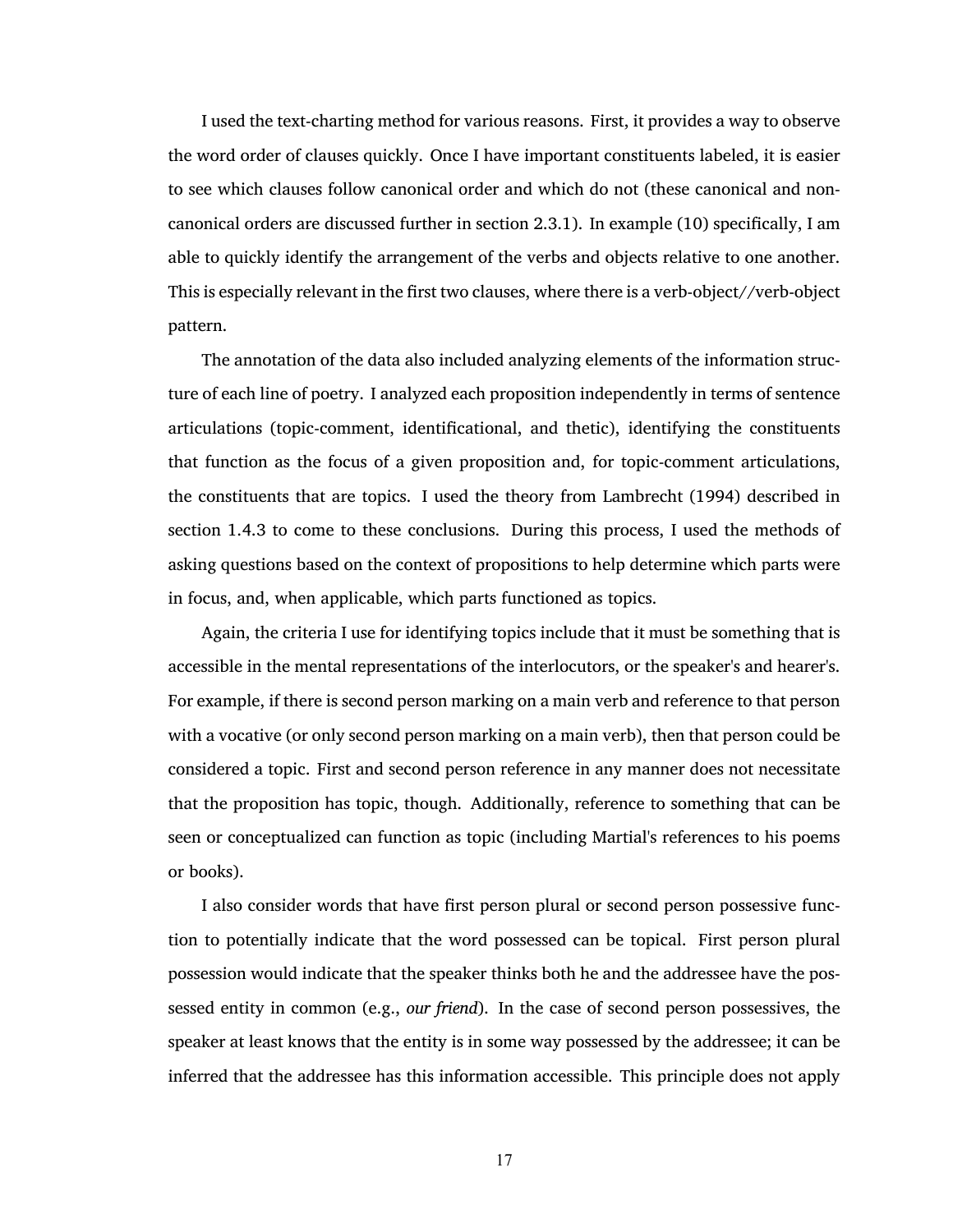to third person possessives, since they do not naturally imply something that is accessible to the interlocutors.

After having assessed this data, I compiled tables that demonstrate tendencies within epigrams. I kept data from imperatives and interrogatives separate from the other clauses. Often what I considered to be the focus of these constructions was something that had not yet taken place or had not even been answered, since the nature of imperatives and interrogatives is to evoke a response, not to state a fact.

The combination of looking at word order and sentence articulations allowed me to make generalizations about which word orders were more common in each sentence articulation and which articulations have a higher percentage of non-canonical orderings attested. [Lunn \(2006\),](#page-77-5) as mentioned earlier, uses Lambrecht's framework as well, to talk about Biblical Hebrew poetry. In a similar manner, I follow his logic in looking at both information structure and word order to account for the various non-canonical word orders found in epigrams. One key difference between this study and Lunn's study is that I use writings from only one author, while Lunn's corpus expands further.

Finally, I also made some direct comparisons between epigrams and prose as described in the previous literature, primarily concerning the order of basic constituents. The comparison focused primarily on the word order generalizations that Spevak [\(2010\)](#page-78-1) found in her study of prose texts from Caesar, Cicero, and Sallust. Since we present our results in a slightly different manner, the main comparison is between the overall occurrences of word orders, rather than the sentence articulation associated with those word orders. This is still beneficial, as is discussed in further detail in section [3.4,](#page-67-1) since the epigrams of Martial in my corpus contain a higher rate of non-canonical orders.

# <span id="page-31-0"></span>**2.3 Foundational principles for analyzing word order and word order variation**

In this section, I discuss the notions of canonical word order and natural flow of information. The idea of canonical word order is significant because it allows me to look at certain word orders as being most attested in Latin generally, thus giving me categories to separate results into. The principle of natural information flow is significant in that when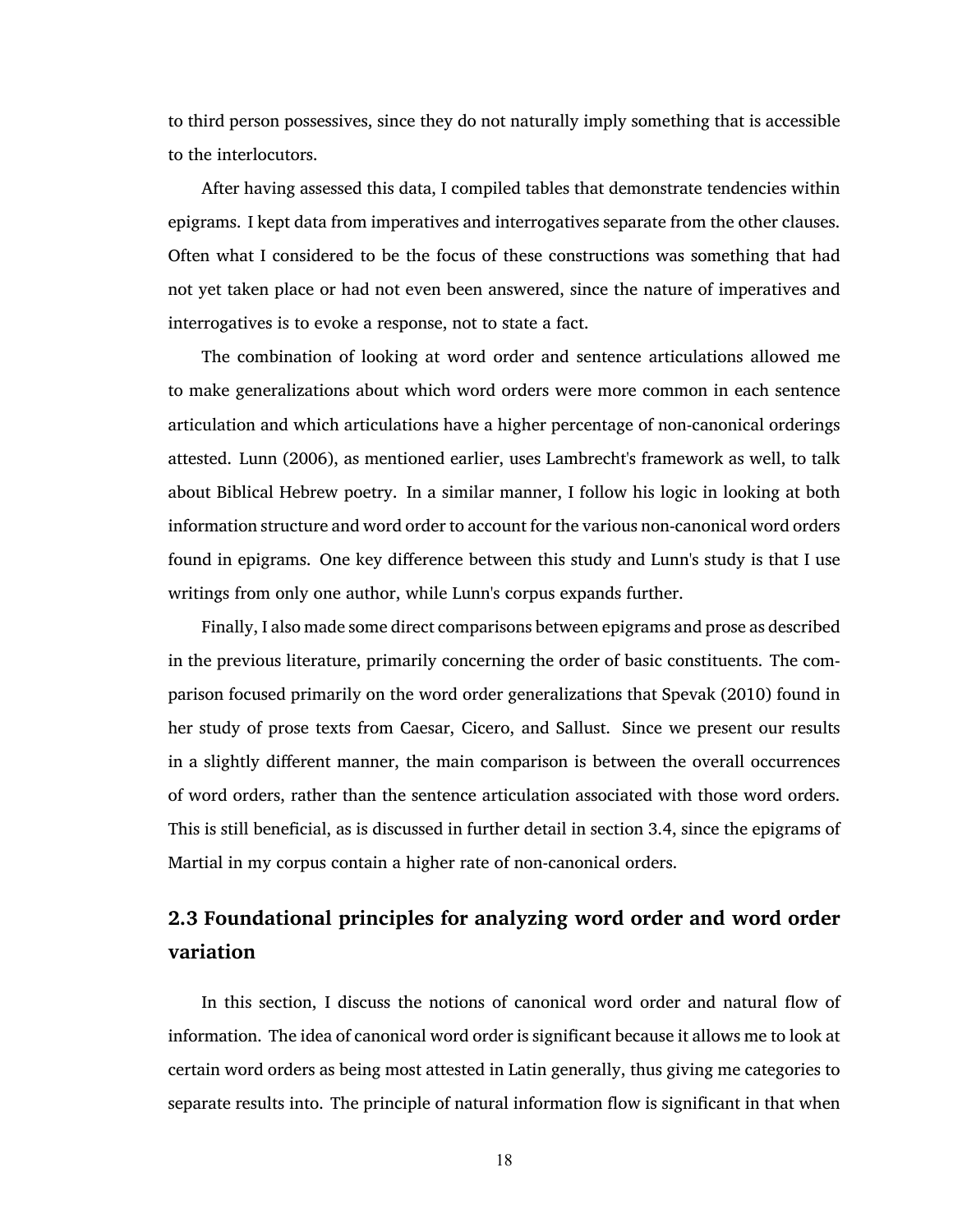information does not follow an expected ordering pattern, I can then assess the variation according to this principle as a *violation*. Furthermore, I can make generalizations about the purpose for the rearrangement of words in a clause.

#### <span id="page-32-0"></span>*2.3.1 Canonical Word Order*

In this study, I use the terms "canonical" and "non-canonical" instead of what others refer to as "default/unmarked" and "marked" orders of basic constituents, respectively. Both of these dichotomies have a similar intent: to distinguish between word orders that are basic and those that deviate from basic. This terminology is adopted also by Lunn in his work on Hebrew poetry, noting that he favors the positive term *canonical* to be used for the basic word order as opposed to the negative *unmarked* [\(2006:4\)](#page-77-5). Furthermore, [Lambrecht \(1994\)](#page-77-1) uses these terms [\(1994:16\)](#page-77-1).

It is typical, when speaking of Latin prose, to assume a canonical (unmarked) ordering of subject-object-verb. There are varying opinions on whether to classify Latin as an SOV language, since there is such variety. [Pinkster \(1990\)](#page-77-9), for example, has reservations in this regard. An assumption of SOV also presupposes that prose should be considered the prime candidate for deciding the canonical ordering. This is my assumption and presupposition in this study. It is also important to note that, as said by Whaley, sentences which are neutral in terms of pragmatics better represent the basic order of the language's constituents, as opposed to a sentence "highlighting a particular constituent" [\(1997:104\).](#page-78-2) However, within any given sentence articulation, it is possible that a non-canonical order may occur more frequently. For example, in my data, the non-canonical order verb-subject occurs much more often than subject-verb in thetic propositions. Thus, while it is a non-canonical order, verb-subject could more often be the *expected* order.

It should also be noted that during the 1st century BC and 1st century AD, SOV seems to have been the most common basic constituent ordering according [Skopeteas](#page-78-3) [\(2011:172\)](#page-78-3). Martial died in the early 2nd century AD. Stavros also notes that between the 2nd and 4th centuries AD, there are fewer attested occurrences of SOV constituent order in general [Skopeteas \(2011\).](#page-78-3) Another point to note comes from the Roman orator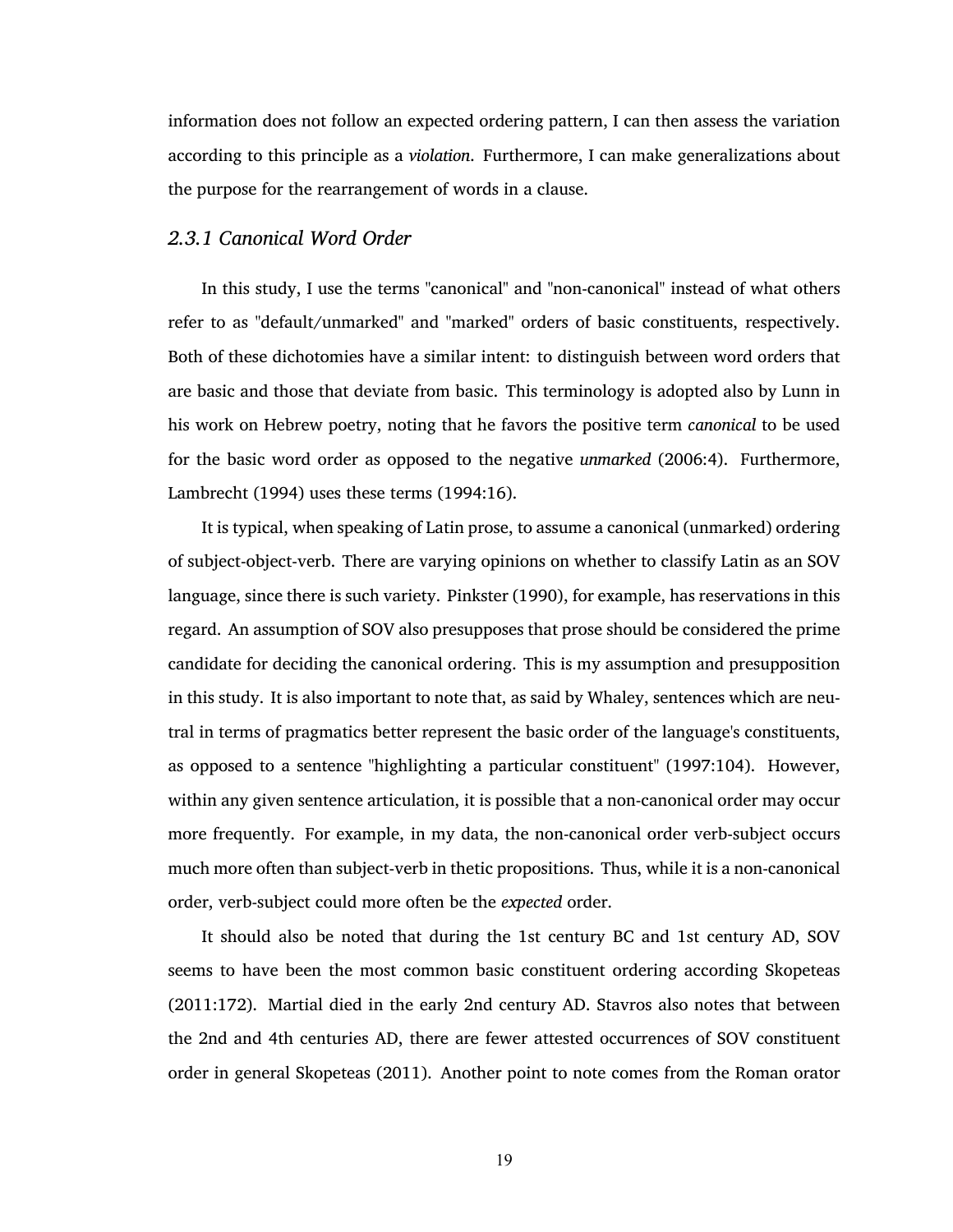Quintilian, who also lived during Martial's time. He made comments about how a verb at the end of a sentence would be fitting in that it comes with great force (Quintilian 9.4.26).

Earlier, in section [1.1](#page-15-0), I noted that Martial died in the early second century AD. It is for this reason I am able to place him during the time period in which SOV was much more common. However, since Martial frequently uses non-canonical orders in his epigrams (e.g., OVS, VO, etc.), it is possible that the shift away from SOV could be described as starting slightly earlier.

## <span id="page-33-0"></span>*2.3.2 Principle of Natural Information Flow*

One key idea that has prevalence in an information structure analysis of epigrams is the principle of natural information flow. The main idea in the Principle of Natural Information Flow [\(Comrie 1989:127f,](#page-77-10) [Levinsohn 2015:55\)](#page-77-2) is that given information tends to precede new information in a clause. Given this assumption about the natural ordering of constituents based on their status as established or non-established, one can analyze and see the influence of the variation present in Martial's epigrams. In cases when a non-established object precedes an established subject (e.g., OVS), the principle would be broken. The order SOV usually abides by the principle of natural information flow (in which the S is given information and the O is new). Whaley's notion of word orders that are neutral in terms of pragmatics is also again key in this discussion. Sentences, such as seen in example [\(11\)](#page-33-1)b are not neutral, since they give prominence to a "particular constituent" [\(Whaley 1997:104\)](#page-78-2).

Since a topic—at least in my analysis—must be some entity that is already easily accessible in the discourse, it could be assumed that it must precede non-established information in the sentence. Example [\(11\)](#page-33-1) below demonstrates this within English. Whaley uses a similar example to this [\(1997:102\)](#page-78-2).

<span id="page-33-1"></span>(11) a. Tom ate an apple. (Default/Canonical) b. An apple, Tom ate. (Marked/Non-canonical)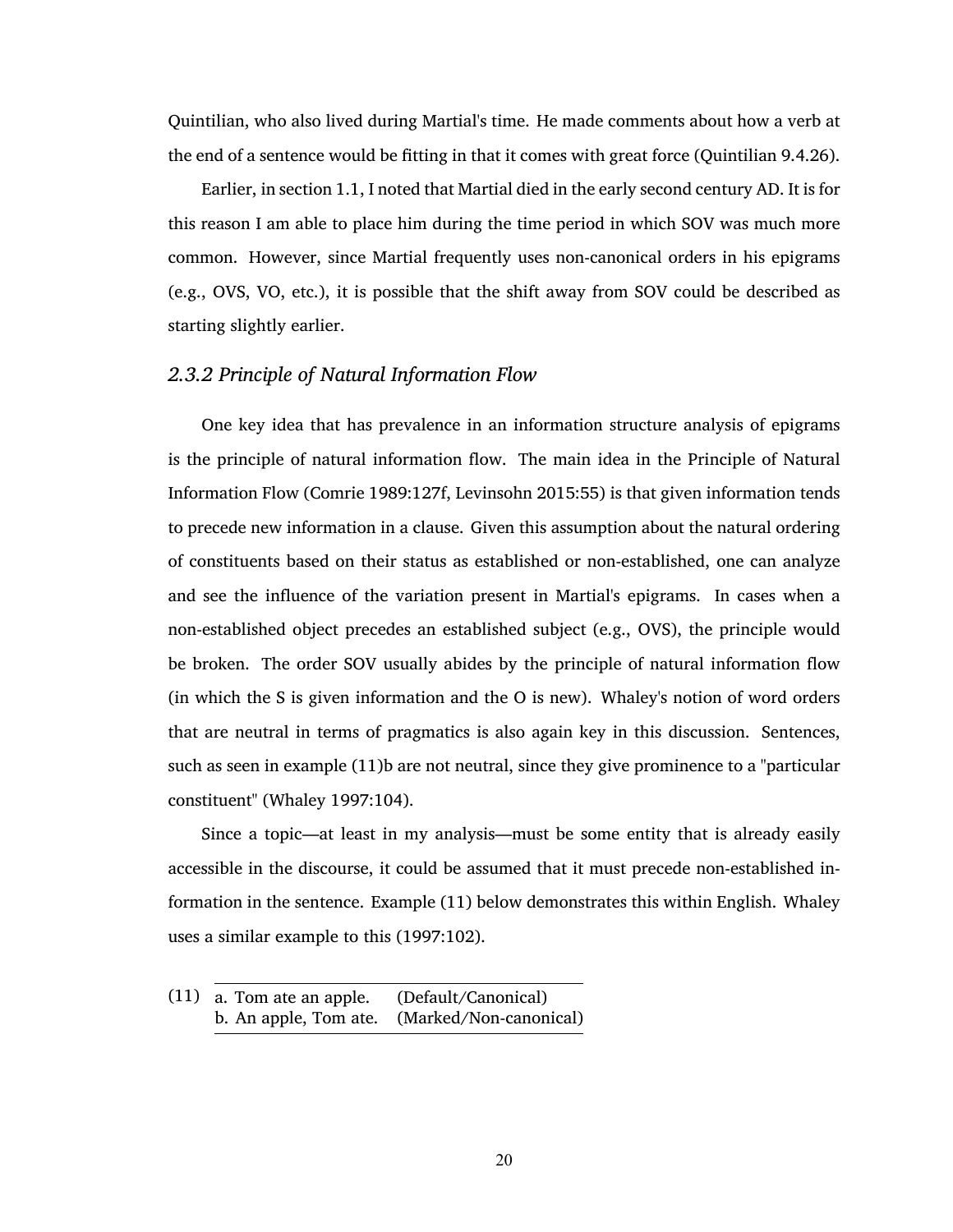Levinsohn uses the following example, seen in example [\(12\),](#page-34-0) in English, in which he contrasts the placement of the noun phrases 'knife' and 'boy' [\(Levinsohn 2015:55\)](#page-77-2):

<span id="page-34-0"></span>(12) a. John gave the knife to a boy. b. John gave the boy a knife.

In (a), the established information is *knife*, and in (b), it is *boy*. In English, the use of specific definite/indefinite articles also helps demonstrate which piece of information is established and which is new.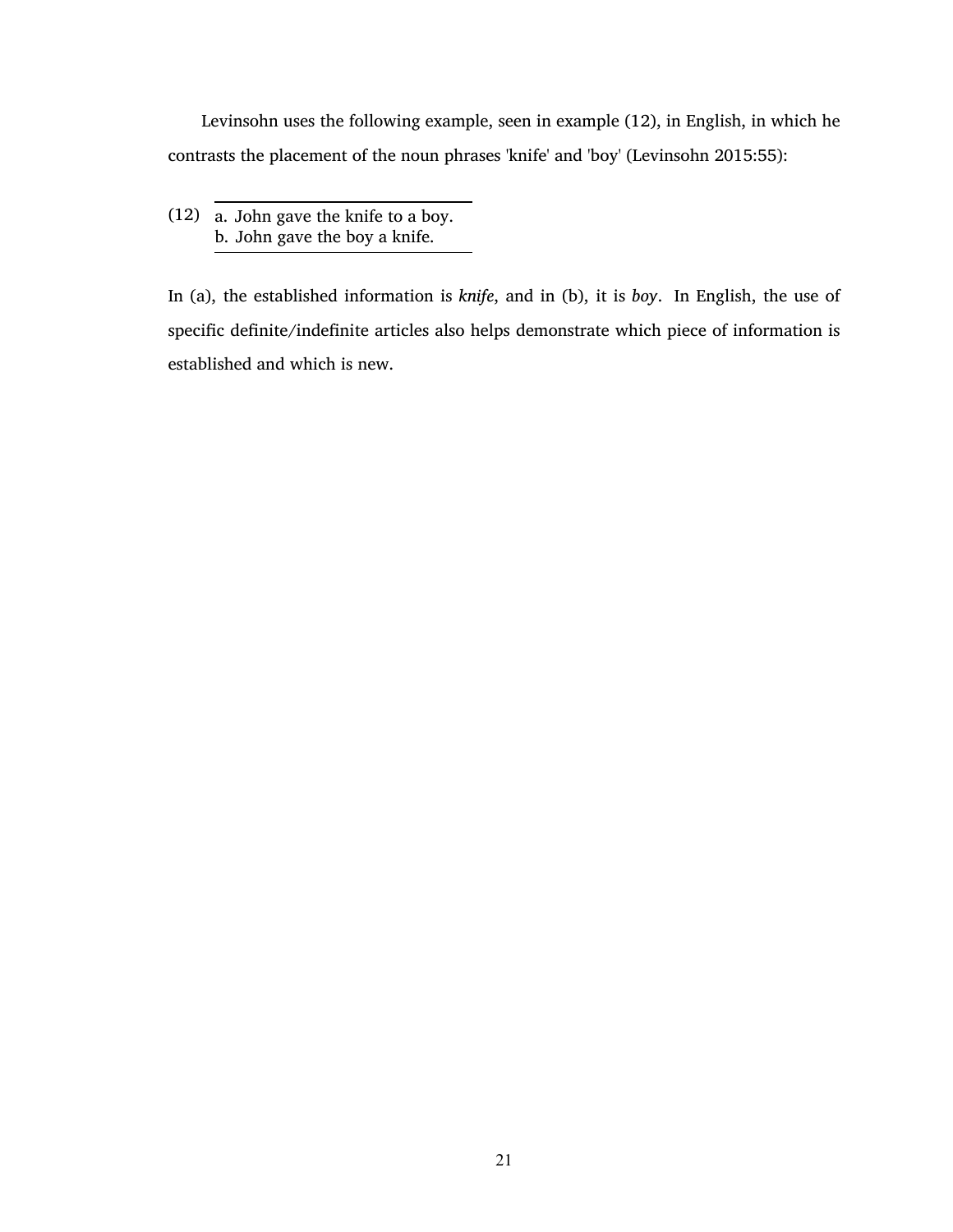## <span id="page-35-0"></span>**CHAPTER 3**

# **Analysis and Findings**

In this chapter, I present the findings from this study. Each section contains an examination of one of Lambrecht's three sentence articulation types [\(1994\)](#page-77-1) or another phenomenon that influences word order. Sections [3.1](#page-35-1)-[3.3](#page-57-0) provide a detailed analysis of the different sentence articulation types as attested in epigrams.

As I present the data in this chapter, I devote a separate section to each articulation and present both canonical and non-canonical examples (where applicable). In propositions which only contain a verb (and no subject or object), I still discuss pragmatic motivations for the placement of the verb relative to other words. These verb-only examples still have pragmatic value, and there is still potential for other given/new information to be involved in the proposition.

## <span id="page-35-1"></span>**3.1 Topic-Comment Articulation in Epigrams**

Topic-comment propositions are clauses which have predicate focus. In these clauses, there is a topic, some already-established information, and a comment, that which is being said about that topic. The comment is the part of the clause that is in focus, i.e, the most salient information, as discussed in section [1.4.3.1](#page-23-0). Typically, topic-comment sentences are associated with the order of basic constituents in a language or unmarked (canonical) order [\(Lambrecht 1994:16\)](#page-77-1). While there may be a general tendency in discourse for initial sentences of a text not to be topic-comment, since it is more common for them to contain all new information, this analysis classifies some initial propositions of epigrams as having topic-comment articulation.

While some initial propositions may be considered presentational (i.e., *sentence* focus, as opposed to *predicate* focus) by virtue of containing all new information, others can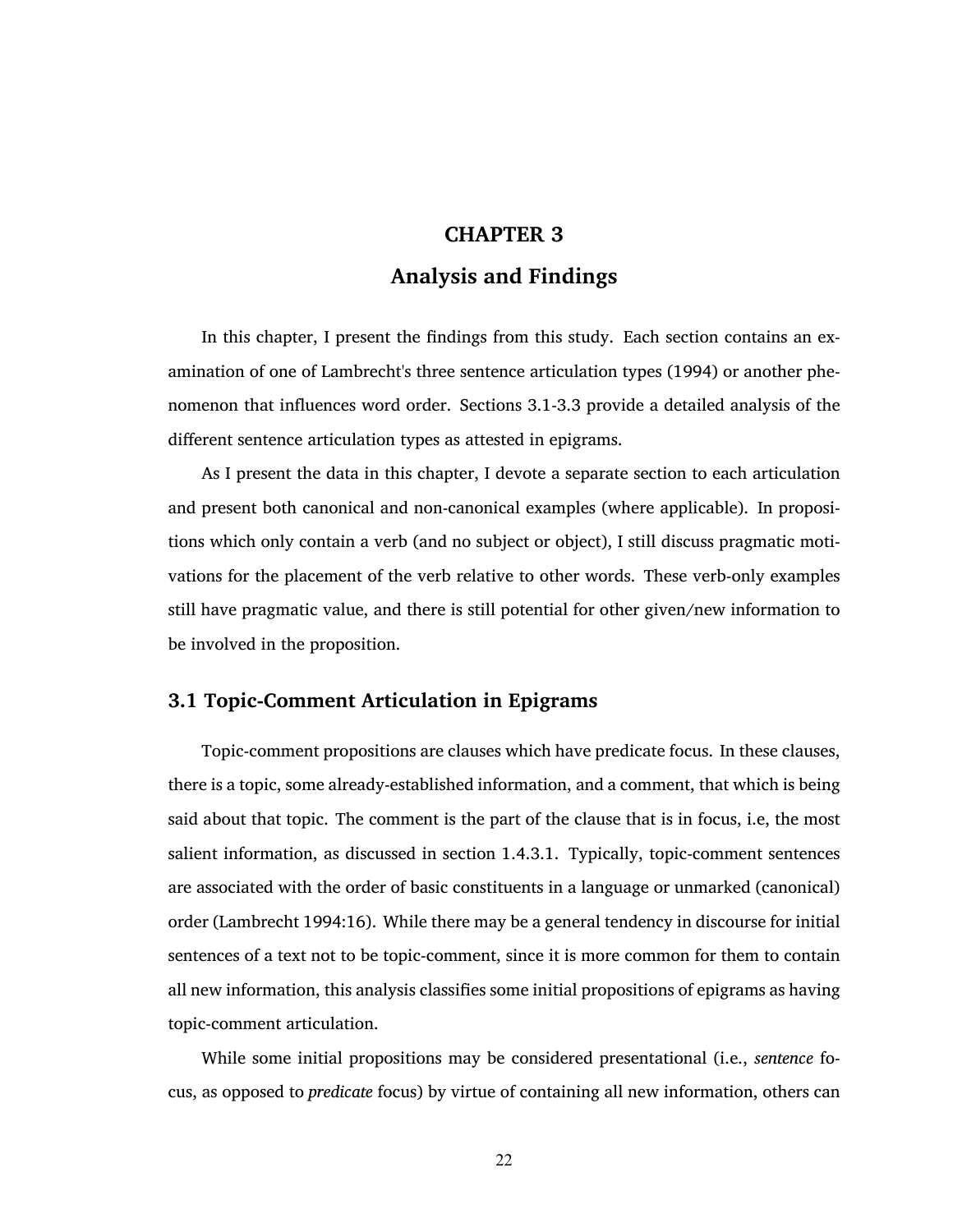be considered as having topic-comment articulation. The latter is true especially when the author is addressing a particular person about something both he and the addressee already have accessible in their mental representations. Specifically, when first and second person pronouns are used or implied by verb marking, there is a stronger argument for the referent's having been previously activated. For example, the use of the possessive *our* instead of *my* when referring to a friend implies that the interlocutors have that entity accessible. Since epigrams are often two lines long, and texts do not often begin with already-established information, I had to make careful decisions about what I could consider as a topic in an opening proposition; I discuss this dilemma in section [2.3.2](#page-33-0).

Devine & Stephens specify a category called broad focus, a category under which both sentence (presentational articulation) and predicate (topic-comment articulation) focus can exist [\(2019:22\)](#page-77-0). They note that in these broad focus sentences, there is a tendency for the order of the basic constituents to be subject-object-verb (as I noted in section [2.3.1](#page-32-0) on canonical word order), but they furthermore imply a generalized order of subject-direct object-indirect object-directional argument [\(2019:24\).](#page-77-0) I found frequent attestation of noncanonical word orders in Latin epigrams.

I analyzed a total of 101 clauses as having topic-comment articulation. The description of their word order distribution (i.e., canonical versus non-canonical) is divided between 14 clauses that contain all 3 constituents explicitly (S, O and V), and 56 that contain only 2 of the 3 constituents. Another 31 clauses are V-only, which I do not classify as either canonical or non-canonical. Figures [2](#page-36-0) and [3](#page-37-0) present the distribution of the orderings of subjects, objects, and verbs in topic-comment clauses.

| Topic-Comment Articulations with explicit S, O, and V |                              |               |
|-------------------------------------------------------|------------------------------|---------------|
| Order of basic constituents                           | Number attested in data (14) |               |
| SOV                                                   |                              | Canonical     |
| svo                                                   | з                            | Non-canonical |
| ovs                                                   |                              | Non-canonical |
| OSV                                                   | з                            | Non-canonical |
| VSO                                                   |                              | Non-canonical |
| vos                                                   |                              | Non-canonical |

<span id="page-36-0"></span>Figure 2. Topic-comment propositions containing a subject, object, and verb.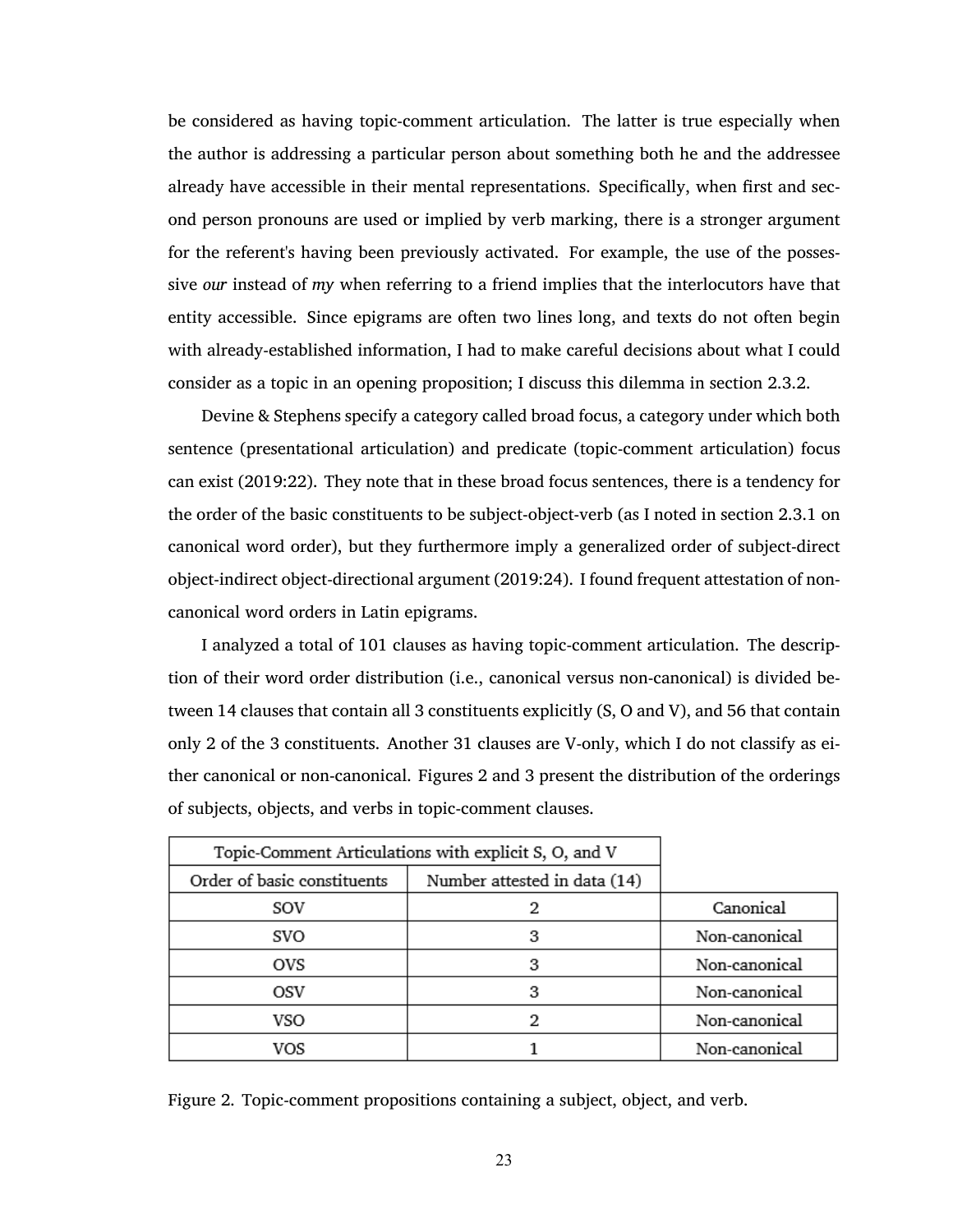| Topic-Comment Articulations with Explicit S and V OR O and V |                              |               |
|--------------------------------------------------------------|------------------------------|---------------|
| Order of basic constituents                                  | Number attested in data (56) |               |
|                                                              |                              | Canonical     |
| VS                                                           | 10                           | Non-canonical |
|                                                              | 22                           | Canonical     |
|                                                              | 15                           | Non-canonical |

<span id="page-37-0"></span>Figure 3. Topic-comment propositions containing either a subject and verb or an object and verb.

Perhaps most notably, in cases when a clause contains a subject, object, and verb, they are only ordered in the canonical order subject-object-verb two times out of the fourteen.<sup>1</sup> Twenty-one clauses have a canonical ordering of object-verb. Fifteen have the non-canonical order of verb-object. In clauses with at least a verb and subject, nine have the canonical order subject-verb, and ten have the non-canonical order of verb-subject.

The following graphs demonstrate the distribution of canonical and non-canonical word orders in topic-comment propositions in general. Figure [4](#page-38-0) shows the results in absolute values. Figure [5](#page-38-1) shows the results in percentages. Regarding the large quantity of verb-only propositions, this is a result of Latin's tendency to elide explicit subjects. Since a verb can be marked for person, the subject may not be explicit.

<sup>&</sup>lt;sup>1</sup> It should also be noted that in one of these cases the object is direct speech. There are very few cases of this in my data. Although there is the possibility that a different order is usually present in this type of case, I have chosen to include it in these counts.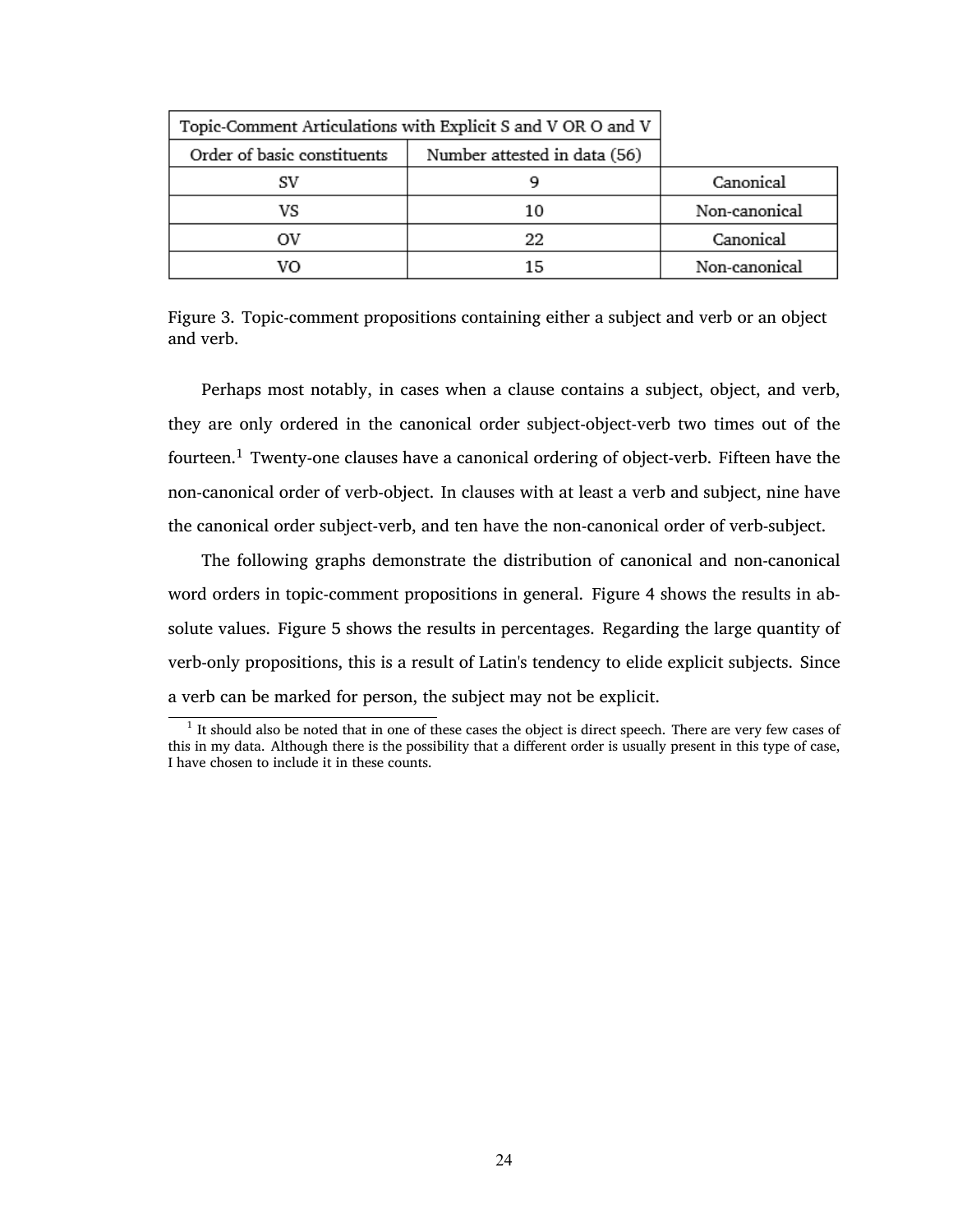

<span id="page-38-0"></span>Figure 4. Absolute value comparison of canonical and non-canonical orders in topic-comment propositions.



<span id="page-38-1"></span>Figure 5. Percentage comparison of canonical and non-canonical orders in topic-comment propositions.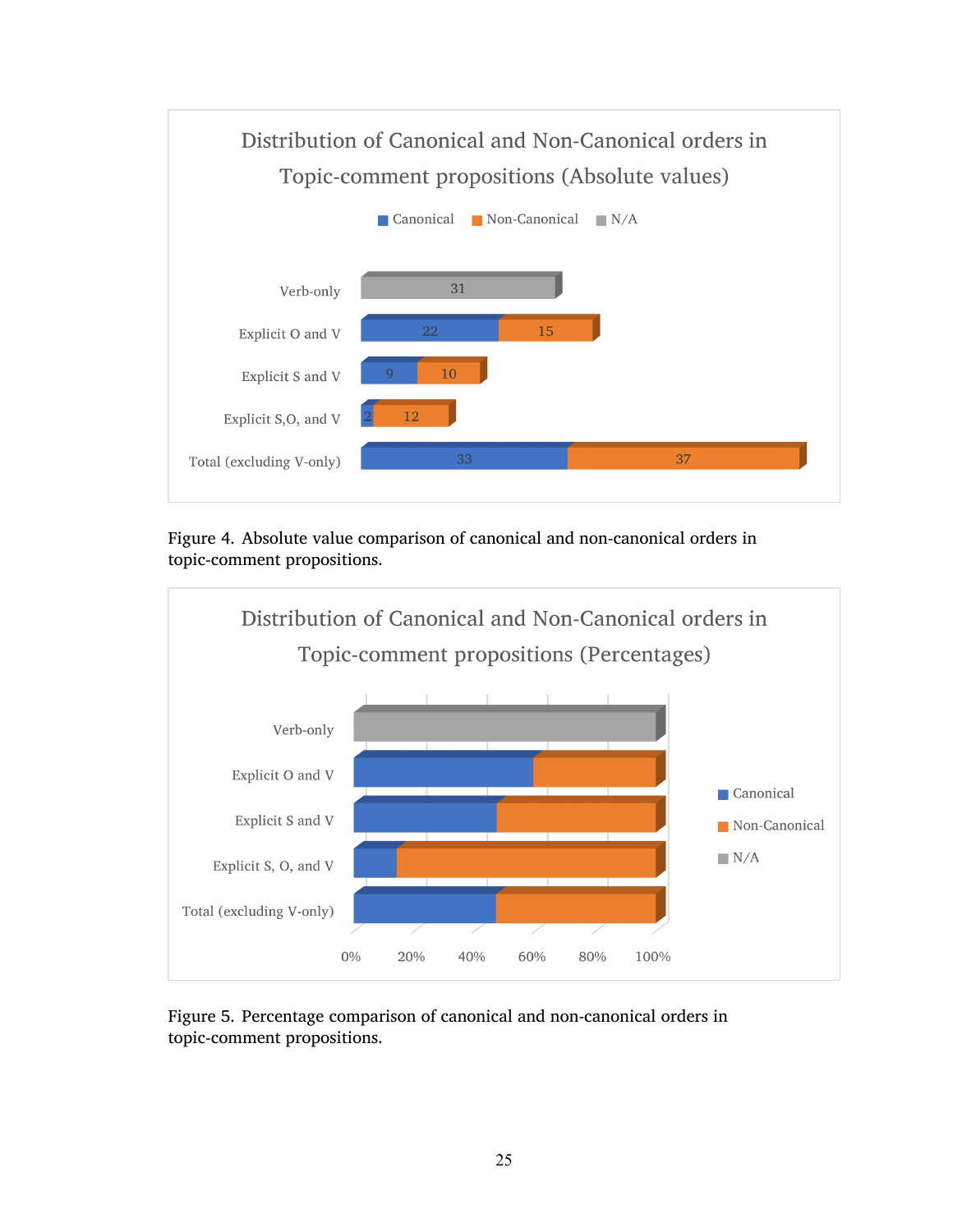In my corpus, there are 70 topic-comment propositions containing at least a subject and verb or object and verb (there are 31 clauses with only a verb, bringing the total to 101). 33 of the 70 propositions that have at least a subject and verb or object and verb are canonical, constituting approximately 33% in that category; about 37% are noncanonical. Of the three sentence articulation types, topic-comment propositions have the closest percentage of canonical compared to non-canonical orders overall. I discuss these comparisons in greater detail in section [3.4](#page-67-0).

In the following section [\(3.1.1\)](#page-39-0), I present examples that follow the canonical SOV order. Since it is often the case that a subject is implicit (or there may be no object), I also look at the order within propositions with just an object and verb or a subject and verb. In the section following that([3.1.2\)](#page-42-0), I present and discuss the various non-canonical topic-comment articulations that appear in my data.

### <span id="page-39-0"></span>*3.1.1 Canonical Topic-Comment Clauses*

Two topic-comment clauses in the data that have an explicit subject, object, and verb, exhibit canonical order. The first example of the order subject-object-verb is shown in example  $(13).<sup>2</sup>$  $(13).<sup>2</sup>$ 

<span id="page-39-1"></span>(13) sed tu but [2](#page-10-0).SG.NOM allege.SG.NOM.PRF.PASS.PTCP friend.SG.GEN arrival.SG.ACC  $\leq$ causatus amici adventum>

lancem dish.[sg](#page-11-0).[acc](#page-10-6) few.[pl](#page-10-7).[acc](#page-10-6)=and vase.[pl](#page-10-7).[acc](#page-10-6) ask.[2](#page-10-0).[sg](#page-11-0).[prs](#page-10-8)  $pauca = que$ vasa rogas

'[When you asked a thousand sesterces for yourself, Caecilianus, for six or seven days I said "I don't have."] **But you, alleging the arrival of a friend, ask for a dish and a few vases.** [Are you a fool? Perhaps you consider me a fool, friend? I refused you a thousand sesterces... Will I give you five thousand?]' (Martial 4.15)

In this example, the subject is *tu* 'you' which is preceded only by *sed* 'but'. The subject refers to *Caecilianus*, who is addressed in the preceding clause. A participial construction *causatus amici adventum* 'alleging the arrival of a friend' comes between the subject and the object.

 $<sup>2</sup>$  The square brackets used in this example and elsewhere in this thesis include free translations of text that</sup> precedes or succeeds the text of the example. It is provided for context. The angled brackets in the vernacular line indicate syntactic units that interrupt others (in this case, it is a participial construction inserted between the subject and the objects).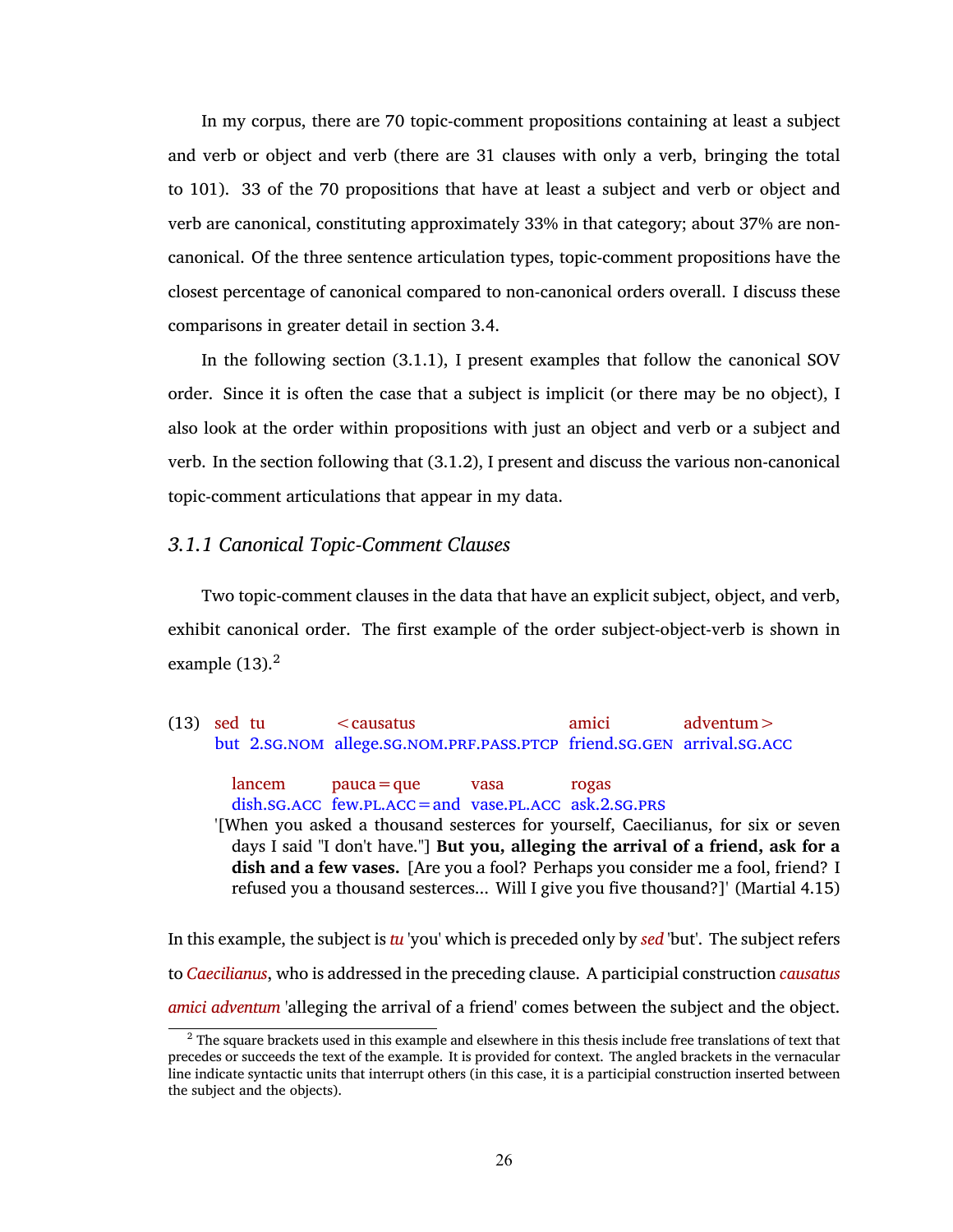There are two object constituents, both of which precede the verb. They are *lancem* 'dish' and *pauca*[*que*] *vasa* 'a few vases'. Notably, these objects (as part of the focus) contrast with *mille*...*nummos* 'a thousand sesterces' in the opening clause; however, the purpose of the of the proposition here is to explain what Caecilianus (who is already accessible in the discourse due to the implication of the second person reference and vocative used at the beginning) did next, and so the focus is on the whole predicate. In many epigrams, a second person subject is implicit, but here Martial uses the explicit pronoun *tu* 'you'. Since *Caecilianus* is already established, the second person pronoun can be assumed to be a topic expression. I consider this proposition to be topic-comment. As further evidence that *tu* 'you' is topical, I consider this whole proposition as an answer to a question that makes the proposition to be about a specific person. The question might ask *what does Caecilianus do after being denied his request?*

In the following example [\(14\),](#page-40-0) there are two consecutive canonical clauses with the order object-verb (where the subject is implicit).

#### <span id="page-40-0"></span>(14) Sexte Sextus.[sg](#page-11-0).[voc](#page-11-1) nothing owe.[2](#page-10-0).[sg](#page-11-0).[prs](#page-10-8) nothing owe.[2](#page-10-0).[sg](#page-11-0).[prs](#page-10-8) Sextus.[sg](#page-11-0).[voc](#page-11-1) nihil debes// nil debes// Sexte

### fatemur

confess.[1](#page-10-9).[pl](#page-10-7).[prs](#page-10-8)

'**Sextus, you owe nothing, you owe nothing, Sextus, we confess.** [Anyone does owe if he is able to pay back, Sextus.]' (Martial 2.3)

In addition to the fact that these canonical clauses are consecutive, they are nearly identical to one another. In the first clause, the object *nihil* 'nothing' is followed by the verb *debes* 'you owe'. In the second clause, the object *nil* 'nothing' is followed by the same verb *debes* 'you owe'. In those two clauses the most salient information is that Martial's addressee, Sextus, owes nothing, thus there is predicate focus. The second person, singular, present marking -*s* on the verbs denotes that the topic is 'you'. Since a second person agreement marking is available to be commented on (i.e., it can have something predicated about it), it can function as a topic. The purpose of both of the propositions in this example is to say something about the addressee, Sextus.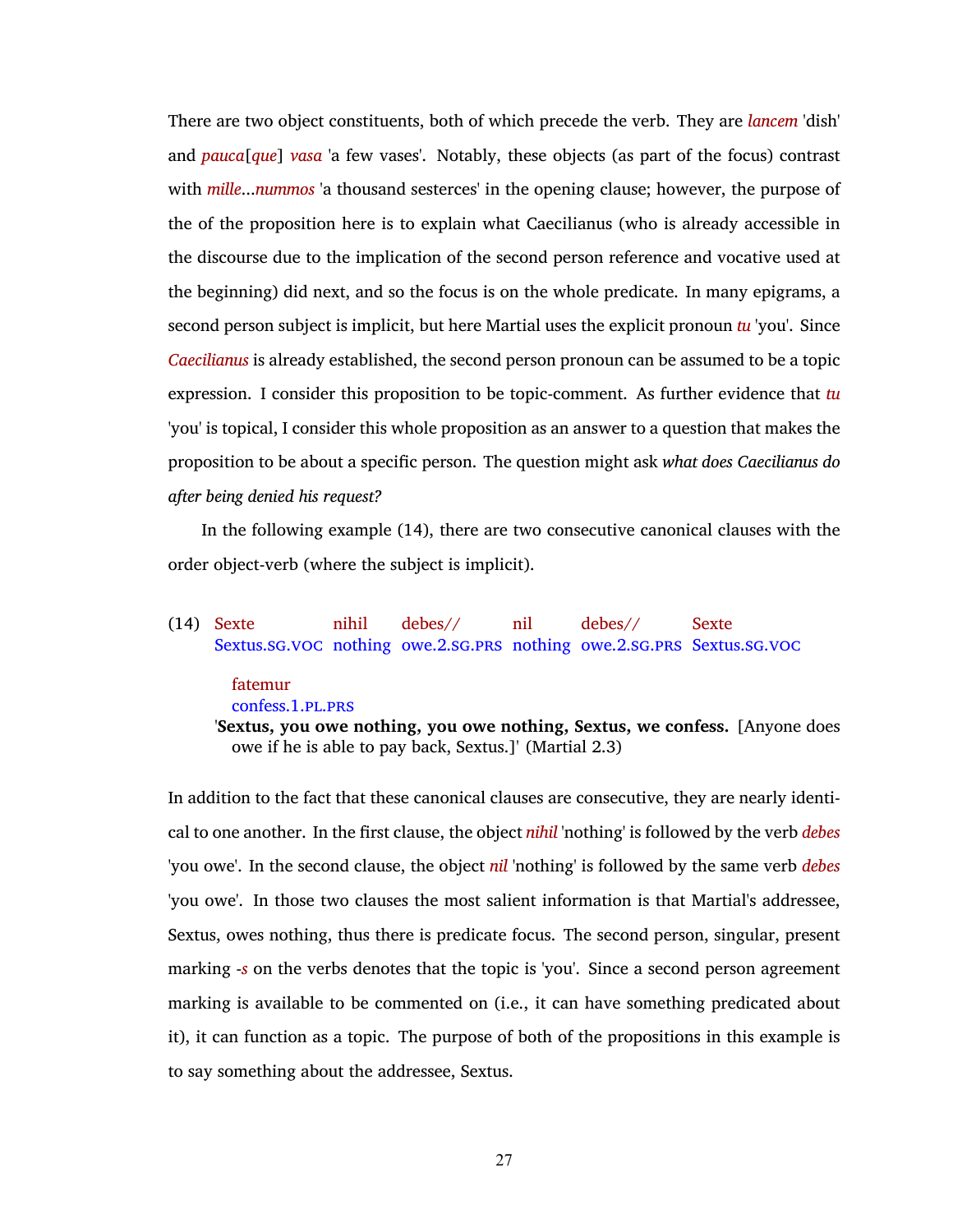A topic-comment clause may follow an identificational sentence and further specify the focus of the previous clause. Example [\(15\)](#page-41-0) demonstrates this.

### <span id="page-41-0"></span>(15) te [2](#page-10-0).[sg](#page-11-0).[acc](#page-10-6) Linus.[sg](#page-11-0).[voc](#page-11-1) [neg](#page-10-10) see.[1](#page-10-9).[sg](#page-11-0).[prs](#page-10-8) Line non video [What does my Nomentan field yield for me, you ask, Linus? This is what it yields for me:] '**I do not see you, Linus.**' [Martial 2.38]

The clause preceding *te Line non video* 'I do not see you, Linus' or, more literally, 'You, Linus, I do not see' further specifies the demonstrative pronoun *hoc* 'this'. This is in answer to the question *What does [it] yield for me?* The topic 'I' is implicit based on the verb *video* 'I see'. The information predicated about the topic is *te*...*non vide*[*o*] '[I] do not see you'. This clause does abide by the canonical basic constituent order of object-verb. The word *Line* 'Linus', a vocative, interrupts the flow of the sentence, adding a greater degree of emphasis to *te* 'you'. Here, this vocative is referent with *te* 'you'. I believe the placement of *Line* indicates that *te* should be treated as the most relevant change to the hearer's mental representation that Martial is introducing. Thus, in this case, the vocative is used to separate a dominant focal element from the rest of a clause. Since Martial (referent with the first person marking) is accessible and able to be commented on, and the purpose of this proposition is to further enlighten the addressee and reader as to what benefit Martial receives from his field, the sentence can be said to be *about* 'I'.

The following example [\(16\)](#page-42-1) has two distinct clauses, the first of which is a relative clause functioning as subject; the order of the constituents is subject-verb.<sup>3</sup>

<sup>&</sup>lt;sup>3</sup> In cases with an explicit subject and predicate nominal, the word functioning as the subject generally precedes the predicate nominal. See example [\(30\)](#page-54-0) for a simpler representation of the predicate nominal phenomenon (i.e., of a sentence with a copula, subject, and predicate nominal). In only five propositions in my data, the predicate nominal precedes the subject; four of these cases are seen in examples [\(36\)](#page-61-0) and [\(37\).](#page-62-0) In these examples, I determined *Diaulus* to be the subject given that a proper name is more specific than a common noun, such as *vispillo* 'undertaker' in example [\(36\).](#page-61-0) The other proposition in my data with this ordering references an already-established entity (specific) and links it with new (non-specific) information. This analysis is based on the principle of proper inclusion, as described by [Payne \(1997:114\).](#page-77-1)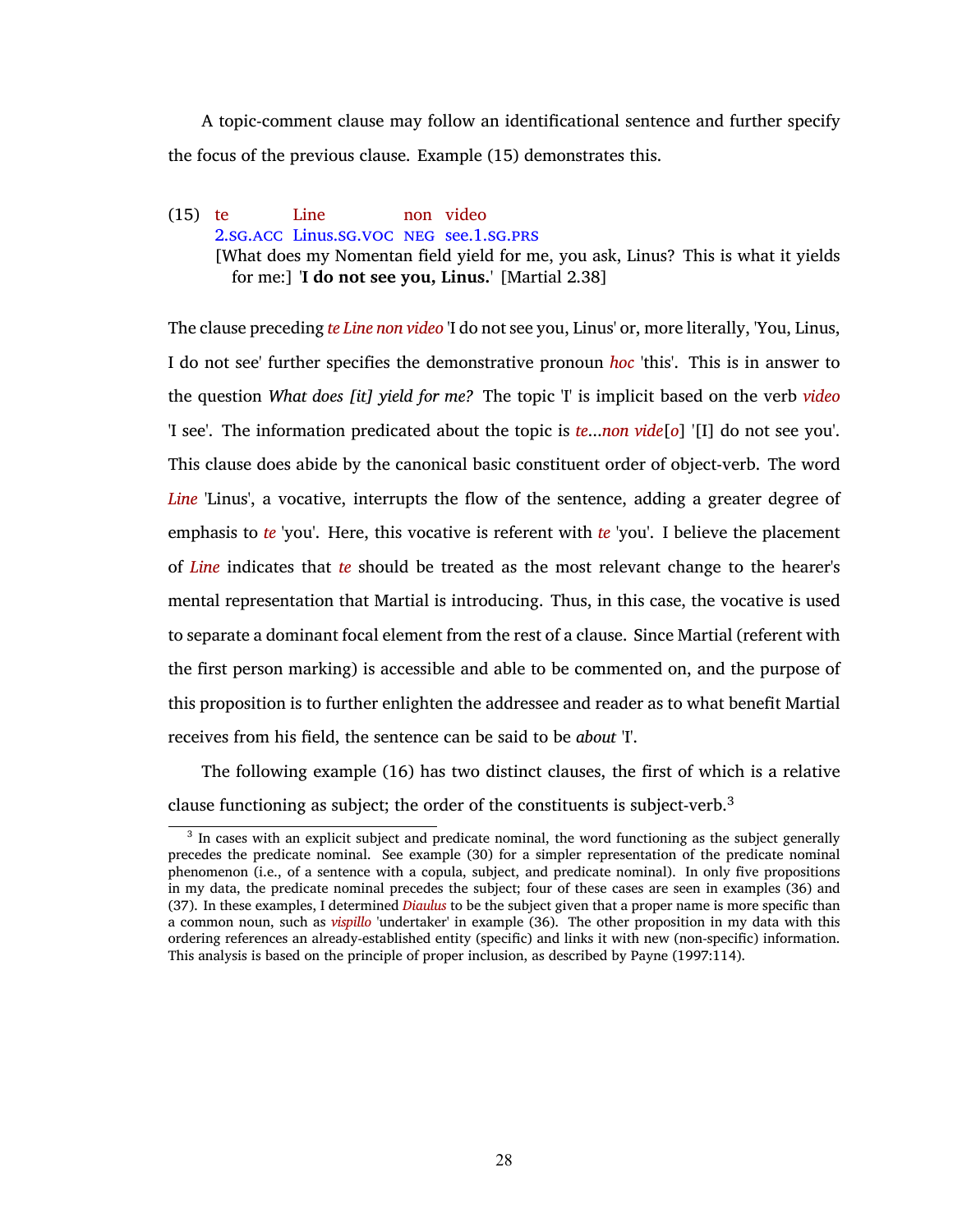#### <span id="page-42-1"></span>(16) quem that.which.[sg](#page-11-0).[acc](#page-10-6) recite.[2](#page-10-0).[sg](#page-11-0).[prs](#page-10-8) [1](#page-10-9).[poss](#page-10-11).[sg](#page-11-0).[nom](#page-10-1) be.[3](#page-10-12).[sg](#page-11-0).[prs](#page-10-8) O! recitas// meus est  $\leq$  0

Fidentine> Fidentinus.[sg](#page-11-0).[voc](#page-11-1) small.book.[sg](#page-11-0).[nom](#page-10-1) libellus '**That which you are reciting, o, Fidentinus, it is my little book**. [But as you read it badly, it begins to be yours.]' (Martial 1.38)

The relative clause *quem recitas* 'that which you recite' serves as the topic and subject of the proposition. The thing being read is accessible to both Martial and the addressee; this is implied in Martial's case since he knows to mention it. In the addressee's case, the second person reference on *recitas* 'you recite' clarifies the accessibility. The third person marking on the verb *est* 'it is' refers to *quem* 'that which' in the first clause. The predicate *meus es*[*t*]...*libellus* '...[it] is my little book' is the focus; its purpose is to comment on the topic, in this case to clarify a feature of the thing being read.

## <span id="page-42-0"></span>*3.1.2 Non-Canonical Topic-Comment Clauses*

As is further discussed in section [3.4](#page-67-0), non-canonical topic-comment sentences constitute 37 out of the 70 sentences that contain more than a verb in terms of basic constituents. So, about 53% have non-canonical orders.

Example [\(17\)](#page-42-2) demonstrates that the opening line of a poem can have topic-comment articulation. The subject *Caecilianus* can be assumed as an accessible entity, thus I can analyze it as a topic-comment proposition. Because of the possessive adjective *noster* modifying *Caecilianus*, it can be inferred that *Caecilianus* already exists in the mental representations of the "interlocutors" (in this case, Martial and Titus). The order of the basic constituents is verb-subject.

<span id="page-42-2"></span>(17) non cenat [neg](#page-10-10) dine.[3](#page-10-12).[sg](#page-11-0).[prs](#page-10-8) without boar.[sg](#page-11-0).[abl](#page-10-13) [1](#page-10-9).[pl](#page-10-7).[poss](#page-10-11).[sg](#page-11-0).[nom](#page-10-1) Titus.[sg](#page-11-0).[voc](#page-11-1) sine apro noster **Tite** 

## Caecilianus

Caecilianus.[sg](#page-11-0).[nom](#page-10-1)

'**Our [friend] Caecilianus does not dine without a boar, Titus.** [Caecilianus has a beautiful table companion]' (Martial 7.59)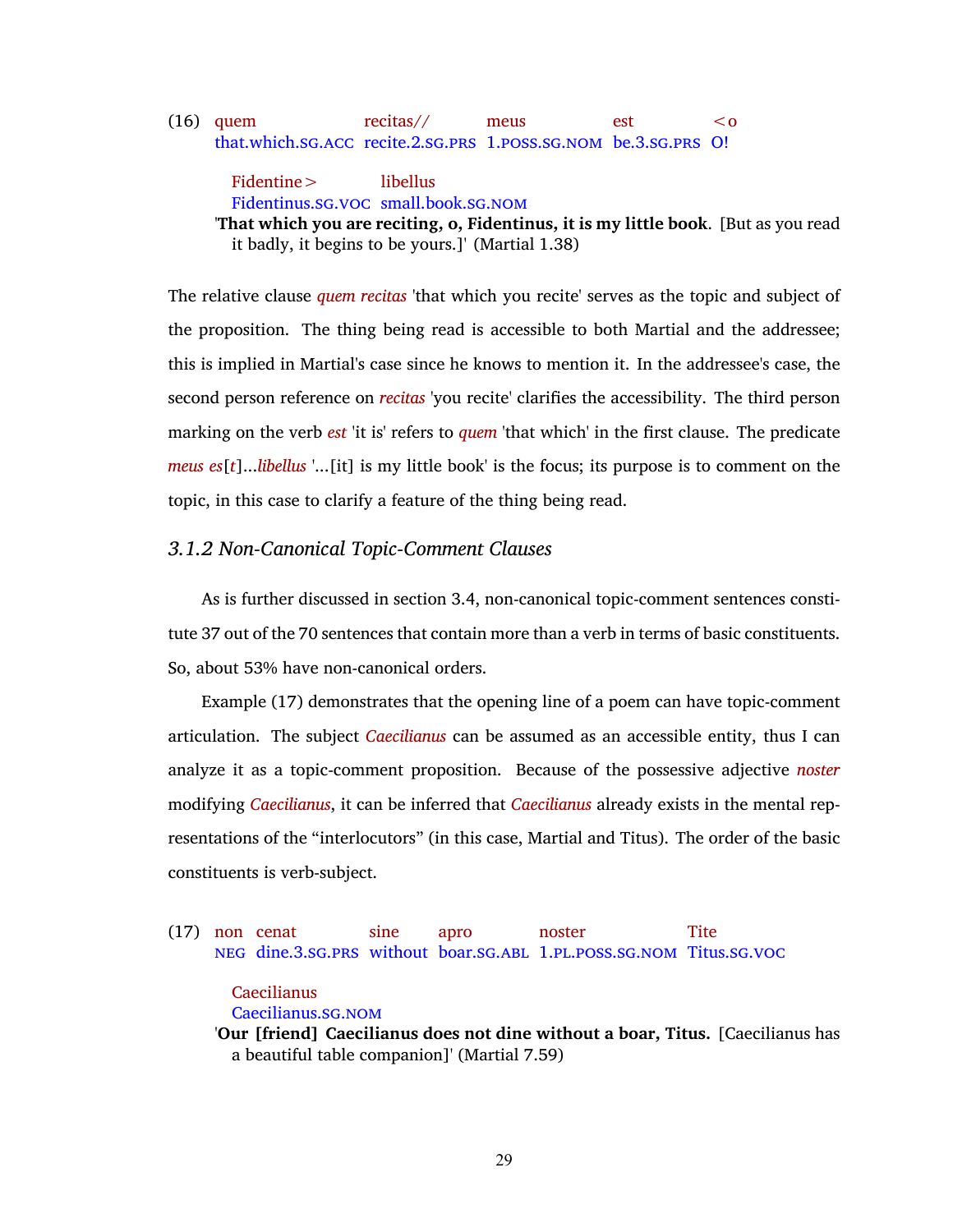Notably, while topic-comment articulation is more often associated with canonical word order cross-linguistically, this is a non-canonical ordering, specifically verb-subject, where the verb *cenat* 'he dines' precedes the subject *noster Caecilianus* 'our [friend] Caecilianus'. This example thus demonstrates that epigrams may violate the principle of natural information flow. In this case, it is likely violated in order to give final emphasis to Caecilianus. The topic of the proposition is *Caecilianus*, and it can function so since it is preceded by a possessive first person plural pronoun *noster*. If the possessive pronoun were not present, then I would have considered this to be an event-reporting proposition. The information predicated about *noster Caecilianus* 'our Caecilianus' is *non cenat sine apro noster* 'he does not dine without a boar', which is the predicate.

The second clause in this poem, as seen in example [\(18\)](#page-43-0), also has topic-comment articulation, and a non-canonical order, the order of the basic constituents being objectsubject-verb (*convivam*-*Caecilianus*-*habet*).

<span id="page-43-0"></span>(18) bellum beautiful.[sg](#page-11-0).[acc](#page-10-6) table.companion.[sg](#page-11-0).[acc](#page-10-6) Caecilianus.[sg](#page-11-0).[nom](#page-10-1) have.[3](#page-10-12).[sg](#page-11-0).[prs](#page-10-8) convivam Caecilianus habet '[Our Caecilianus does not dine without a boar, Titus.] **Caecilianus has a beautiful table companion.**' (Martial 7.59)

The topic once again is *Caecilianus*, and the focus is *bellum convivam*…*habet*. Epigrams—at least those by Martial—appear to be more free in ordering of topic-comment articulations. I propose that the object *bellum convivam* 'beautiful table-companion' is fronted in order to give it prominence. This object further specifies, and in a sense changes, the readers' perceptions of *apr*[*o*] 'boar' in the first clause. The entity *Caecilianus* was already made accessible and active to be commented on, and the purpose of this proposition was to provide further information about him.

Example [\(19\)](#page-43-1) below also has the order object-subject-verb.

<span id="page-43-1"></span>(19) vacuo empty.[sg](#page-11-0).[abl](#page-10-13) [3](#page-10-12).[refl](#page-10-14).[sg](#page-11-0).[acc](#page-10-6) lion.[sg](#page-11-0).[nom](#page-10-1) tooth.[sg](#page-11-0).[abl](#page-10-13) think.[3](#page-10-12).[sg](#page-11-0).[prs](#page-10-8) se leo dente putat '[Hare, although you enter the wide mouths of the savage lion...] **The lion considers himself empty** (lit. The lion considers himself with an empty tooth).' (Martial 1.60)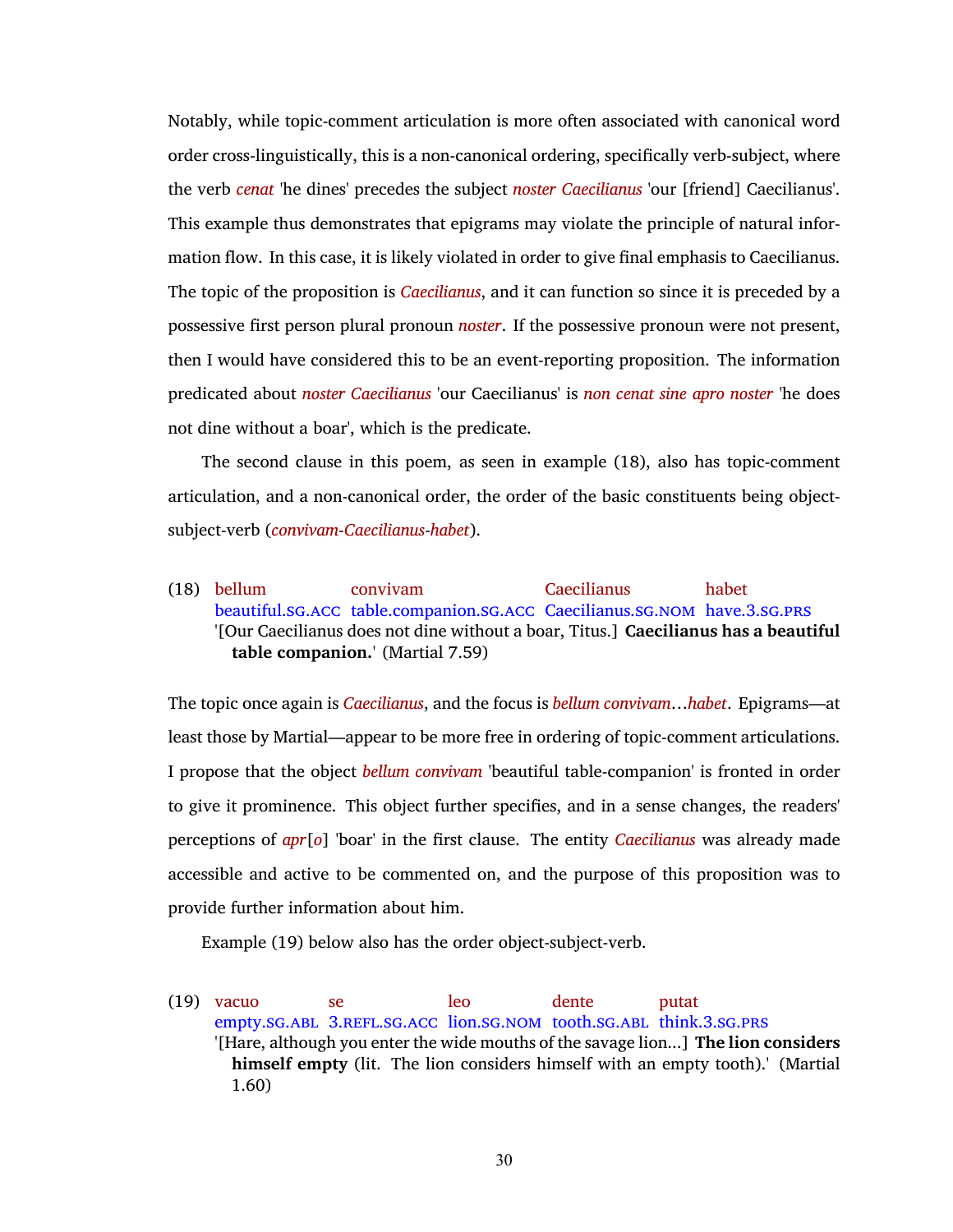In this example, the order, again, is object-subject-verb, which is another non-canonical order. The subject is *leo* 'lion,' the verb is *putat* 'he thinks,' and the object is the reflexive pronoun *se* 'himself'. Since the lion was pragmatically accessible already (and active in the discourse), and the clause is stating what the lion thinks, I can assume that this clause has predicate focus (i.e., the purpose of the proposition is to expand the reader's knowledge of the lion, and the predicate is the means by which that happens). The topic is *leo* 'lion' and the focus is *vacuo se*...*dente puta*[*t*] 'he considers himself with an empty tooth [mouth]'.

In example [\(20\)](#page-44-0) below, there is an alternation between canonical and non-canonical ordering with the object and verb. This poem is interesting in the sense that it uses noncanonical ordering for two topic-comment clauses; the only canonical ordering (O-V) is in the third clause, *hoc tantum possum* 'this is all I can say', which has identificational articulation (the second clause also has identificational articulation). The orderings of the constituents in the clauses of this poem are V-O [NON-CAN], V-O [NON-CAN], O-V [CAN], V-O [NON-CAN], respectively.

<span id="page-44-0"></span>(20) non amo [neg](#page-10-10) love.[1](#page-10-9).[sg](#page-11-0).[prs](#page-10-8) [2](#page-10-0).sg.[acc](#page-10-6) Sabidius.sg.[voc](#page-11-1) nor be.able.1.sg.prs say.prs.[inf](#page-10-15) te//  $<$ Sabidi $>$ nec possum dicere quare// | why hoc this.[sg](#page-11-0).[acc](#page-10-6) only tantum possum be.able.[1](#page-10-9).[sg](#page-11-0).[prs](#page-10-8) say.[prs](#page-10-8).[inf](#page-10-15) [neg](#page-10-10) dicere// non amo love.[1](#page-10-9).[sg](#page-11-0).[prs](#page-10-8) [2](#page-10-0).[sg](#page-11-0).[acc](#page-10-6) te 'I do not love you, Sabidius, nor can I say why. This is all I can say: I do not love you.' (Martial 1.32)

The first clause has topic-comment articulation. The subject "I" (implicit, though inferred by the first person marking on the verb *amo* 'I love') can function as topic since the speaker already exists in his addressee's mental representation, an argument I have addressed previously. The purpose of the proposition is to comment on the first person referent. The predicate "do not love you" is in focus. The second clause is virtually the same; *quare*, while technically adverbial, functions essentially as the object argument of the verb phrase *possum dicere* 'I am able to say'. The word *quare* 'why' is in focus. In both propositions, the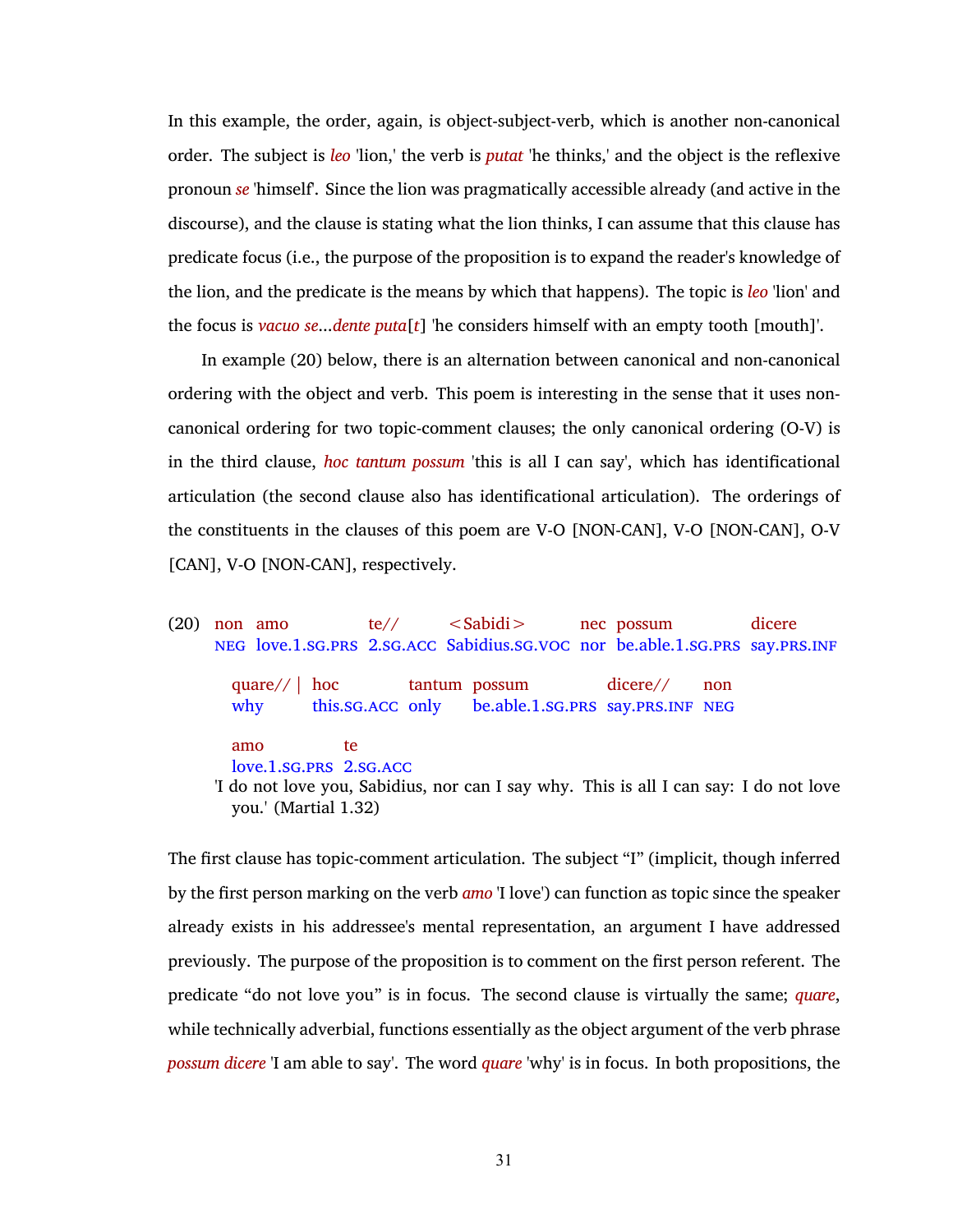purpose is to comment on an accessible (furthermore *active*) participant, namely Martial (again, indicated by the first person marking on the verbs).

In the first clause of the second line, *hoc tantum possum dicere*, there is identificational articulation. The word *hoc*, a demonstrative standing for the one thing that Martial is able to say to Sabidius, is the object. This clause also has contrastive focus with the previous clause; the contrast is between *quare* and *hoc*. The final clause *non amo te* reverts back to topic-comment. It is identical to the first clause in the poem.

Epigrams frequently break apart phrasal constituents with pieces of other phrases creating an interesting form of word order variation. Example [\(21\)](#page-45-0) demonstrates this in a topic-comment clause. The first part of this poem is addressed in example [\(36\)](#page-61-0) in section [3.3](#page-57-0) on presentational articulation.

<span id="page-45-0"></span>(21) coepit begin.[3](#page-10-12).sG.PRF which.sG.ABL be.[abl](#page-10-13)e.3.sG.PST.PROG physician.sG.NOM quo poterat clinicus

> esse modo

be.[prs](#page-10-8).[inf](#page-10-15) manner.[sg](#page-11-0).[abl](#page-10-13)

[Diaulus used to be a physician, now he is an undertaker] '**The physician [of a bedridden patient] began to be [existing] in the manner he was able.**' (Martial 1.30)

The implied meaning in this poem is that Diaulus had always had the inclination toward the work of a mortician rather than a doctor. First, this proposition has topic-comment articulation and the non-canonical ordering verb-subject (*coepit*...*clinicus*). The phrases *quo*...*modo* "in the manner which" and *coepit*...*esse* "he has begun to be" are both separated by other words. The focus in this clause is *coepit quo poterat*...*esse modo* "he began to be in the manner he was able." The word *clinicus* 'physician of a bed-ridden patient' (which is topical) is coreferent with *Diaulus* in the opening line. The purpose of this proposition is to further comment on the occupation of the person Diaulus.

In examples [\(22\)](#page-46-0) and [\(23\)](#page-46-1), I present examples of non-canonical ordering in which nominalized clauses function as arguments of verbs of main clauses. A topic-comment construction may have a nominal clause with the function of object at the front of a sentence. Example [\(22\)](#page-46-0) illustrates this (the order is OVS).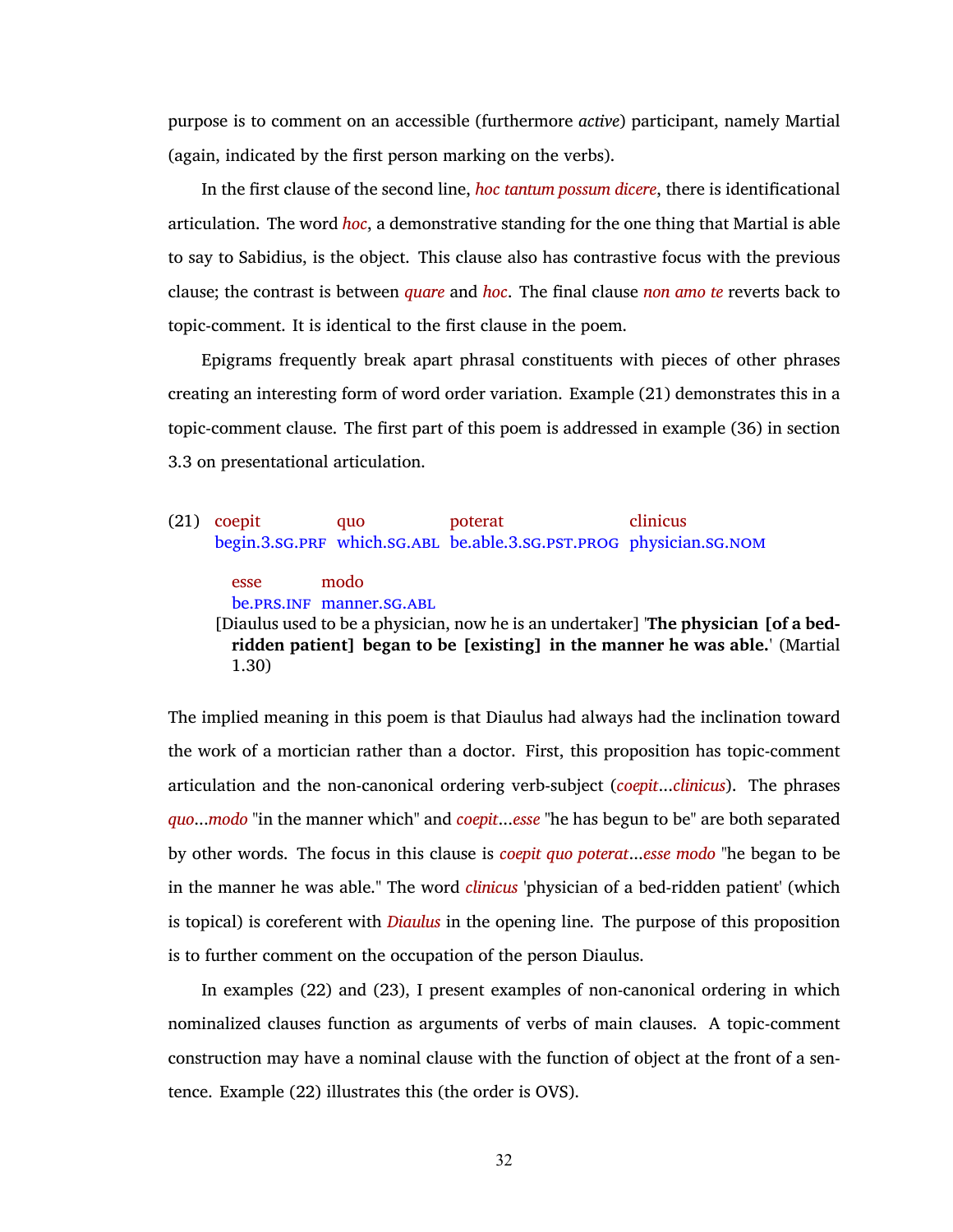#### <span id="page-46-0"></span>(22) quod what.SG.ACC undertaker.SG.NOM do.[3](#page-10-12).SG.PRS do.3.SG.PST.PRF even vispillo facit// feceret et

### medicus doctor.[sg](#page-11-0).[nom](#page-10-1)

[Diaulus, who used to be a doctor, is now an undertaker] '**Whatever the undertaker does now, the doctor used to do.**' (Martial 1.47)

The nominalized clause *quod vispillo facit* 'whatever the undertaker does' stands as the object, with *quod* 'whatever' as the accusative object of *feceret*. The word *feceret* 'he had done' is the main verb of the sentence, and *medicus* 'doctor' is the subject and also the topic of the sentence; thus, the apparent order is OVS, the object and verb in canonical order and the subject in a non-canonical location. The part in focus is every other word but *medicus* 'doctor'. Again, this is an example where the topic *medicus* 'doctor' is coreferent with *Diaulus* in the previous line, and the articulation of these clauses is to provide further information about *Diaulus* with the predicate.

Example [\(23\)](#page-46-1) demonstrates that a topic-comment clause with a nominal clause functioning as an object may also have OSV ordering.

<span id="page-46-1"></span>(23) nil nothing there what.[sg](#page-11-0).[acc](#page-10-6) do.[sbjv](#page-11-2).[3](#page-10-12).[sg](#page-11-0).[prs](#page-10-8) third.[sg](#page-11-0).[nom](#page-10-1) cough.[sg](#page-11-0).[nom](#page-10-1) istic  $<$  auod agat> tertia tussis

### habet

have.[3](#page-10-12).[sg](#page-11-0).[prs](#page-10-8)

[If I remember right, Aelia, you had four teeth (lit. there had been four teeth to you). One cough drove out two and one {other} two {more}. Now you are able to cough untroubled for all of life.] '**A third cough has nothing there to do**.' (Martial 1.19)

The phrase *nil istic quod agat* 'nothing there that it can do' functions as the object argument of the verb *habet* 'it has' in the main clause. The word *nil* 'nothing' is the head word in the phrase and is technically the object. Between the aforementioned clause and verb lies the subject, and also the topic of the clause: *tussis* 'cough'. I consider *tussis* to be the topic (and thus, I consider this clause to have topic-comment articulation) because of its previous introduction into the discourse within the idea of *coughing*. This is evident in the free translation of the previous lines in the poem provided. Also, any reference to a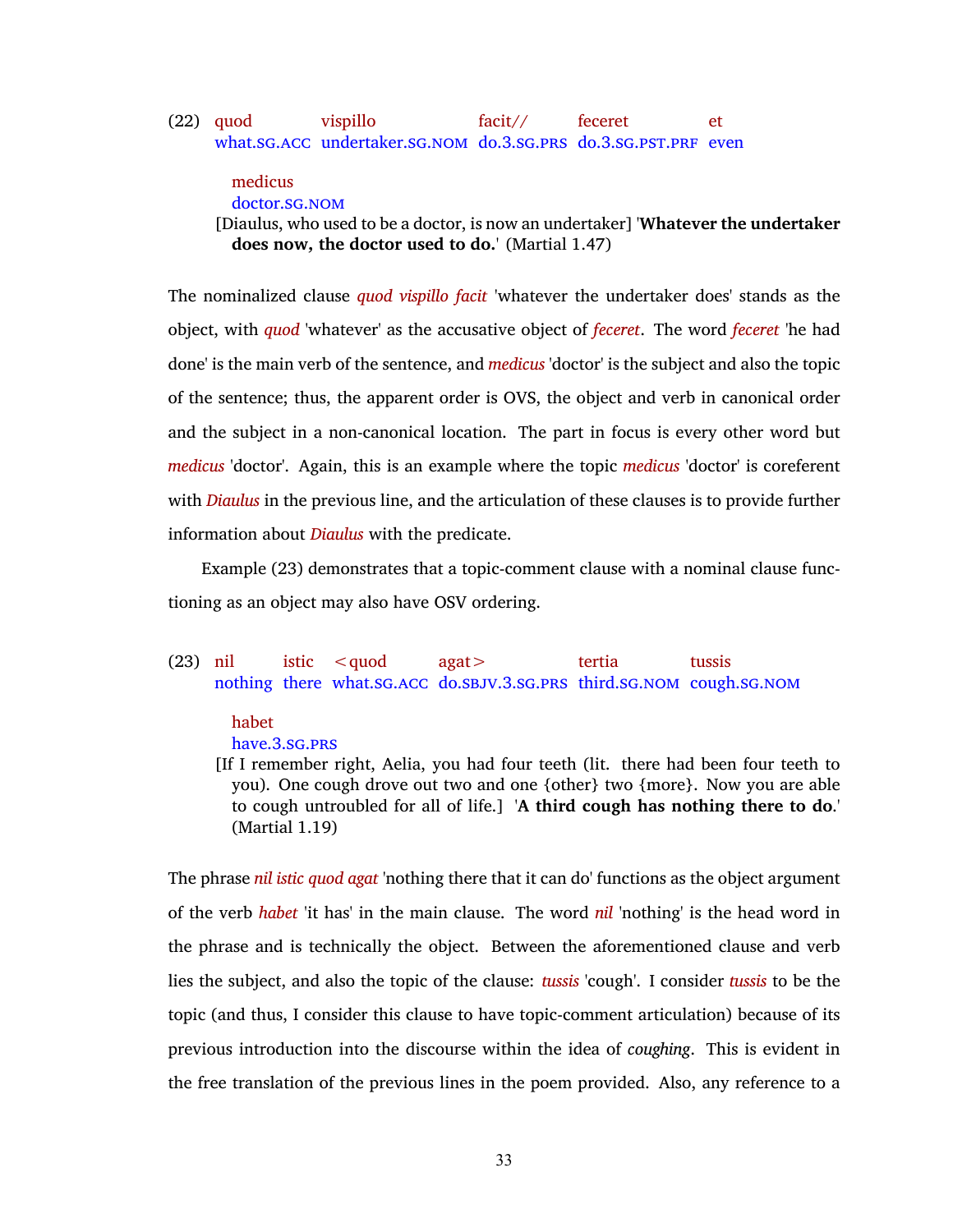*cough* would be directly related to the person of Aelia, who is highly accessible as well. The purpose of the proposition is to state the futility of Aelia's (potential) third cough, or to further say something about the coughs.

The elements in focus include both the clause *nil istic quod agat tertia* 'a third [one has] nothing to do there' before *tussis* 'cough' and the verb *habet* 'it has' afterward. I think the object and subject are placed non-canonically to give prominence to the element of the clause that further clarifies the claim in the preceding clause (i.e., that Aelia can cough trouble-free for the rest of her life).

The final line of the poem referenced in example [\(19\)](#page-43-1) also has topic-comment articulation. Its order is verb-subject; the subject is the demonstrative pronoun *ille* which refers to *leo* 'lion'. In this proposition, there is an adjunct phrase which begins before the verb-subject construction, followed by the remainder of that adjunct phrase. Example [\(24\)](#page-47-0) below presents this proposition.

#### <span id="page-47-0"></span>(24) non nisi [neg](#page-10-10) except choose.[sg](#page-11-0).[abl](#page-10-13).[prf](#page-10-2).[pass](#page-10-3).[ptcp](#page-10-4) feed.[3](#page-10-12).[sg](#page-11-0).[prs](#page-10-8).[pass](#page-10-3) that.[sg](#page-11-0).[nom](#page-10-1) delicta pascitur ille

### fera

### wild.SG.ABL

'[Hare, you enter the wide mouths of the savage lion. The lion considers himself to be empty. Where is that back against which he will rush or the shoulders on which he will sink down, the deep wounds of young bulls which he will fix? Why do you vainly weary the lord and king of the forests?] **He is fed by none except by the wild one [animal] chosen [by him].**' (Martial 1.60)

As I mentioned above, the ordering of the basic constituents in example [\(24\)](#page-47-0) is verbsubject. The passive verb *pascitur* 'he is fed' is followed by the demonstrative pronoun *ille* 'that,' which refers to the lion and functions as topic of the clause. The focus is *non nisi delicta pasci[tur]*...*fera* '[He] is fed by none except the wild one chosen'. The lion entity has been highly accessible throughout the poem, and this proposition serves to give a final comment about it by means of the predicate.

This final line implies, perhaps, that the hare addressed earlier is attempting to be eaten by the lion. Martial indicates in this final line that the lion chooses whom he will eat, so the hare need not waste his time running into the mouth of the lion. Since it was not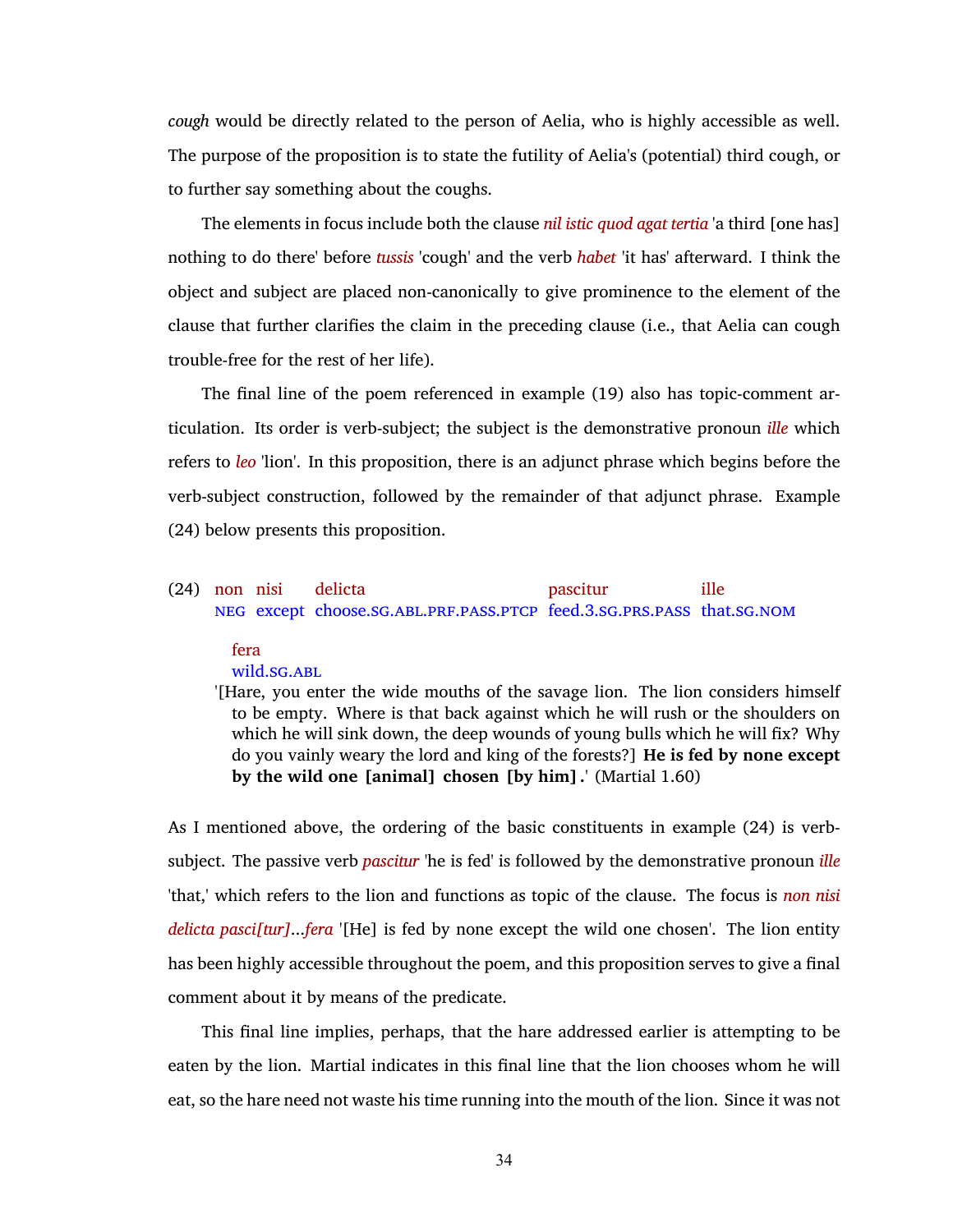necessarily implied in the beginning that the hare was attempting to be eaten by the lion, I consider the verb *pascitur* 'he is fed' to be the head of the constituent which represents the new information [\(24\)](#page-47-0).

Example [\(25\)](#page-48-0) has the order verb-object.

<span id="page-48-0"></span>(25) negavi refuse.[1](#page-10-9).[sg](#page-11-0).[prf](#page-10-2) one.thousand [2](#page-10-0).[sg](#page-11-0).[dat](#page-10-18) sesterces.[pl](#page-10-7).[acc](#page-10-6) mille tibi nummos '[When you asked a thousand sesterces for yourself yesterday, for six or seven days I said I don't have it. But you, alleging the arrival of a friend, asked for dishes and a few vases. Are you a fool? Perhaps you consider me foolish, friend?] **I refused you a thousand sesterces**. [Will I give you five thousand?]' (Martial 1.60)

In the example above, the verb *negavi* 'I refused' also contains a reference to the implicit subject with its morpheme -*i*. I also assume that the implicit subject functions as topic of the clause and *negav*[*i*] *mille tibi nummos* '[I] refused you one thousand sesterces' is in focus. I have put the *i* in *negavi* in brackets to demonstrate that it is the topical factor. The object is the phrase *mille*...*nummos* 'a thousand sesterces'.

A topic-comment proposition with a basic constituent ordering of verb-subject may follow a contextual transition between two conditions of a participant. Example [\(26\)](#page-48-1) below demonstrates this principle.

<span id="page-48-1"></span>(26) si [cond](#page-10-19) anyone.[sg](#page-11-0).[nom](#page-10-1) be.near.[3](#page-10-12).[sg](#page-11-0).[prs](#page-10-8) appoint.[pl](#page-10-7).[nom](#page-10-1).[prf](#page-10-2).[pass](#page-10-3).[ptcp](#page-10-4) quis adest// iussae

prosiliunt spring.forth.[3](#page-10-12).[pl](#page-10-7).[prs](#page-10-8) tear.[pl](#page-10-7).[nom](#page-10-1) lacrimae [Gellia does not cry for [her] lost one when she is alone, her father...] 'If anyone is near, appointed tears spring forth.' (Martial 1.33)

In this sentence, the clause *si quis adest* 'if anyone is near...' branches from the previous sentence where Gellia is described in her condition when she is *alone*. Thus, this subordinate clause stands at the front of the sentence to demonstrate a transition in Gellia's state. In the remainder of the sentence, the topic is *lacrimae* 'tears,' which is also modified by a participle *iussae* 'things appointed' preceding the verb *prosiliunt* 'they spring forth'. Since the idea of crying was introduced in the preceding sentence, *lacrimae* 'tears' can function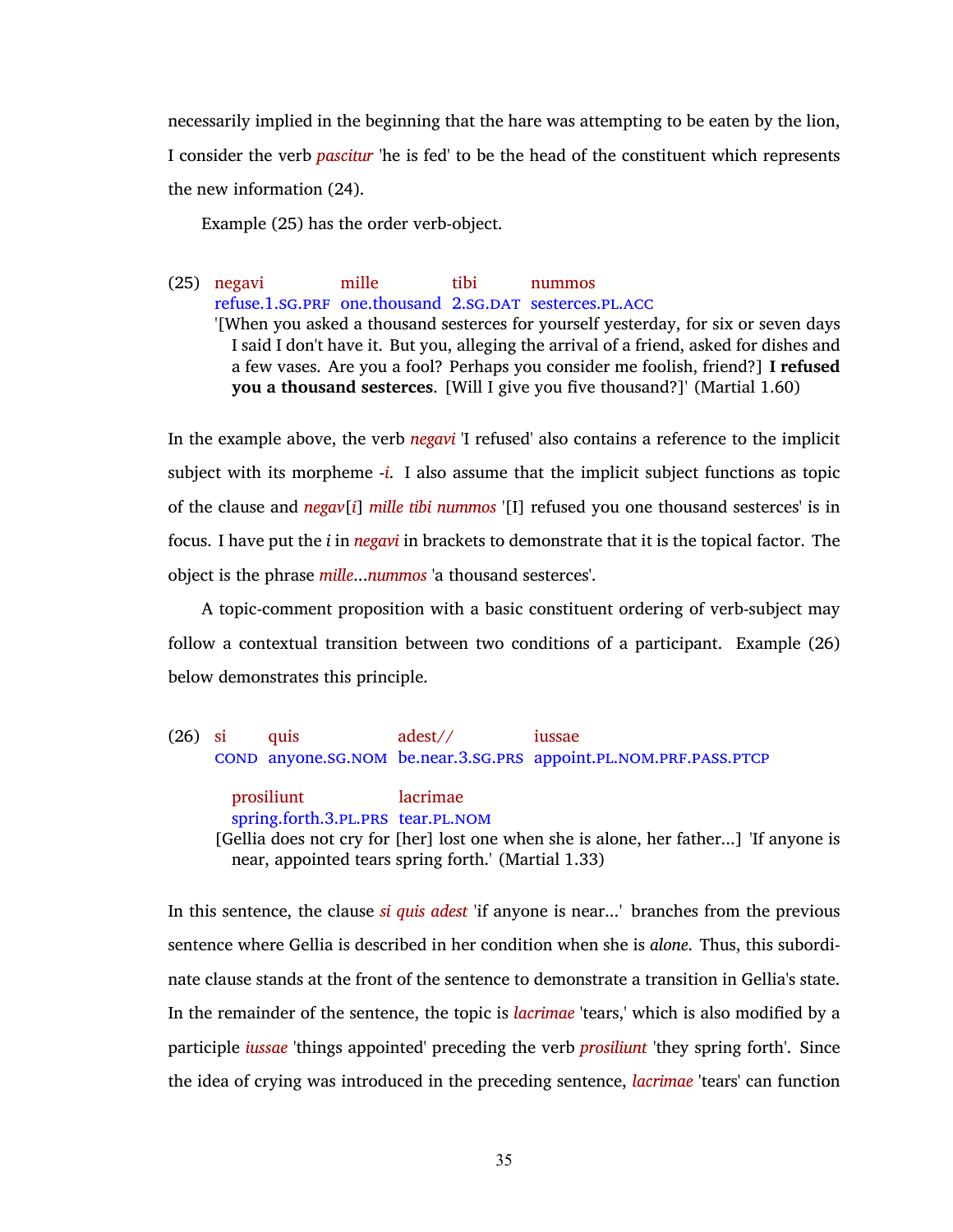as topic. The tears are also closely associated with Gellia, since they are technically a part of her. The new information is thus on a deeper level about the tears and Gellia. So, the scope of focus in this proposition actually includes the clause *si quis adest* 'if anyone is near' and the main clause verb *prosiliunt* 'they spring forth'. The reason I consider *iussae prosiliunt lacrimae* 'appointed tears spring forth' to be non-canonical is because the head of the noun phrase comes after the verb *prosiliunt* 'they spring forth'.

## *3.1.3 Verb-only Topic-Comment Clauses*

In this section, I will present topic-comment articulations in epigrams that contain neither explicit subjects nor direct objects. Since these sentences lack explicit syntactic arguments, the discussion of the ordering of basic constituents does not apply here, but these examples are presented for the sake of offering a more complete analysis. Verb-only clauses constituted 37/185 propositions in my corpus across all sentence articulations (making up 20% of the corpus).

In this first example [\(27\),](#page-49-0) this proposition contains a subordinate clause followed by a main clause.

<span id="page-49-0"></span>(27) sed male cum recitas// but badly as recite.[2](#page-10-0).[sg](#page-11-0).[prs](#page-10-8) begin.[3](#page-10-12).[sg](#page-11-0).[prs](#page-10-8) be[[prs](#page-10-8).[inf](#page-10-15)] [2](#page-10-0).[poss](#page-10-11).[sg](#page-11-0).[nom](#page-10-1) incipit esse tuus [That which you recite, O Fidentinus, it is my book.] 'But as [you] recite [it] badly, it begins to be yours.' (Martial 1.38)

In this example, the specific element in focus in the first clause is the fact that Fidentinus is reciting Martial's book badly: *male*...*recita*[*s*] '[you] **recite badly**'. It can be inferred that the second person marking '-*s*' refers to Fidentinus in the previous clause, since he was the addressee. The implicit second person pronoun functions as topic. The verb phrase *male*...*recita*[*s*] '[you] recite [it] badly' is the *comment* about 'you,' and thus is the focus.

In the second clause of example [\(27\)](#page-49-0), *incipit esse tuus* 'it begins to be yours...' the topic is implicit in the third person (-*t*) marking on the verb *incipit* 'it begins'. The referent of the third person marking is *libellus* 'small book' in the previous sentence; it is therefore recently activated information which can be commented on. In this case the focus is *incipi*[*t*] *esse tuus* '[it] **begins to be yours**'.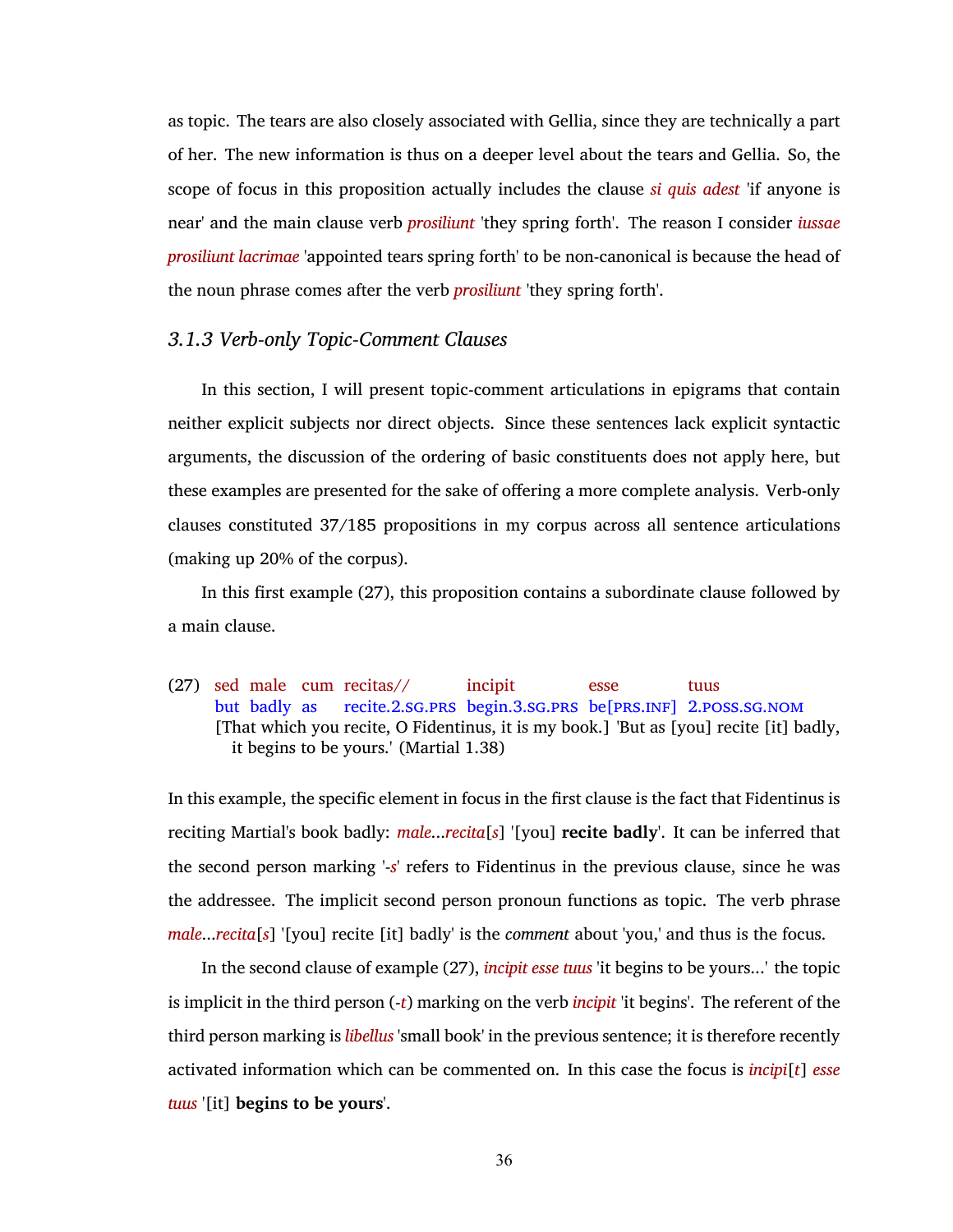In example [\(28\)](#page-50-0) below, the verb (which also implies a second person pronoun as subject) comes after a temporal adverbial and a predicate adjective.

<span id="page-50-0"></span>(28) iam secura now untroubled.[sg](#page-11-0).[nom](#page-10-1) be.able.[2](#page-10-0).[sg](#page-11-0).[prs](#page-10-8) whole.[pl](#page-10-7).[abl](#page-10-13) cough.[prs](#page-10-8).[inf](#page-10-15) potes totis tussire

# diebus

lifetime.[pl](#page-10-7).[abl](#page-10-13)

[If I remember right, Aelia, there were to you four teeth. One cough drove out two and another one two more.] 'Now you are able to cough untroubled for all of [your] lifetime.' (Martial 1.19)

First, it is noteworthy that there are two phrases with non-consecutive words. The phrase *potes*...*tussire* 'you are able to cough' is separated by the word *totis* 'whole'. The phrase *totis*...*diebus* 'for all lifetime' is separated by the infinitive *tussire* 'to cough'. This clause begins with the temporal *iam* 'now'. The topic is implicit in the second person marking ( *s*) on the verb *potes* 'you are able'. Although *you* was not the topic of the previous sentence, by virtue of the fact that it is second person and therefore easily commented on, it can function as topic; the purpose of the proposition is to clarify information about Aelia. The comment (the information predicated about the topic) is *secura pote*[*s*] *totis tussire diebus* 'untroubled, [you] are able to cough for all lifetime'. I suspect that the adjective *secura* 'untroubled' is placed earlier in the clause for prominence and is dominant focal element, a term used by [Heimerdinger \(1999:167\).](#page-77-2)

# *3.1.4 Summary*

In this section, I have presented various canonical and non-canonical orders in topiccomment articulations in epigrams. Non-canonical orders are slightly more common by a ratio of 37:33. The orders discussed here included SOV, OV, SV, VS, OSV, OVS, and VO.

# **3.2 Identificational Articulation in Epigrams**

Clauses which have identificational articulation have argument focus, i.e., an argument is the new information to be added to the mental representation. In my corpus, there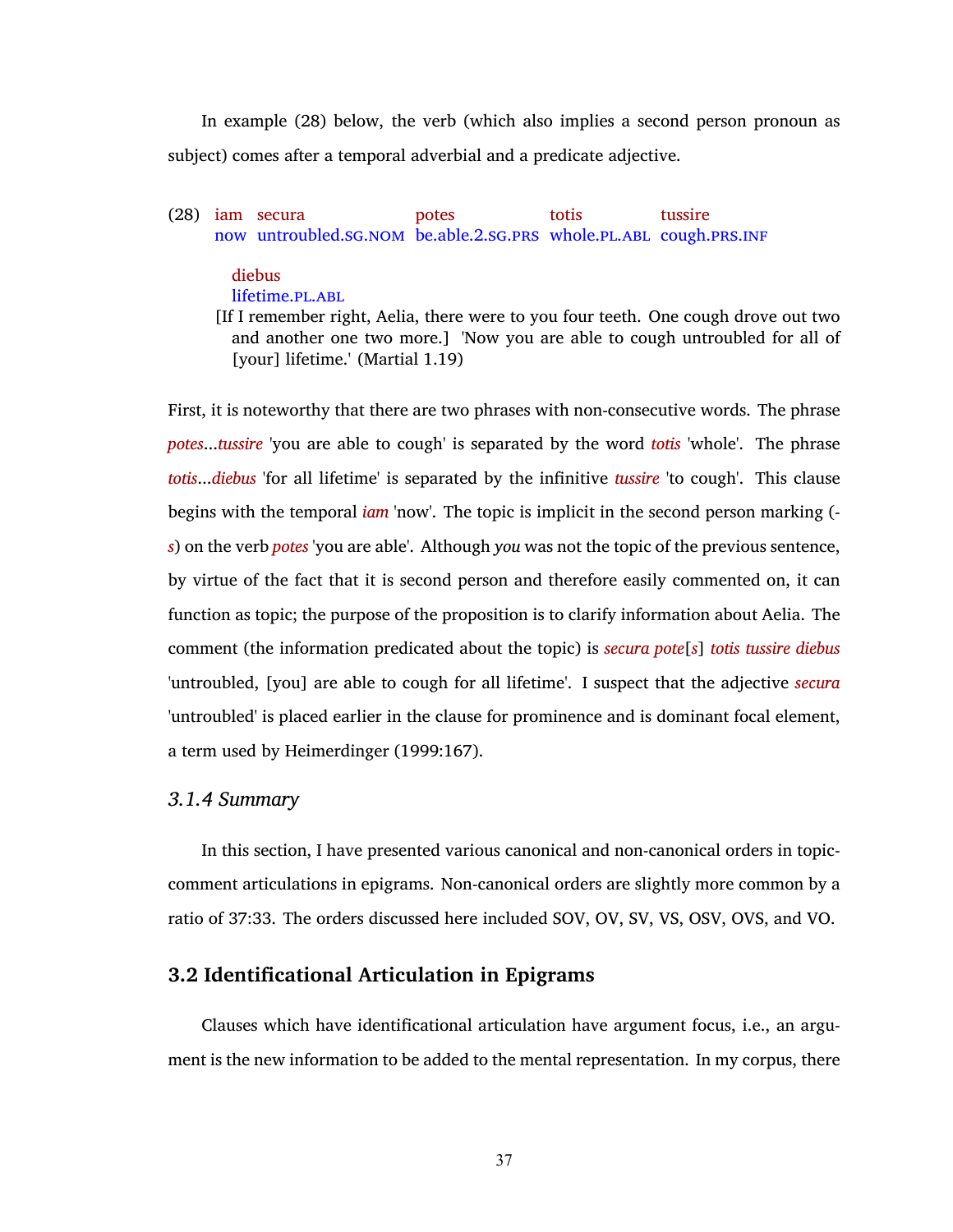are 47 identificational propositions. 43 of these contain at least a subject and verb or object and verb. 19 (roughly 40%) of the 47 have canonical orders, 25 (roughly 53%) have non-canonical orders, and 3 (roughly 6%) have only a verb. Identificational propositions have the second highest percent attestation of non-canonical word orders in propositions, behind thetic propositions. Figures [6](#page-51-0) and [7](#page-51-1) display the distribution of basic constituent orders in identificational articulations.

| Identificational Articulations with explicit S, O, and V |                              |               |
|----------------------------------------------------------|------------------------------|---------------|
| Order of basic constituents                              | Number attested in data (14) |               |
| sov                                                      |                              | Canonical     |
| svo                                                      | 2                            | Non-canonical |
| ovs                                                      | з                            | Non-canonical |
| OSV                                                      | з                            | Non-canonical |
| VSO                                                      |                              | Non-canonical |
| vos                                                      |                              | Non-canonical |

<span id="page-51-0"></span>Figure 6. Identificational propositions containing a subject, object, and verb.

| Identificational Articulations with Explicit S and V OR O and V |                              |               |
|-----------------------------------------------------------------|------------------------------|---------------|
| Order of basic constituents                                     | Number attested in data (30) |               |
| SV                                                              | 12                           | Canonical     |
| VS                                                              |                              | Non-canonical |
|                                                                 |                              | Canonical     |
| VΩ                                                              |                              | Non-canonical |

<span id="page-51-1"></span>Figure 7. Identificational propositions containing either a subject and verb or an object and verb.

In my analysis, the total number of identificational clauses was much lower than that of topic-comment propositions. Notably, while there are two topic-comment subjectobject-verb propositions, neither identificational nor thetic propositions have any SOV attestation. In identificational propositions with only an object and verb, canonical orders occur seven times compared to non-canonical orders, which occur five times. In clauses with only subjects and verbs, the canonical order subject-verb is more common, with eleven occurrences compared to six non-canonical.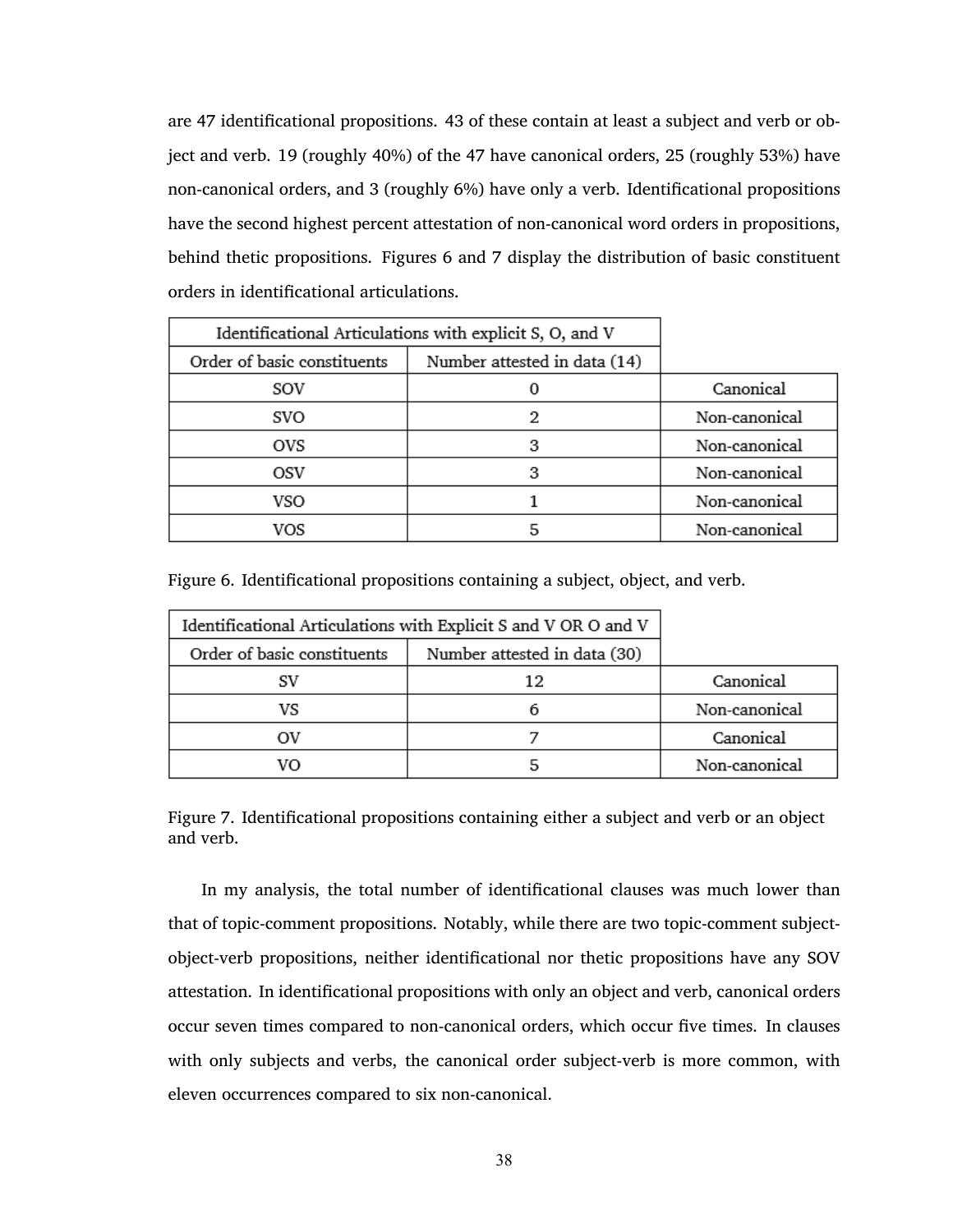The following graphs demonstrate the distribution of canonical and non-canonical orders in identificational articulations. These graphs show the tendencies overall, not the specific word orders. Figure [8](#page-52-0) shows these results in absolute values. Figure [9](#page-53-0) shows these results in percentages. These charts also show the relation of verb-only clauses to the others.



<span id="page-52-0"></span>Figure 8. Absolute value comparison of canonical and non-canonical orders in identificational propositions.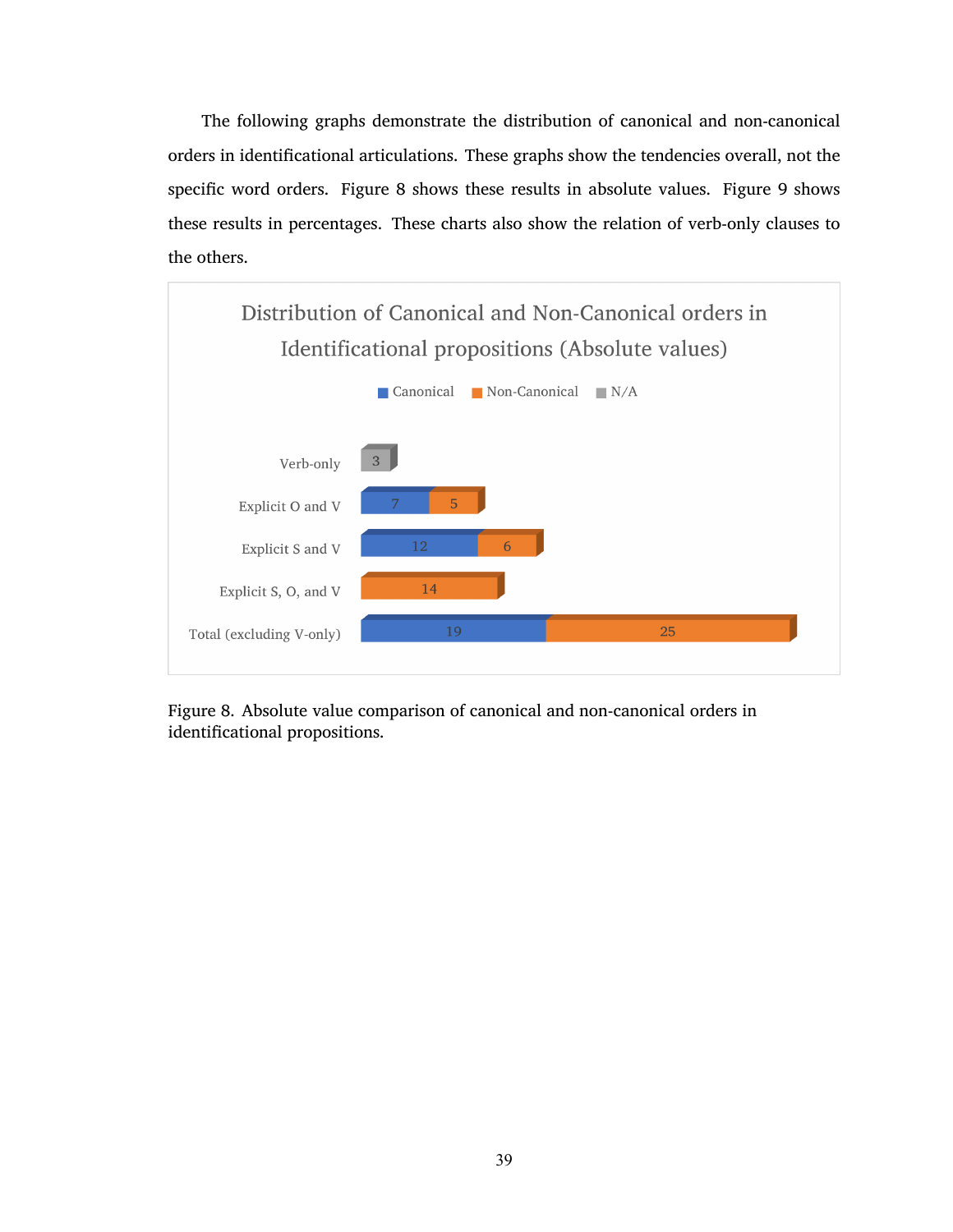

<span id="page-53-0"></span>Figure 9. Percentage comparison of canonical and non-canonical orders in identificational propositions.

Among identificational propositions with only an object and verb, there are an equal number of occurrences of canonical and non-canonical orderings. In clauses with only a subject and verb, it is more common for there to be a canonical ordering. In clauses with an explicit subject, object, and verb, all fourteen are non-canonical. In these clauses with explicit subject, object, and verb, the object preceded the verb in six of the fourteen cases; the subject precedes the verb in five of the fourteen cases. The argument in focus (which, again, is not necessarily a subject or direct object) occurs before the verb in twenty-seven of the forty-seven examples and after the verb in the remaining twenty.

# *3.2.1 Canonical Identificational Clauses*

Example [\(29\)](#page-53-1) demonstrates an ordering of object-verb, in which the object is *hoc* 'this' and the verb is *possum dicere* 'able to say'.

<span id="page-53-1"></span>(29) hoc DEM.SG.ACC only tantum possum be.able.[1](#page-10-9).[sg](#page-11-0).[prs](#page-10-8) say.[prs](#page-10-8).[inf](#page-10-15) dicere [I do not love you, Sabidius, nor can I say why.] '**This only can I say**:' [I do not love you.] (Martial 1.32)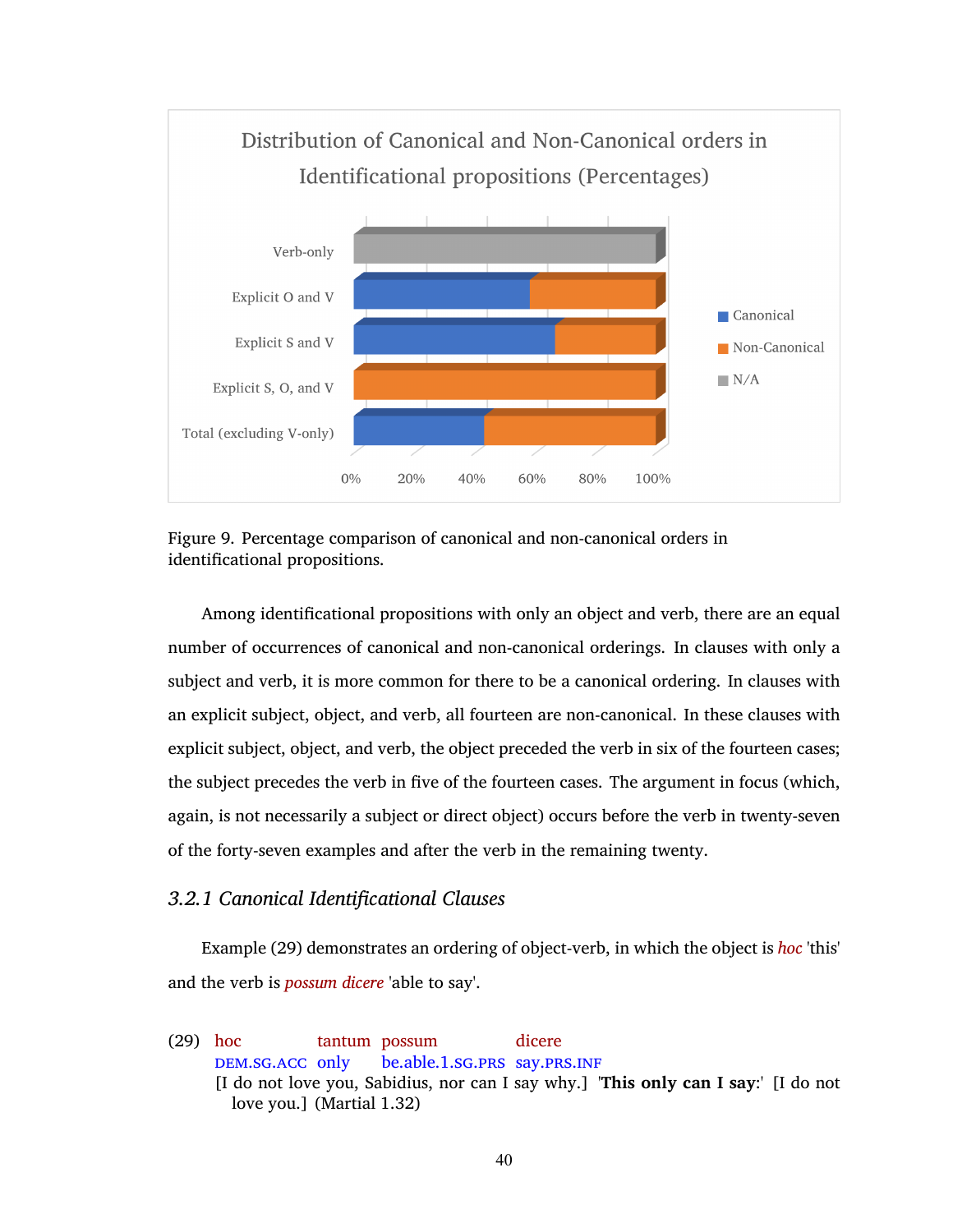In the above example, the demonstrative pronoun and following word *hoc tantum* 'this only' answers a question that the reader may ask after reading the first line. Since Martial says 'nor can I say why...' the implied question that follows is 'What can you say?' The answer is *hoc tantum* 'this only', which is the focused argument. The remainder of the clause, *possum dicere* 'I am able to say' is previously established information. Since the new information is an argument of the aforementioned open proposition, this proposition has argument focus.

The next example [\(30\)](#page-54-0) also features a demonstrative pronoun with argument focus. However, in this example, its function is not as an object. The word *haec* 'this' is the subject, and *est* 'it is' is the verb. The order of the basic constituents in this clause is subject-verb, a canonical order.

<span id="page-54-0"></span>(30) haec [dem](#page-10-20).[sg](#page-11-0).[nom](#page-10-1) [1](#page-10-9).sg.[dat](#page-10-18) intention.sg.nom be.[3](#page-10-12).sg.[prs](#page-10-8) mihi mens est [You seek; I avoid; you avoid; I seek.] '**This is my intention**. [I do not want what you want, Dindymus, I want what you do not want.]' (Martial 5.83)

In this example, the role of *haec* 'this' is likely that of a subject as opposed to a predicate nominative. This constituent answers the question *Why do you do that?* (i.e., perpetually contradict me). So, the single argument of the intransitive verb *est* 'it is' is *haec* 'this'. Additionally, this word is the key change that is meant to be made in the reader's mind, therefore I consider *haec* 'this' to be the focus of the clause. The word *mens* 'intention' functions as a predicate nominative.

## *3.2.2 Non-Canonical Identificational Clauses*

The following example [\(31\)](#page-55-0) includes the first four clauses in a poem. The third clause is an illustration of identificational articulation. The second and fourth clauses represent presentational and topic-comment articulations, respectively. In the first full sentence (which contains a conditional clause<sup>4</sup> and a matrix clause), *si memini// fuerant tibi quattuor* 

<sup>4</sup> Lambrecht talks about a fourth category which consists of background information. The conditional here does not serve to present new information relative to given information, but rather is used for "scene-setting" [\(Lambrecht 1994:126\)](#page-77-3).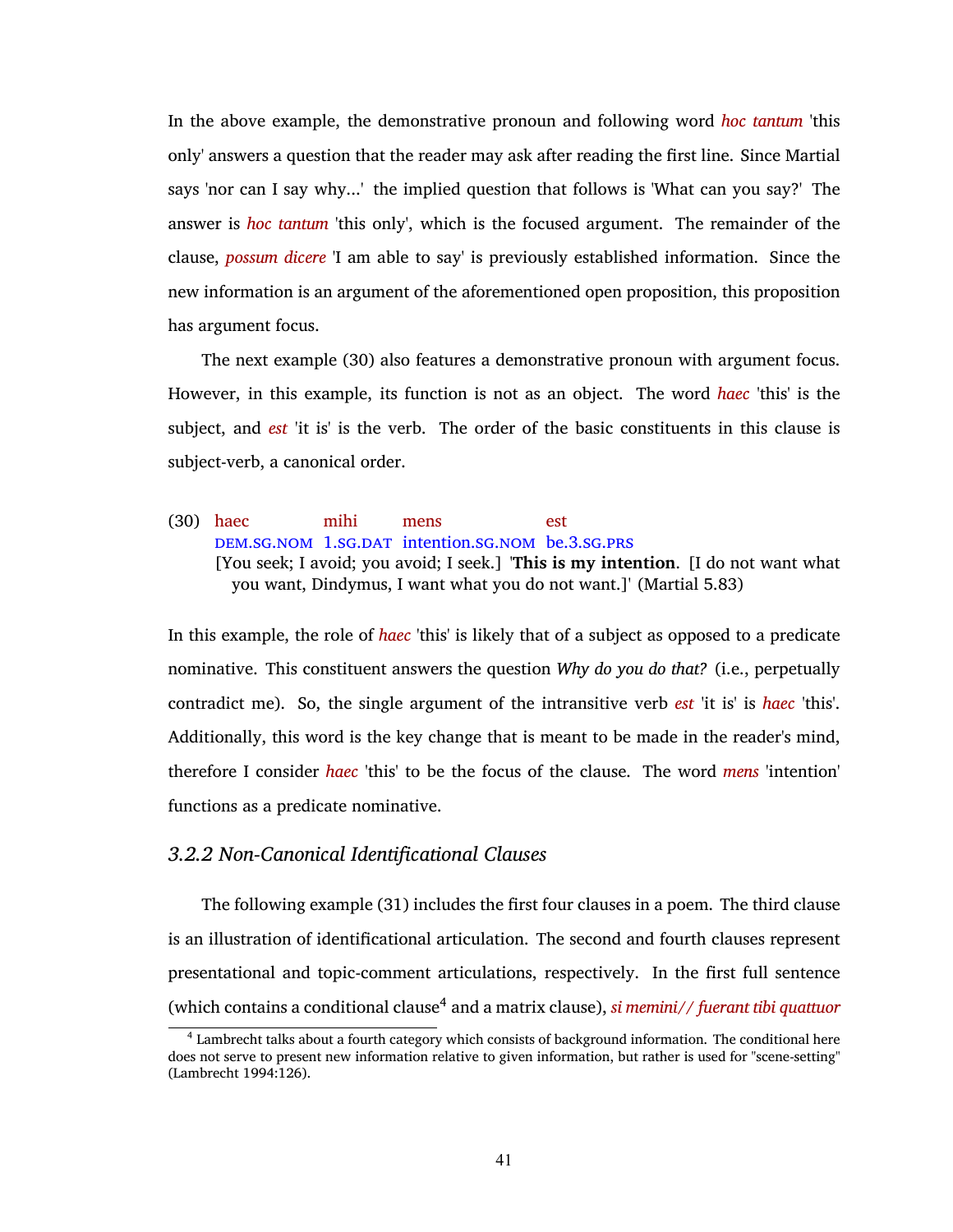*Aelia dentes* "If I remember [right], Aelia, there were to you four teeth," it is implied that Aelia no longer has her four teeth.

<span id="page-55-0"></span>(31) si memini// if recall.[1](#page-10-9).[sg](#page-11-0).[prf](#page-10-2) be.[3](#page-10-12).[pl](#page-10-7).[pst](#page-10-16).[prf](#page-10-2) [2](#page-10-0).[sg](#page-11-0).[dat](#page-10-18) four fuerant tibi quattuor Aelia Aelia.[sg](#page-11-0).[voc](#page-11-1) dentes// | tooth.[pl](#page-10-7).[nom](#page-10-1) drive.out.[3](#page-10-12).[sg](#page-11-0).[prf](#page-10-2) one.[sg](#page-11-0).[nom](#page-10-1) two.[pl](#page-10-7).[acc](#page-10-6) cough.[sg](#page-11-0).[nom](#page-10-1) and expulit una duos tussis// et una one.[sg](#page-11-0).[nom](#page-10-1) two.[pl](#page-10-7).[acc](#page-10-6) duos 'If I remember [right], Aelia, there had been to you four teeth. One cough drove out two [teeth], one [other cough drove out] two [more].' (Martial 1.19)

The pluperfect verb *fuerant* helps to see that Aelia is implied to no longer have these teeth. Thus, in the third clause, it can be inferred that something had to happen in order for Aelia to reach the state in which she no longer has four teeth. In the third clause in example [\(31\),](#page-55-0) *expulit una duos tussis* (in which the order is verb-object-subject), the answer to the question "what caused Aelia's teeth to fall out?" is answered with *tussis* "cough." The final clause in this poem was discussed in example [\(23\)](#page-46-1).

The presupposition in the first clause of the second line is *expulit*… *duos*… *duos* '*X* drove out two…two' (the presupposition is that something eliminated the teeth). The focused argument of the third clause is *tussis* 'cough', since it is the new information added to the mental representations of the hearers and readers; indeed, I would say it provides the most new insight from the previous clause. Since the focus is restricted to the argument of the proposition, the clause has argument focus. The word *tussis* 'cough' identifies a "missing argument in an open proposition" [\(Lambrecht 1994:122\).](#page-77-3) Again, it is not necessary that the argument be a subject or direct object (i.e., a syntactic argument) in order for there to be argument focus [\(Lambrecht 1994:224\)](#page-77-3).

In the example [\(32\)](#page-56-0) below, the order of the basic constituents is object-verb-subject, which is a non-canonical order in relation to the SOV order assumed for pragmatically neutral clauses.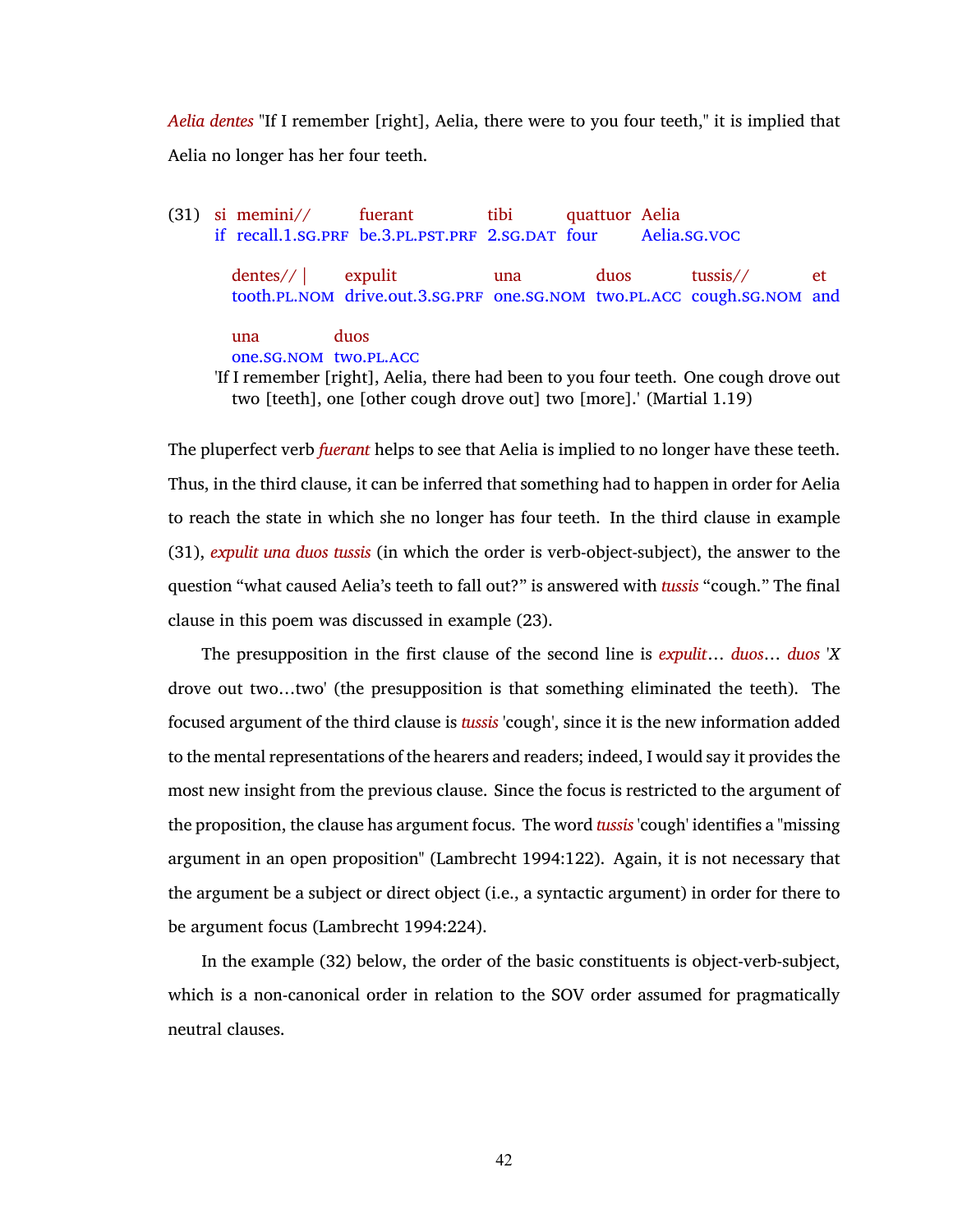### <span id="page-56-0"></span>(32) hoc [dem](#page-10-20).[sg](#page-11-0).[acc](#page-10-6) [1](#page-10-9).[sg](#page-11-0).[dat](#page-10-18) return.[3](#page-10-12).[sg](#page-11-0).[prs](#page-10-8) field.[sg](#page-11-0).[nom](#page-10-1) mihi redit ager [What does my Nomentan field yield for me, you ask, Linus?] '**This is what the field yields for me**. [You, Linus, I do not see]' (Martial 2.38)

The initial clause, which is seen in the brackets of the translation section, asks a question which is answered by the demonstrative pronoun *hoc* in the following clause. While the argument *hoc* 'this' does not specifically name the reason, it is still the focus of the clause in that it answers the question referred to in the previous line: "What does my Nomentan field yield for me..." The clause that follows is discussed in section [3.1.1](#page-39-0) example [\(14\).](#page-40-0) The object is given prominence in the clause, I believe, since it is specifically in focus.

# *3.2.3 Verb-Only Identificational Clauses*

In the following example [\(33\)](#page-56-1), there is no object or (explicit) subject in the clause. The verb is at the end.

### <span id="page-56-1"></span>(33) ideo for.that.reason Caecilianus.[sg](#page-11-0).[voc](#page-11-1) ask.[1](#page-10-9).[sg](#page-11-0).[prs](#page-10-8) <Caeciliane> rogo

'[I am a recent buyer of farm estates for many sesterces; you should give {me} one hundred {sesterces}, Caecilianus. You do not respond to me. I believe you secretly think, "you will not repay me."] **That, Caecilianus, is why I ask** [you].' (Martial 6.5)

In the preceding context–as seen in the bracketed portion before the bold words–discusses an interaction between Martial and Caecilianus. Martial believes the reason Caecilianus is negligent to loan in money is that he thinks he will not be refunded. The final clause (which is represented in the vernacular line) is Martial's response to that argument. The word I believe to be in focus is *ideo* 'for that reason'. This provides the most significant change in the mental representation. Notably, it is set off from the verb *rogo* 'I ask' by the vocative address.

### *3.2.4 Summary*

In this section, I have presented various canonical and non-canonical orders in identificational articulations in epigrams. Non-canonical orders are again more common. The orders discussed here included OV, SV, VOS, and OVS.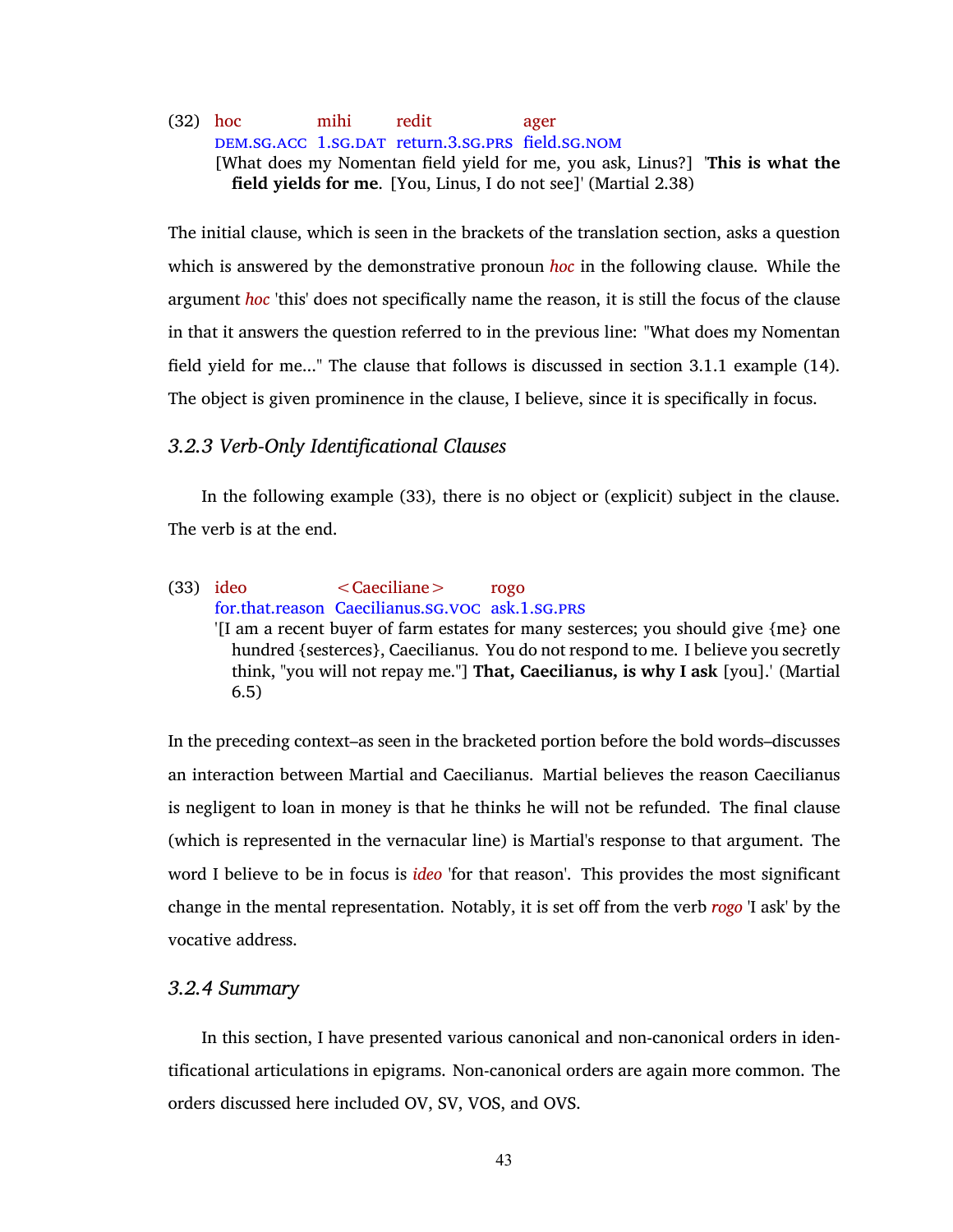## <span id="page-57-0"></span>**3.3 Presentational Articulation and Event-Reporting in Epigrams**

Notably, thetic articulations in Latin are similar to topic-comment sentences in their basic constituent ordering of subject-object-verb. Devine and Stephens note that this is the case, though there can be pragmatic reasons for variations of that basic order [\(2019:22;](#page-77-0) [24\)](#page-77-0). As will be presented in section [3.4](#page-67-0), thetic propositions most often take the noncanonical ordering verb-subject in my data, thus differing from the order proposed by Devine and Stephens.

Thetic propositions are used when all-new information is being introduced (e.g., when an entity that is unknown to the hearer is introduced or when an event is reported). In my data, thetic propositions are almost always the opening clause in an epigram (though an opening clause is not always thetic). There are a few exceptions to this. In the opening clause of an epigram, if Martial is not speaking about a referent that is accessible to a specific addressee, it is quite possible that this proposition is thetic (e.g., some of the examples presented in section [3.1.2](#page-42-0)).<sup>5</sup>

Figures [10](#page-57-1) and [11](#page-58-0) display word order variations in thetic articulations.

| Thetic Articulations with explicit S, O, and V |                              |               |
|------------------------------------------------|------------------------------|---------------|
| Order of basic constituents                    | Number attested in data (15) |               |
| sov                                            |                              | Canonical     |
| svo                                            |                              | Non-canonical |
| ovs                                            |                              | Non-canonical |
| OSV                                            | 2                            | Non-canonical |
| VSO                                            |                              | Non-canonical |
| VOS                                            |                              | Non-canonical |

<span id="page-57-1"></span>Figure 10. Thetic propositions containing a subject, object, and verb.

 $5$  This excludes opening lines such as those discussed in example [\(17\)](#page-42-2) and the first clause of example [\(20\)](#page-44-0). In example [\(17\)](#page-42-2), *Caecilianus* is accessible to Martial and to whomever he is writing to, since Martial uses the first person plural possessive *noster* to modify *Caecilianus*. In the opening clause of example [\(20\)](#page-44-0), the arguments of the verb are a first (implicit) and second person (explicit) pronoun, and are thus two "active" (more critically, *accessible*) participants which can be commented on (i.e., it is reasonable that the predicate can be said to be *about* one of them).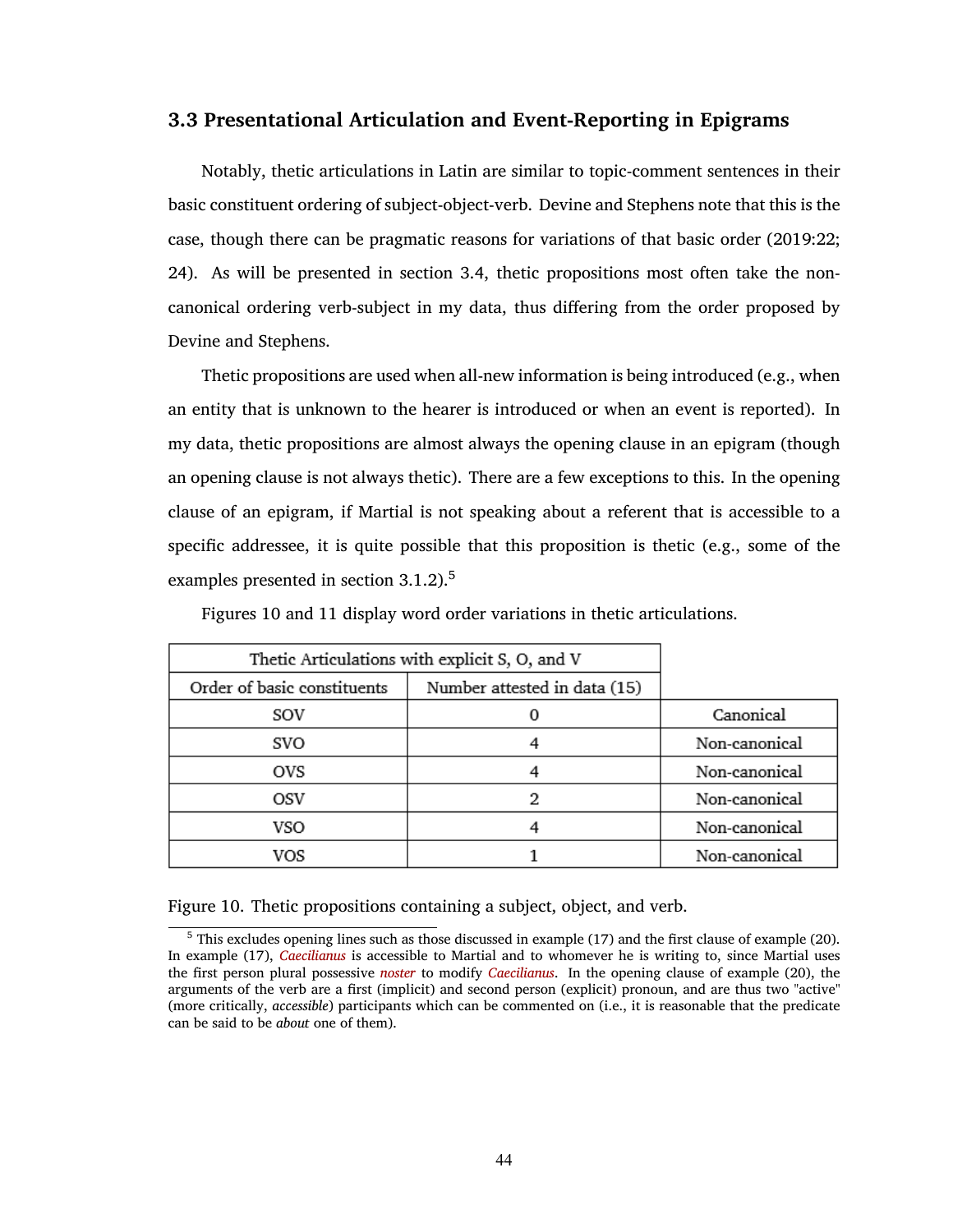|                             | Thetic Articulations with Explicit S and V OR O and V |               |
|-----------------------------|-------------------------------------------------------|---------------|
| Order of basic constituents | Number attested in data (19)                          |               |
|                             |                                                       | Canonical     |
| VS                          | 15                                                    | Non-canonical |
| ov                          |                                                       | Canonical     |
| vο                          |                                                       | Non-canonical |

<span id="page-58-0"></span>Figure 11. Thetic propositions containing either a subject and verb or an object and verb.

Perhaps the most notable piece of this data is the overwhelming preference for a verb to precede a subject in presentational and event-reporting propositions. In clauses where there is a subject and a verb, ten have the canonical order subject-verb, though of those ten, only four are completely canonical (when factoring in the clauses with subjects, objects, and verbs). The remaining have the non-canonical order verb-subject. There are no thetic propositions that have only an object and verb with no subject. Thetic propositions have the highest percentage of non-canonical orderings across the three articulations, at about 81%.

The following graphs demonstrate the overall distribution of canonical versus noncanonical orderings in thetic propositions. Figure [12](#page-59-0) shows the results with absolute values. Figure [13](#page-59-1) shows the results in percentages. These charts also show the number of verb-only thetic propositions in my data.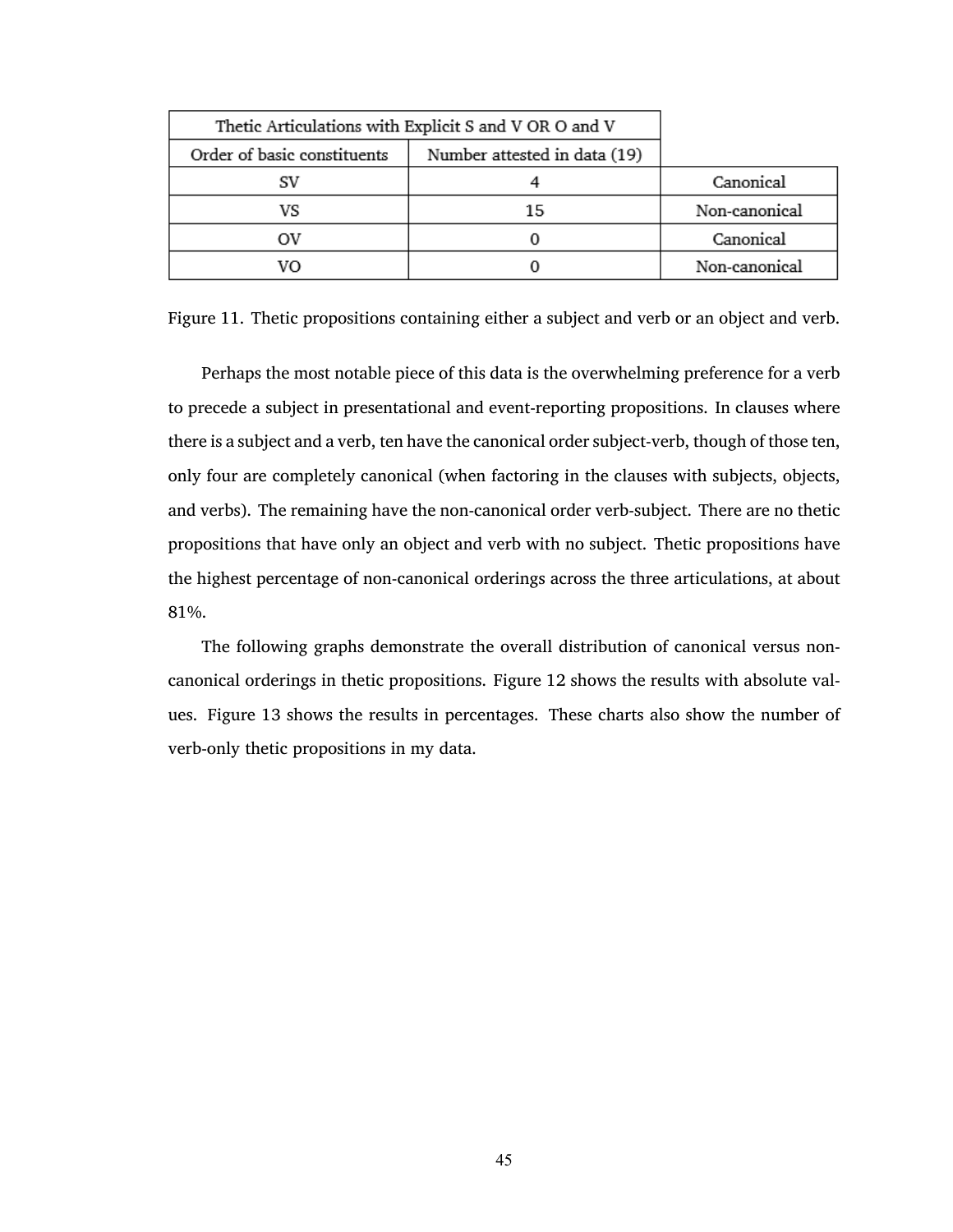

<span id="page-59-0"></span>Figure 12. Absolute value comparison of canonical and non-canonical orders in thetic propositions.



<span id="page-59-1"></span>Figure 13. Percentage comparison of canonical and non-canonical orders in thetic propositions.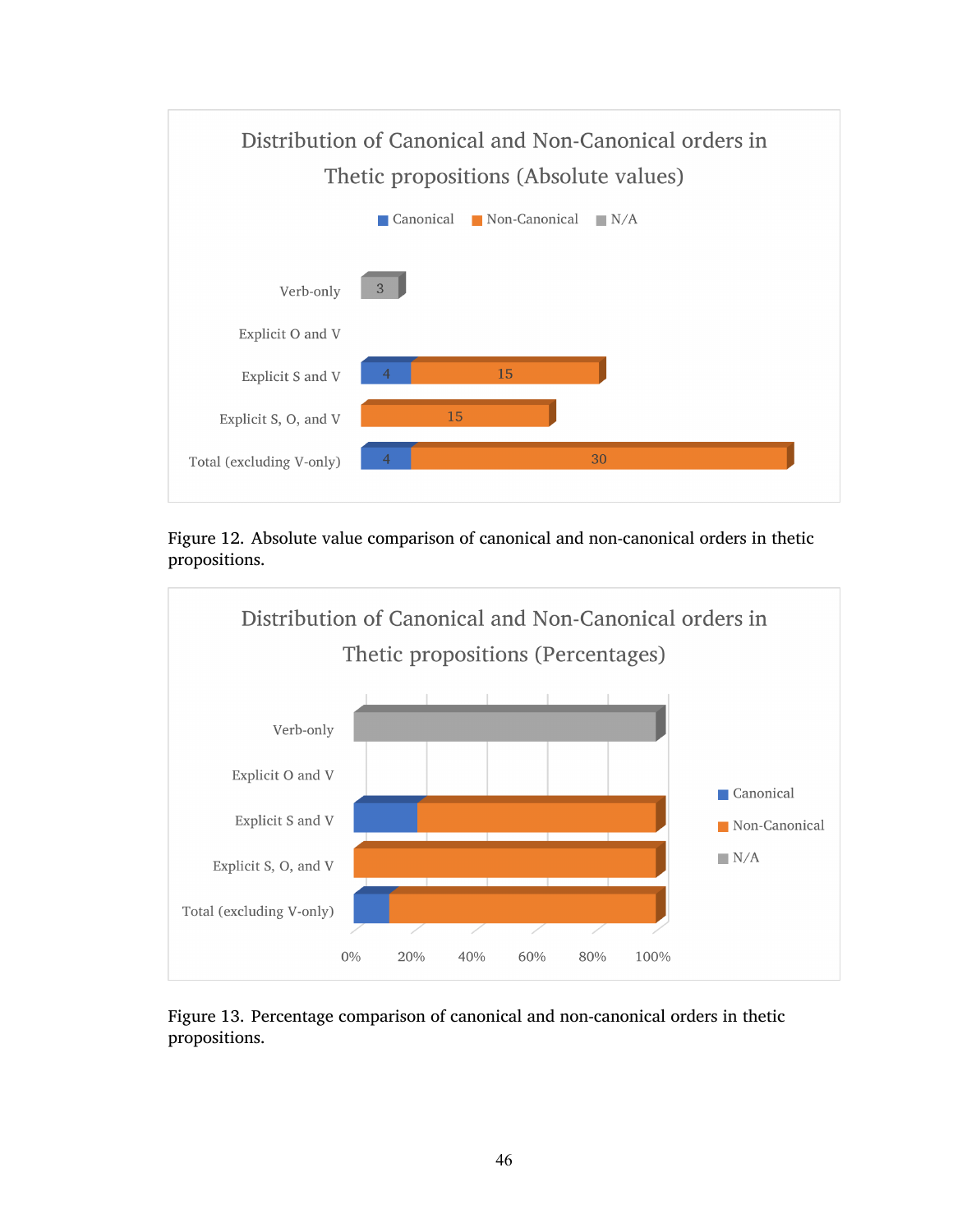Thetic propositions have the highest percentage of non-canonical attestation of the three sentence articulations. Of the 37 in my data, 4 are canonical (11%), 30 are noncanonical (81%), and 3 contain only a verb (8%). Especially noteworthy is the fact that in propositions with only a verb and subject, the verb precedes the subject in the majority of cases.

### *3.3.1 Canonical Thetic Clauses*

While few thetic clauses in my data are canonical, example [\(34\)](#page-60-0) is an example of an event-reporting sentence that is not the opening clause of a poem and also has the canonical order subject-verb. I again give the context before this clause in brackets in the free translation line.

### <span id="page-60-0"></span>(34) Inuidus envious.[sg](#page-11-0).[nom](#page-10-1) behold deny.[3](#page-10-12).[sg](#page-11-0).[prs](#page-10-8) ecce negat [You are often accustomed to praise my little books, Augustus.] '**An envious one, behold, disallows [this]**.' (Martial 4.27)

This example demonstrates that a subject of an event-reporting clause may precede the verb. This clause introduces a new participant *inuidus* 'envious one'. Notably, the word *ecce* 'behold' is used here, perhaps to draw attention to the introduction of a new participant.

### *3.3.2 Non-Canonical Thetic Clauses*

In most of the thetic clauses in my corpus, it is more common for the subject of a clause to be placed non-canonically (specifically after the verb). In many cases, the subject is placed at the end of a clause. Objects and verbs tend to maintain their preverbal order in more cases.

An epigram's first clause may be a presentational proposition. In example [\(35\),](#page-61-1) the non-canonical ordering of verb-subject is demonstrated in the opening line (where *fuerant* 'they had been' is the verb and *dentes* 'teeth' is the subject). The clause *si memini* 'if I remember' is separate from the rest of sentence as far as information structure.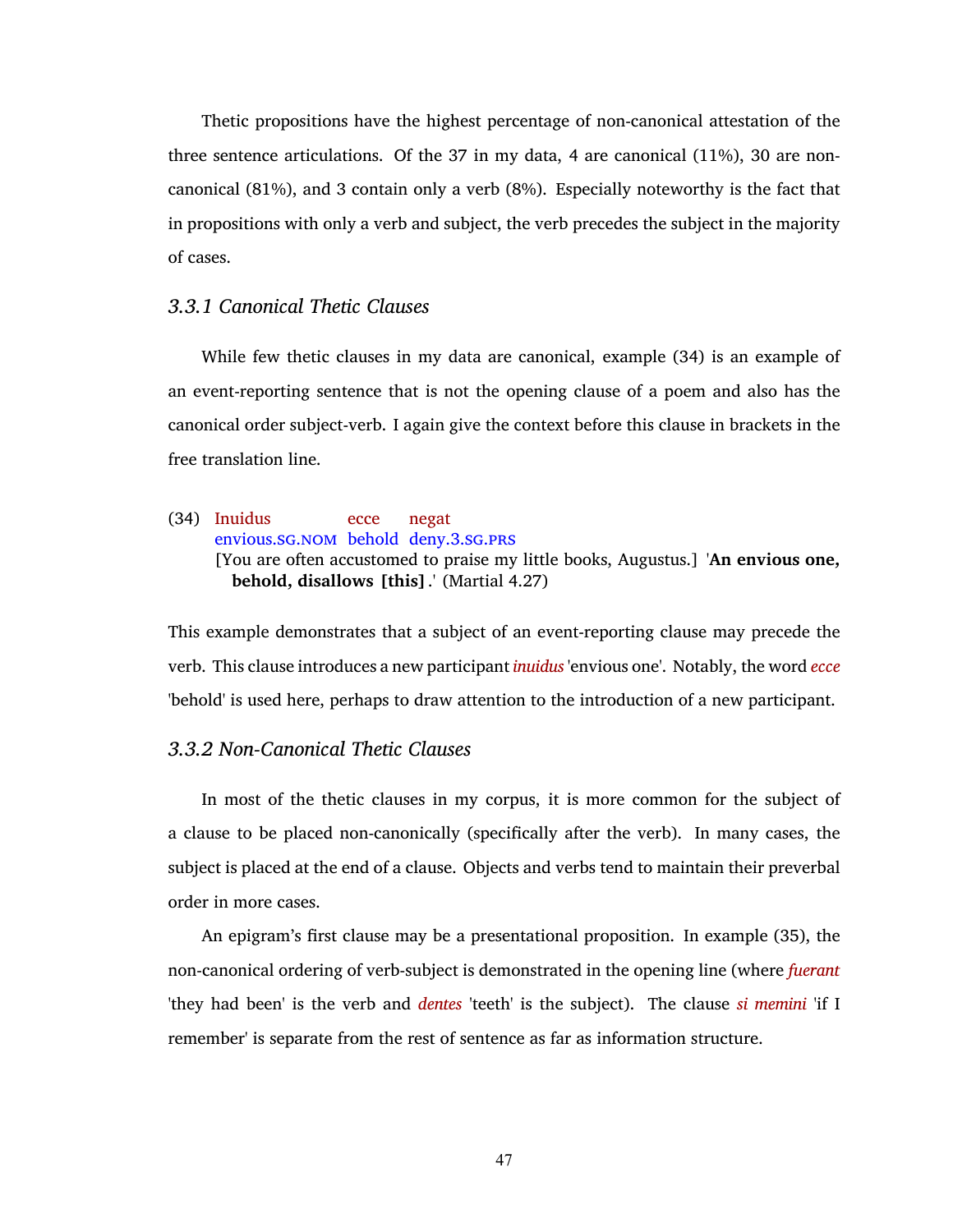#### <span id="page-61-1"></span>(35) si [cond](#page-10-19) recall.[1](#page-10-9).[sg](#page-11-0).[prf](#page-10-2) be.[3](#page-10-12).[pl](#page-10-7).[pst](#page-10-16).[prf](#page-10-2) [2](#page-10-0).[sg](#page-11-0).[dat](#page-10-18) four memini// fuerant tibi quattuor Aelia Aelia.[sg](#page-11-0).[voc](#page-11-1)

# dentes

tooth.[pl](#page-10-7).[nom](#page-10-1)

'If I remember [correctly], Aelia, there had been to you four teeth.' (Martial 1.19)

The clause *fuerant tibi quattuor dentes* literally means 'there had been to you four teeth' but could be translated 'you had four teeth'. The former translation more accurately demonstrates that this is an example of sentence focus (i.e., this clause has presentational articulation). If this were in the format of a topic-comment articulation, it may have said *quattuor dentes habueras* 'you had had four teeth'. Since there is a verb of being with a dative in the epigram, it seems its purpose is more so to report information rather than to comment on given information, even though there is some given information in the sentence. The word *tibi* 'to you' demonstrates that Martial is making some connection to his addressee, *Aeilia*.

The following is another example [\(36\)](#page-61-0) in which verbs of being are used in introductory propositions (two clauses). However, in this sentence, there is no addressee, and the person spoken about (i.e., Diaulus) is the subject of both verbs. Since Diaulus occurs at the end, these propositions both have the order verb-subject.

#### <span id="page-61-0"></span>(36) chirurgus surgeon.[sg](#page-11-0).[nom](#page-10-1) be.[3](#page-10-12).[sg](#page-11-0).[pst](#page-10-16).[prf](#page-10-2) now be.[3](#page-10-12).[sg](#page-11-0).[prs](#page-10-8) undertaker.[sg](#page-11-0).[nom](#page-10-1) fuerat// nunc est vispillo

Diaulus Diaulus.[sg](#page-11-0).[nom](#page-10-1) 'Diaulus, he had been a surgeon, [but] now he is an undertaker.' (Martial 1.30)

There is no clear reason to assume that entity *Diaulus* is old information in the listeners' mental representations. There is also no addressee assumed to know about him. Thus, I take these propositions to be presentational, in which *Diaulus* is introduced as a participant. This sentence, as was the case in example [\(35\),](#page-61-1) also has the non-canonical order verb-subject. Indeed, it has a verb//-modifier-verb-subject order (where there are two distinct clauses, and the subject only appears at the end of the second). Lunn uses the letter *M*, standing for modifier, to refer to adverbials and prepositional phrases [\(2006:7\).](#page-77-4)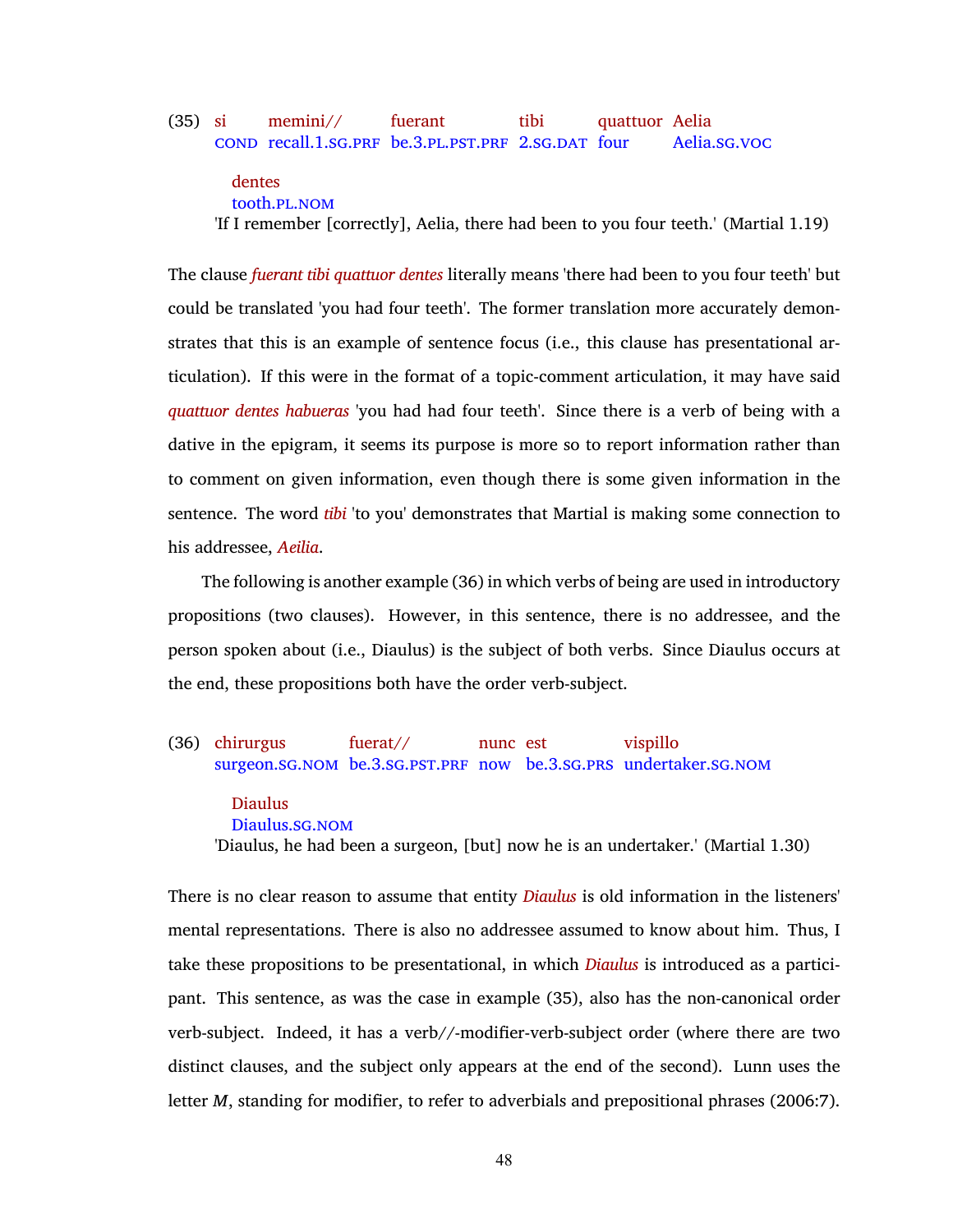The verb of the first clause is *fuerat* and the verb of the second is *est*. The word *nunc* "now" is a modifier.

Martial wrote a very similar poem with a slightly different modifier structure. In example [\(37\)](#page-62-0) below, there are again two verbs of being (*erat*...*est*) with Diaulus as their subject. This time, however, Martial includes distinct temporal adverbials (*nuper*...*nunc*) associated with each verb.

<span id="page-62-0"></span>(37) nuper recently be.[3](#page-10-12).[sg](#page-11-0).[pst](#page-10-16).[prog](#page-10-17) doctor.[sg](#page-11-0).[nom](#page-10-1) now be.[3](#page-10-12).[sg](#page-11-0).[prs](#page-10-8) erat medicus// nunc est vispillo undertaker.[sg](#page-11-0).[nom](#page-10-1) Diaulus.[sg](#page-11-0).[nom](#page-10-1) Diaulus 'Diaulus was recently a doctor, now he is an undertaker.' (Martial 1.47)

The order here is modifier-V//-modifier-V-S. The word *nuper* 'recently' and *nunc* 'now' are the adverbials. These two temporal adverbials begin each focused clause (again, both clauses are distinct propositions).

An event-reporting articulation may also be characterized by a passive verb which aids in the introduction of a participant; I am not aware of any syntactic rules regarding a passive verb being placed in a different location than an active verb. In example [\(38\),](#page-62-1) the order is object-verb-subject.

<span id="page-62-1"></span>(38) versiculos verse.PL.ACC against [1](#page-10-9).SG[ACC] tell.[3](#page-10-12).SG.PRS.PASS write.PRS.INF Cinna.SG.NOM in me narratur scribere Cinna | 'Cinna is said to write verses against me.' (Martial 3.9)

Since there is no addressee in this sentence (nor is there in the remainder of the poem), I do not assume that Martial is speaking to another person who already knows *Cinna*. 6 Regardless, this proposition introduces completely new information, and thus there is sentence focus. The object is *versiculos* 'verses,' the verb is *narratur* 'he is said [to],' and the subject is *Cinna*, a proper name.

 $<sup>6</sup>$  If this clause were translated in the order of the constituents, it would say 'verses against me he is said</sup> to write, Cinna'. It might also be translated, 'There is one person, Cinna, who is said to write verses against me'. While these are possible, the manner in which I translate it in the example seems to best represent the grammar.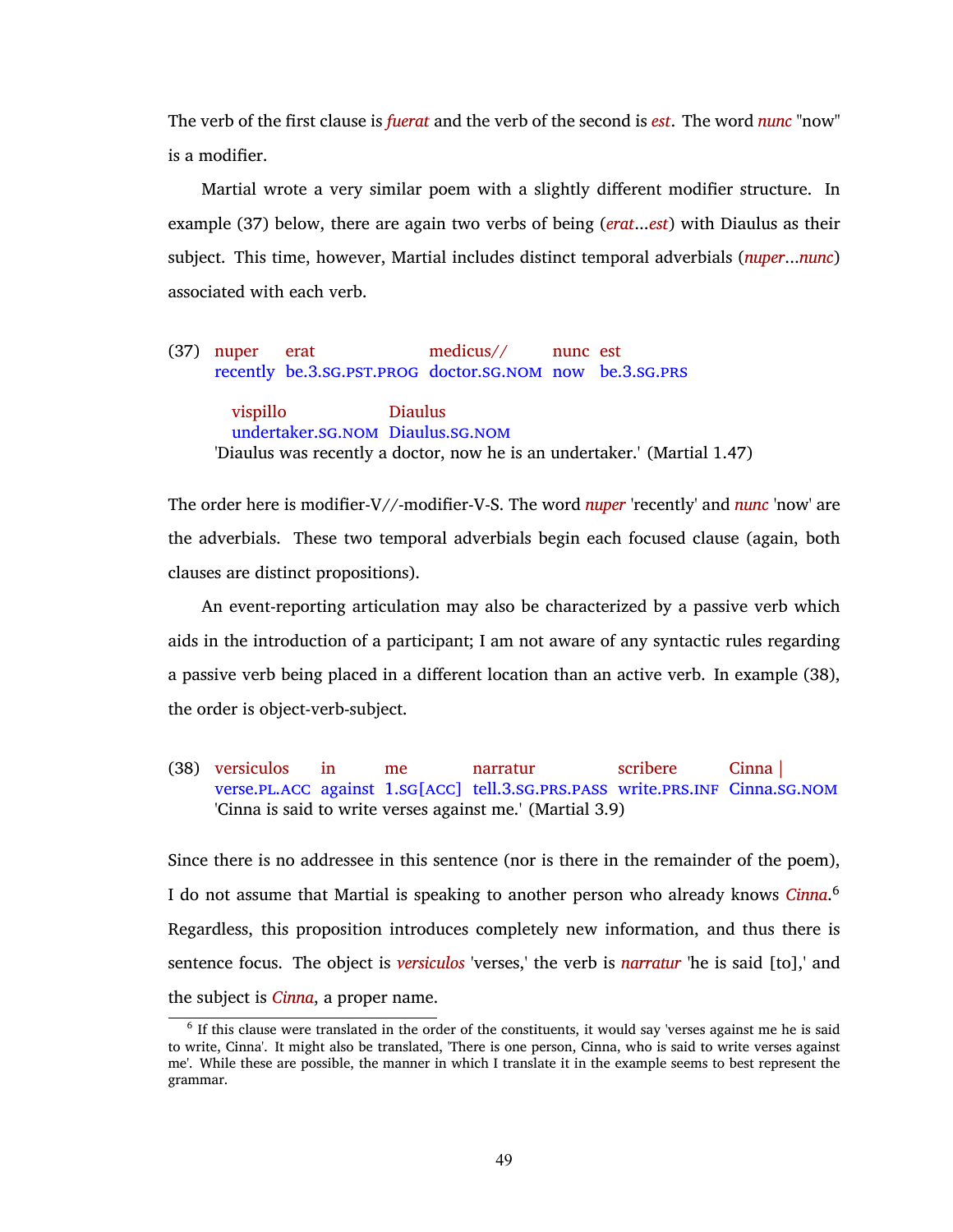In the event-reporting example [\(39\)](#page-63-0) below, the object and verb order is O-V, but the subject is placed after both, just as in example [\(38\).](#page-62-1) However, it may also be considered object-verb-subject-object, in which case it is also an exception. If *amissum* 'loss/lost' and *patrem* 'father' were to be considered part of the same phrase, then I would say the order is verb-subject-object (*flet*...*Gellia* [*amissum*] *patrem*).

<span id="page-63-0"></span>(39) amissum loss.[sg](#page-11-0).[acc](#page-10-6) [neg](#page-10-10) cry.for.[3](#page-10-12).[sg](#page-11-0).[prs](#page-10-8) when alone.[sg](#page-11-0).[nom](#page-10-1) be.[3](#page-10-12).[sg](#page-11-0).[prs](#page-10-8) non flet// cum sola est

Gellia Gellia.[sg](#page-11-0).[nom](#page-10-1) father.[sg](#page-11-0).[acc](#page-10-6) patrem 'Gellia does not cry for the lost one, her father, when she is alone.' (Martial 1.33)

Since every part of this proposition is new information, it is entirely in focus. The object *amissum* 'loss' is at the start of the sentence, followed by the matrix verb phrase *non flet* 'she does not cry for'. Then, there is a subordinate clause *cum sola est* 'when she is alone'. The subject of both clauses is *Gellia*, and it comes between the verb of the subordinate clause and the word *patrem* 'father'. Although it is possible to infer that *patrem* 'father' and *amissum* 'loss' are part of the same phrase, they are separated by every other word in the sentence. I look at *patrem* 'father' as a type of dislocated element which further specifies the word *amissum* 'loss'. The case the two words are part of the same phrase would consider *amissum* to be an accusative singular participle modifying *patrem* 'father'.

Thetic propositions which are event-reporting may have the order object-subject-verb, as seen in example [\(40\)](#page-63-1) below. This is part of the opening line of an epigram.

<span id="page-63-1"></span>(40) carmina poem.[pl](#page-10-7).[acc](#page-10-6) Paulus.[sg](#page-11-0).[nom](#page-10-1) buy.[3](#page-10-12).[sg](#page-11-0).[prs](#page-10-8) Paulus emit '**Paulus buys poems**. [Paulus recites his own poems. For whatever you buy, you should rightly be able to call yours.]' (Martial 2.20)

The object *carmina* 'poems' precedes the subject *Paulus*, which precedes the verb *emit* 'he buys'. Since this is the opening line of an epigram, and since there is no second person reference, I consider this entire proposition to be in focus. The entire clause is a presentation of new information. Since this is the opening clause in the poem, none of its content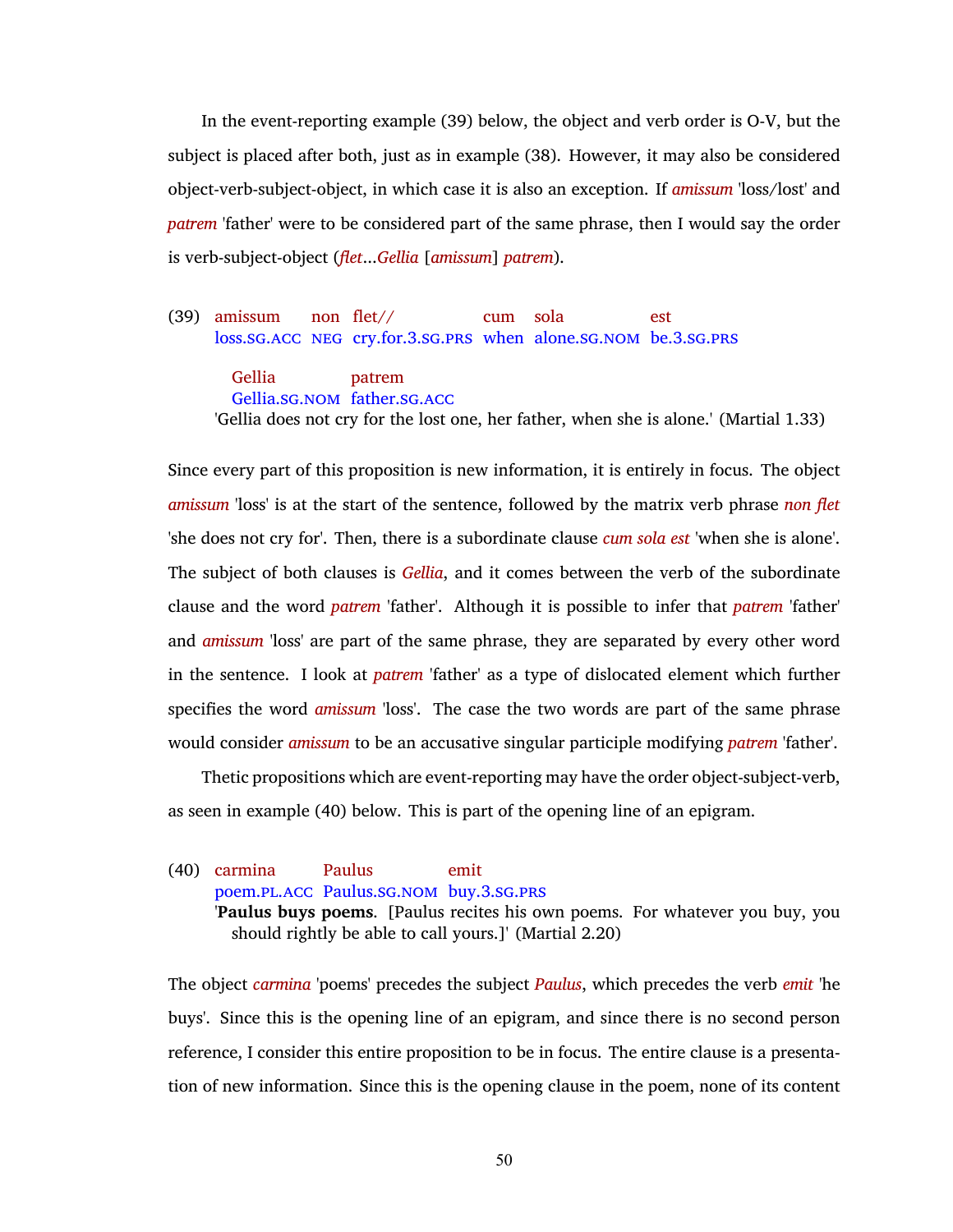could be accessed in a reader's mental representation. If, however, *Paulus* had been previous information, he might be considered to be the topic. The following clause in this poem is discussed in example [\(48\)](#page-72-0) of section [3.5](#page-69-0), where *Paulus*, mentioned again, then functions as topic in the second clause.

In the following example [\(41\)](#page-64-0), there are several presentational clauses in the opening sentence of an epigram. The order of each is verb-subject.

<span id="page-64-0"></span>(41) sunt be.[3](#page-10-12).PL.PRS good.PL.NOM be.3.PL.PRS some.certain.PL.NOM average.PL.NOM bona// sunt quaedam mediocria// sunt be.[3](#page-10-12).PL.PRS bad.PL.NOM more.PL.NOM any.PL.ACC read.[2](#page-10-0).SG.PRS just.now mala plura//  $\leq$ quae legis hic> '**There are some good ones, there are some average ones, there are more that are bad, these you are reading right now**.' [Avitus, a book does not happen differently] (Martial 1.16)

The first three clauses in this example have presentational articulation. Each clause introduces a new type of poem that exists in Martial's book. I assume all third person references in the first three clauses to refer to poems in the book that Martial has written (namely his first book of epigrams). I assume this to be the case especially since in the following clause it is implied that Martial is describing the contents of a book in the final clause of the poem. The second person marking on the verb in the final clause is likely referencing any reader of these lines. The final construction in this example *quae legis hic* 'these that you are reading right now' (a relative clause) could be considered what Lambrecht calls "right-detached" or "'topic announcing' NP" [\(1994:188\)](#page-77-3); he also specifically uses the term "antitopic" [\(1994:203\)](#page-77-3). An antitopic is located clause-finally and is "a lexical topic NP...containing the information about the topic-referent" [\(1994:202\).](#page-77-3) Its function is not as a topic of a topic-comment articulation, but rather to specify what the phrases *bona* 'good', *quaedam mediocria* 'some certain average', and *mala plura* 'more bad' refer to.<sup>7</sup>

In example [\(41\)](#page-64-0), each presentational clause begins with a verb of being *sunt* 'they are/there are'. In the first clause, the subject is a substantive adjective *bona* 'good ones'. In the second clause, the verb is followed by a larger phrase *quaedam mediocria* 'some certain

<sup>7</sup> Lambrecht uses the following example where the phrase *your brother* would be the antitopic: "He is a nice guy, your brother" [\(1994:203\)](#page-77-3).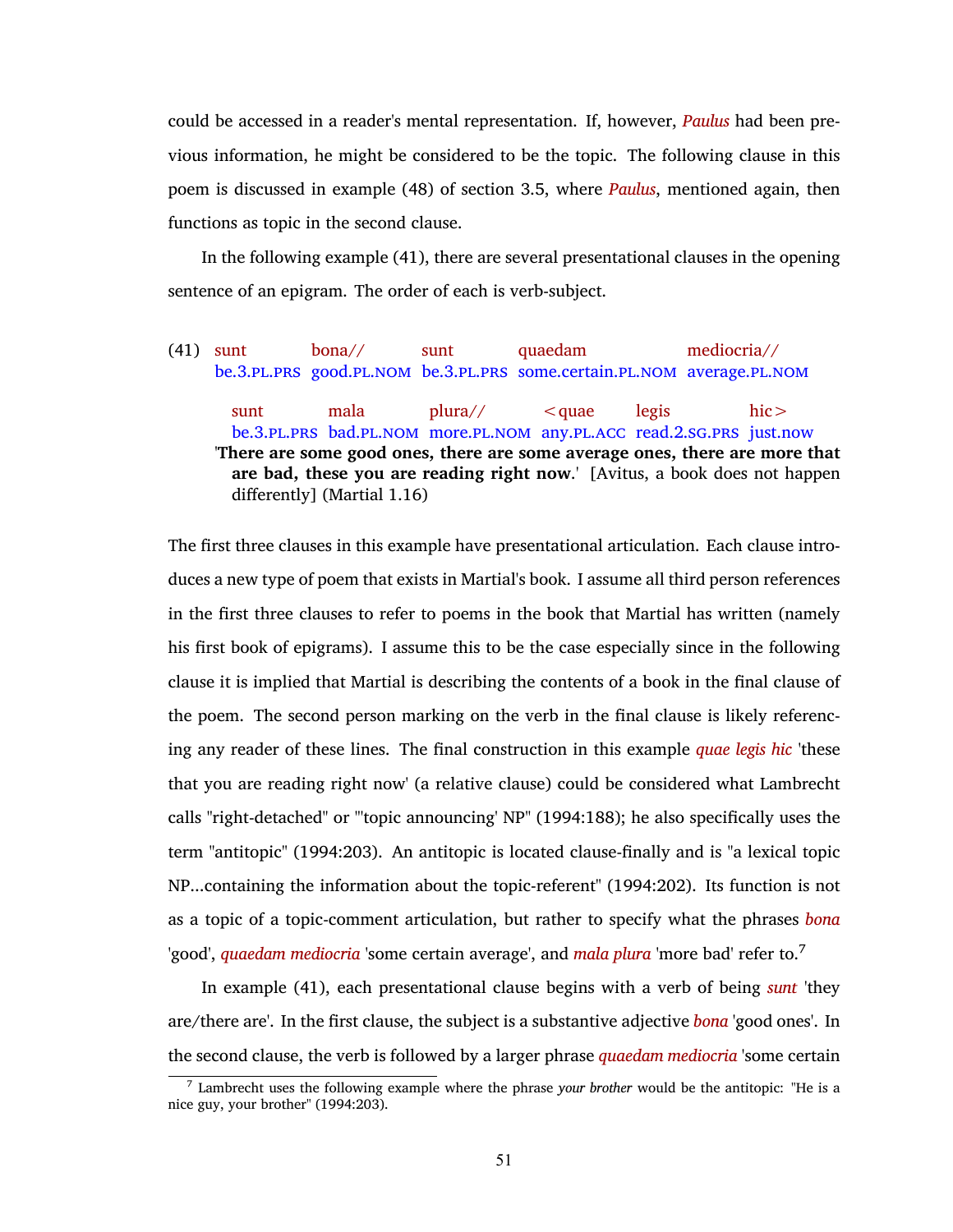average ones'. In the third clause, there is another two-word phrase *mala plura* 'more bad ones' following the verb. It is likely that the verb is placed initially in these clauses because each clause introduces something new. Spevak notes that this order is possible citing two examples from Cicero's prose in which she claims they are "What-happens sentences..." [\(2010:44\)](#page-78-0).

The following example [\(42\)](#page-65-0) is a clause in which the order of the basic constituents is subject-verb-object.

<span id="page-65-0"></span>(42) fama report.[sg](#page-11-0).[nom](#page-10-1) report.[3](#page-10-12).[sg](#page-11-0).[prs](#page-10-8) [1](#page-10-9).[pl](#page-10-7).[poss](#page-10-11).[acc](#page-10-6).[pl](#page-10-7) [2](#page-10-0).[sg](#page-11-0).[acc](#page-10-6) Fidentinus.[sg](#page-11-0).[voc](#page-11-1) refert  $<$ nostros te «Fidentine» libellos little.book.pL.ACC NEG otherwise public.SG.ABL as non aliter populo quam recitare recite.[prs](#page-10-8).[inf](#page-10-15) tuos> [2](#page-10-0).[sg](#page-11-0).[poss](#page-10-11).[pl](#page-10-7).[acc](#page-10-6) 'Report says that you, Fidentinus, recite our little books in public as yours.' (Martial 1.29)

The subject of the clause is *fama* 'report', which is followed by the verb *refert* 'it reports'. This is probably simply a way of saying something like *according to reports*; I translate it as 'report says' to maintain a subject/verb relation. I take the clause *nostros te*...*libellos non aliter populo quam recitare tuos* '[that] you recite our little books as your own' as being the object of *refert* 'it reports'. If this clause simply said something like *you are reciting our books as your own*, I may have considered this a candidate for a topic-comment articulation. However, given the *fama refert* 'report says' construction, I think this is written as an eventreporting articulation.

In example [\(43\)](#page-65-1), the order of the basic constituents is verb-subject-object.

<span id="page-65-1"></span>(43) dixerat say.[3](#page-10-12).[sg](#page-11-0).[prf](#page-10-2) astrologer.[sg](#page-11-0).[nom](#page-10-1) die.[sg](#page-11-0).[acc](#page-10-6).[fut](#page-10-21).[ptcp](#page-10-4) [2](#page-10-0).[sg](#page-11-0).[acc](#page-10-6) soon astrologus periturum te cito

# Munna Munna.[sg](#page-11-0).[voc](#page-11-1) 'An astrologer said that you will soon die, Munna.' (Martial 9.82)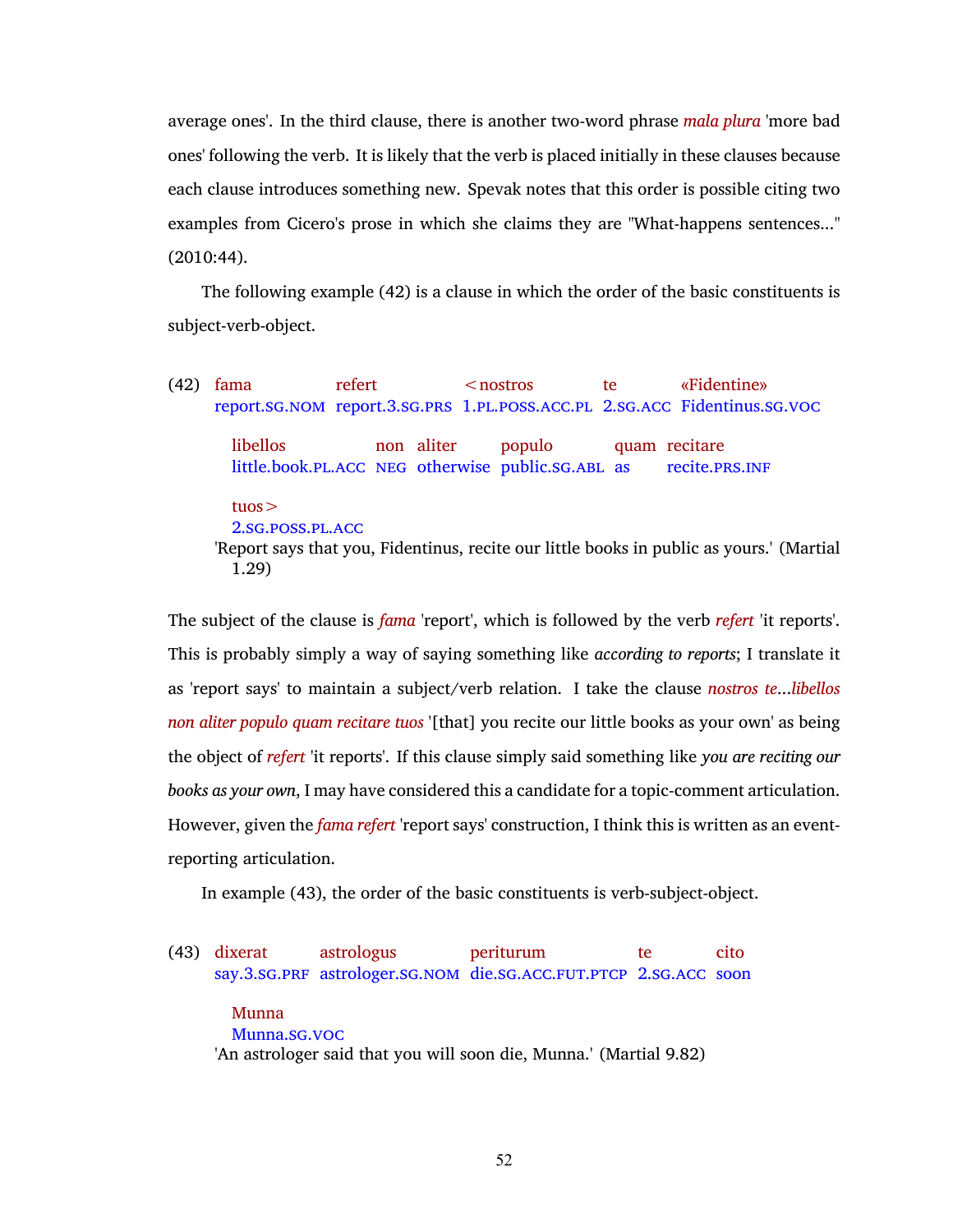The verb *dixerat* 'he said' is the first word of the clause, followed by the subject *astrologus* 'astrologer'. The embedded clause *periturum te cito* 'that you will soon be dead' functions as the object, following the subject. I do not consider this clause a candidate for topiccomment because the information reported, in particular the subject, is new to the listener or reader, and specifically to the addressee, *Munna*. This differs from clauses where the subject has a first person plural possessive that modifies a third person, as in example [\(17\).](#page-42-2)

Something may be introduced and function as both a direct object and topic in a following clause. This is demonstrated in example [\(44\)](#page-66-0) (the bolded words in this example are to demonstrate what is in focus, not the part that is a translation of the original language line).

<span id="page-66-0"></span>(44) dum Phaethontea formica while Phaeton ant.[sg](#page-11-0).[nom](#page-10-1) roam.[3](#page-10-12).[sg](#page-11-0).[prs](#page-10-8) in shade.[sg](#page-11-0).[abl](#page-10-13) vagatur in umbra// inplicuit implicate.[3](#page-10-12).sG.PRF fine.sG.ACC amber.sG.NOM drop.sG.NOM animal.sG.ACC tenuem sucina gutta feram 'While an ant roams in the shade of the Phaeton, **a drop of amber implicates the fine animal**.' (Martial 6.15)

This example begins with the subordinate clause *dum Phaethontea formica vagatur in umbra* 'While an ant roams in the shade of the Phaeton...' which introduces the ant into the discourse. In the following clause the order of the basic constituents is verb-subject-object. The verb *inplicuit* 'it implicates' is at the start of the clause. It is followed by the noun phrases *tenuem*...*feram* 'fine animal' and *sucina gutta* 'amber drop'. Since the head of the second aforementioned noun phrase, which functions as subject (*gutta* 'drop') comes before the head of the first noun phrase (*feram* 'animal'), I consider the subject to precede the object. The given information in the clause is *tenuem*...*feram* 'fine animal', which is coreferent with the word *formica* 'ant' in the introductory subordinate clause. The remainder of the clause is *inplicuit*...*sucina gutta* 'an amber drop implicated' (which is the entire predicate).

The part of this proposition in focus is *inplicuit*...*sucina gutta* 'an amber drop implicated'. Since the role of the topic referent is an object, it is necessarily part of the predicate. If this were to be interpreted as topic-comment, then it would also mean there is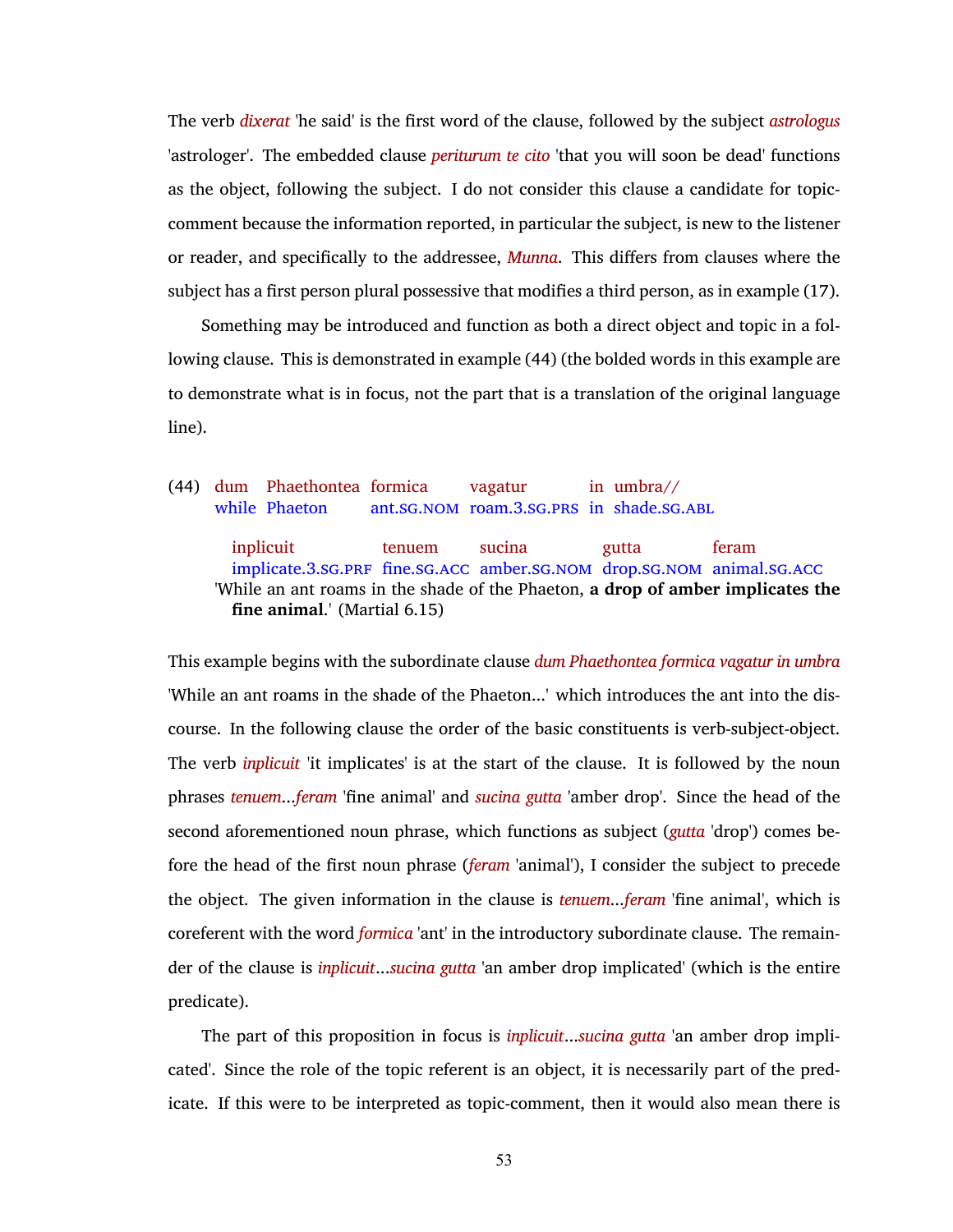predicate focus, in which case the topic would be part of the focus. I consider this is an event-reporting proposition in which some of the information is given, though it is given a different description (i.e., 'fine animal' instead of simply 'ant').

### *3.3.3 Summary*

In this section, I have presented various canonical and non-canonical orders in thetic articulations in epigrams. Non-canonical orders are more common in thetic articulations than either topic-comment or identificational. The orders discussed here included SV, VS, OVS, OSV, SVO, and VSO.

## <span id="page-67-0"></span>**3.4 Results and Comparison to Prose**

In my corpus, non-canonical orders occur more often than canonical orders. There are, however, situations in which the particular order of two constituents (e.g., object/verb and subject/verb) is canonical more often than non-canonical; therefore, in my analysis of the data, I have divided into categories beyond *subject-object-verb vs non-canonical orderings*. This further division helps to identify significant word order patterns in epigrams.

Part of the reason this study does not focus simply on basic constituent order or information structure is in order to see the distribution of word order types given a specific sentence articulation. For example, thetic propositions in epigrams (in my corpus, at least) are more likely to favor the order verb-subject than both topic-comment and identificational clauses. Therefore, one could say that, while SV is the *canonical* order of subject and verb for the language overall, VS is the more *expected* order for thetic propositions.

I now want to briefly comment on some word order statistics on prose. First, I will note that Spevak categorized her results according to declarative, imperative, and interrogative, whereas my broader categorizations were into the sentence articulations topic-comment, identificational, and presentational. Thus, an exact comparison of findings is not possible. However, Spevak does present some insightful data related to the general ordering of basic constituents. Her results show that in sentences with verbs of action, which she notes as having "high transitivity" [\(2010:118\)](#page-78-0), 81% have either the order subject-object-verb or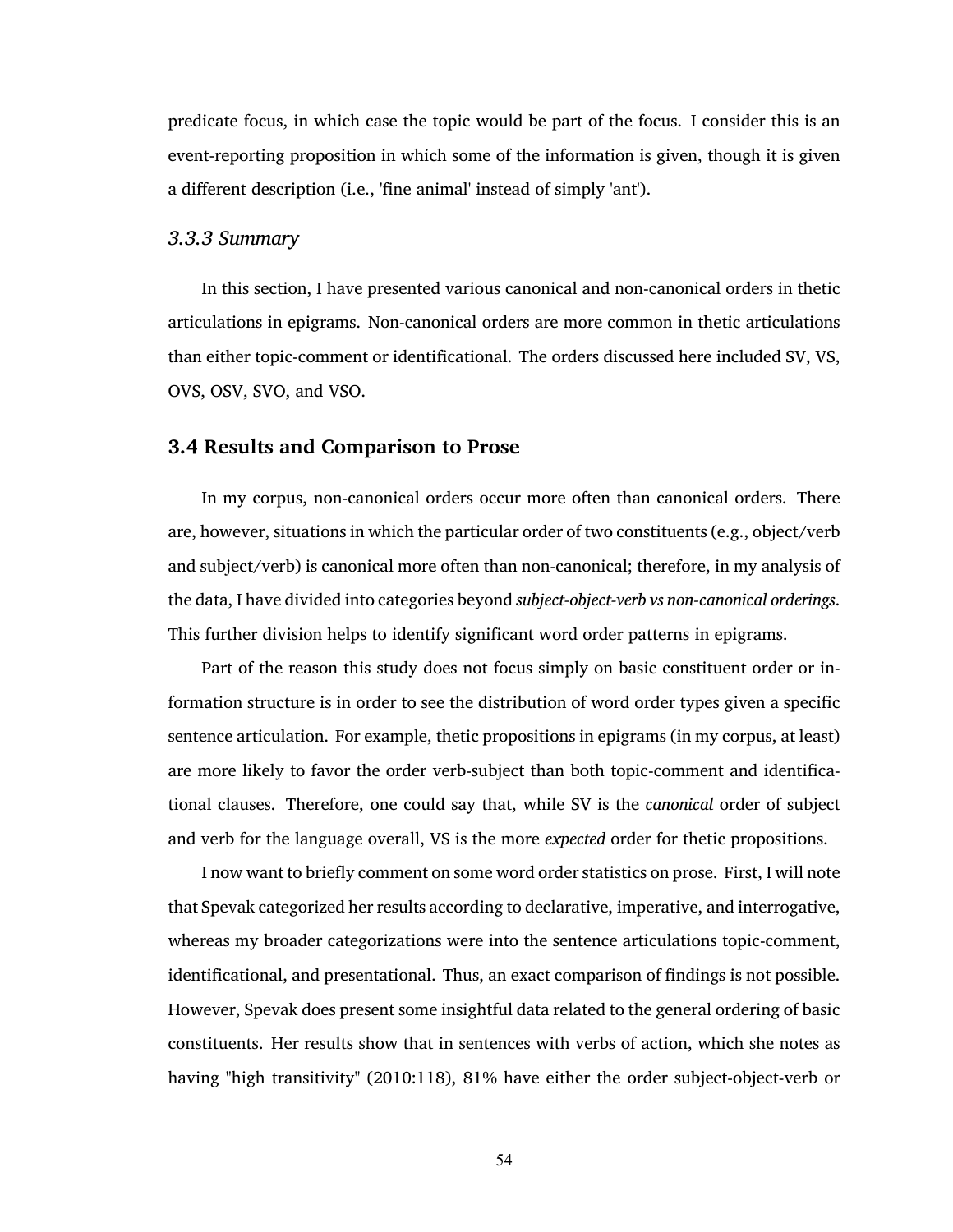object-verb [\(2010:118\).](#page-78-0) $^8$  Comparatively, throughout my data of non-imperative and noninterrogative sentences with an object and verb, 32 out of 93 are canonical (34%), while the remaining 61 are non-canonical (66%).

The following charts illustrate the differences in the ratio of canonical versus noncanonical orderings throughout my data in all sentence articulations. Figure [14](#page-68-0) shows the distribution of object-verb versus verb-object. Figure [15](#page-69-1) shows the distribution of subject-object-verb versus non-SOV orderings.



<span id="page-68-0"></span>Figure 14. Distribution of canonical and non-canonical orders in propositions with only objects and verbs.

<sup>8</sup> Spevak calls subjects  $A_1$  (argument 1) and objects  $A_2$  (argument 2) [\(2010:118\).](#page-78-0)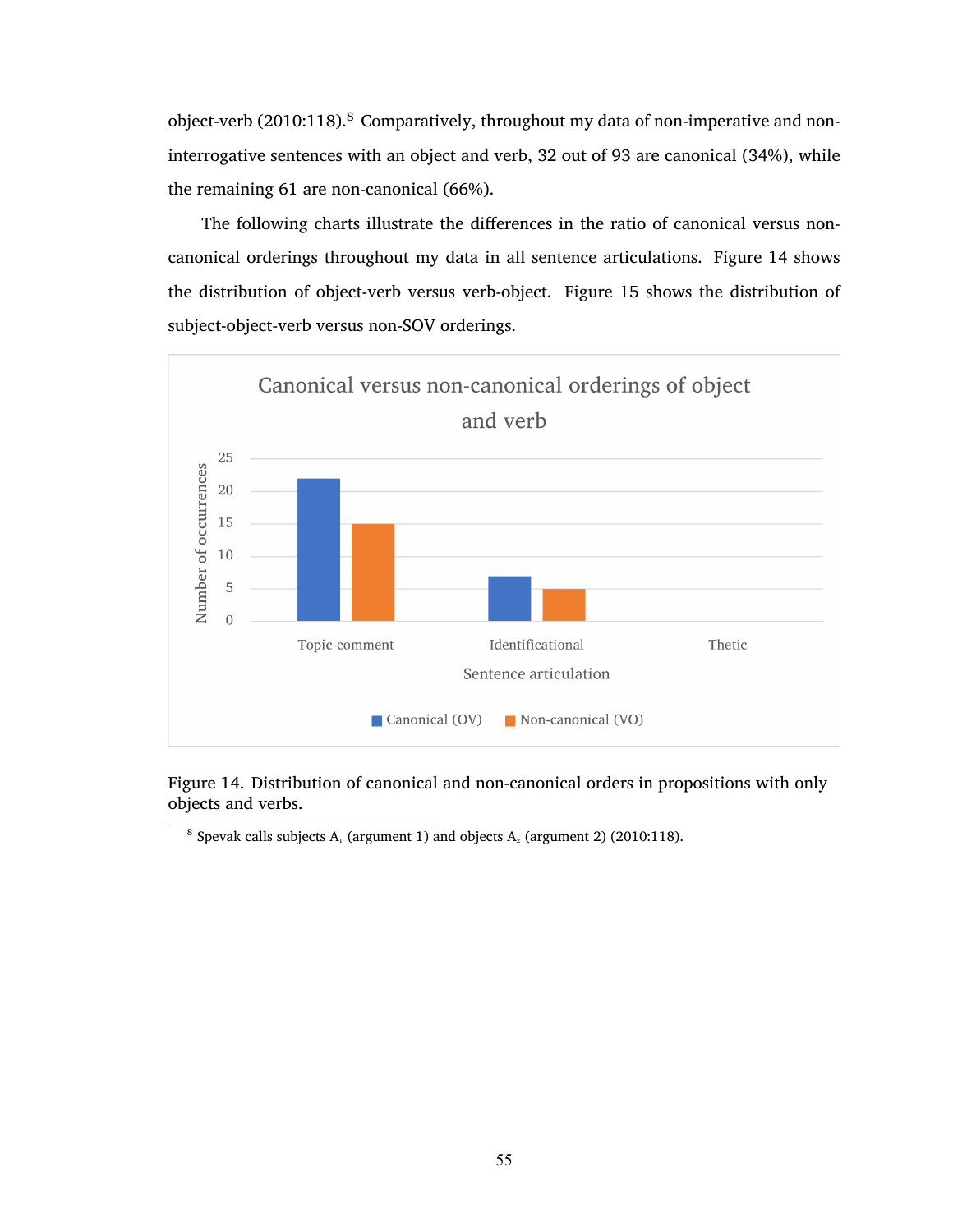

<span id="page-69-1"></span>Figure 15. Distribution of canonical and non-canonical orders in propositions with subjects, objects, and verbs.

# <span id="page-69-0"></span>**3.5 Contrastive Focus**

Epigrams are rich with contrastive focal elements. These may occur in poems in which two entities are introduced with certain qualities, then their qualities are later contrasted. In the following examples, I describe these aspects, then specify the order of chiastic versus non-chiastic.<sup>9</sup> Lunn addresses this in relation to Biblical Hebrew poetry, noting that there is evidence for non-chiastic constructions in contrast, and that chiastic constructions can occur absent of contrast [\(Lunn 2006:127-128\)](#page-77-4). Both chiastic and non-chiastic structures are present in epigrams. Although I have not classified every example of contrastive focus to present word order statistics, I note the order of the basic constituents as well.

Two chiastic structures are evidenced in example [\(45\):](#page-70-0)

<sup>&</sup>lt;sup>9</sup> Here, I mean chiastic in terms of the order of the basic constituents in a pattern such as S-O-V-O-S.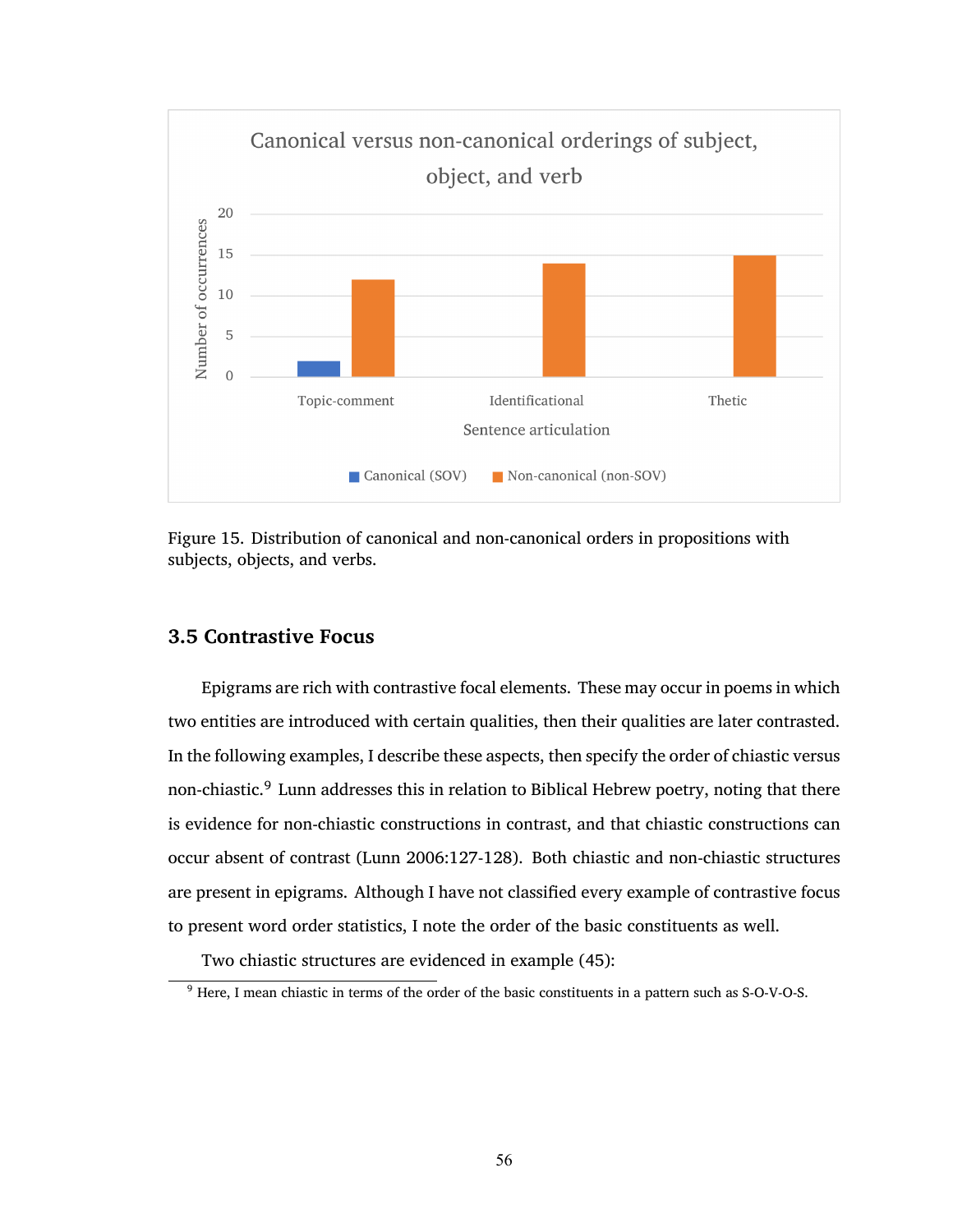<span id="page-70-0"></span>(45) Thais Thais.sG.[nom](#page-10-1) have.[ind](#page-10-22).[3](#page-10-12).sG.[prs](#page-10-8) black.[pl](#page-10-7).[acc](#page-10-6) white.pl.acc Laecania.sG.nom habet nigros// niveos Laecania

dentes. tooth.[pl](#page-10-7).[acc](#page-10-6) what.[q](#page-10-23).[sg](#page-11-0).[nom](#page-10-1) reason.[sg](#page-11-0).[nom](#page-10-1) be.[ind](#page-10-22).[3](#page-10-12).[sg](#page-11-0).[prs](#page-10-8) **Ouae** ratio est?//

Emptos buy.[pl](#page-10-7).[acc](#page-10-6).[prf](#page-10-2).[pass](#page-10-3).[ptcp](#page-10-4) this.[pl](#page-10-7).[nom](#page-10-1) have.[ind](#page-10-22).[3](#page-10-12).[sg](#page-11-0).[prs](#page-10-8) that.[sg](#page-11-0).[nom](#page-10-1) haec //habet// illa

suos.

### her.REFL.PL.ACC

'Thais has black ones [teeth], Laecania [has] white teeth. What is the reason? Laecania [lit. this one] has purchased ones, Thais [lit. that one] has her own.' (Martial 5.43)

This poem has two sets of double-difference contrast. Double-difference contrast involves multiple already-activated elements which are expanded upon in contrastive statements. In the above example, the two established entities in the propositional framework are *Thais* and *Laecania*. They are both introduced in the first sentence as having teeth of different colors. The propositional framework *X has Y colored teeth* is filled by *Thais* and *Laecania* for *X* and *nigros* and *niveos* for *Y*. The orders in this first set of contrast are subjectverb-object//[verb]-subject-object. Martial poses a question to the reader, to which he responds by showing a contrast. In the final sentence *emptos*...*habet* "has purchased ones" and [*habet*]...*suos* "has her own" are both the focus in predicate-focus clauses; these are in contrast with one another. In the second set of contrast, the orders of the two clauses are object-subject-//verb//-subject-object, $10$  which is a chiastic pattern, and these are both non-canonical orders. The points of difference occur in the initial and final position in the sentence.

In the following example [\(46\)](#page-70-1), there is contrast between the two subjects and their objects.

<span id="page-70-1"></span>(46) do give.[1](#page-10-9).sG.PRS [2](#page-10-0).SG.DAT sea.fight.sG.ACC 2.SG.NOM give.2.SG.PRS tibi naumachiam// tu das epigrammata epigram.PL.ACC [1](#page-10-9).PL.DAT nobis 'I give you a sea-fight, you give us [me] epigrams.' (Martial 1.5)

<sup>&</sup>lt;sup>10</sup> I have put double slashes before and after the verb to indicate that I consider it the governing verb for both subjects.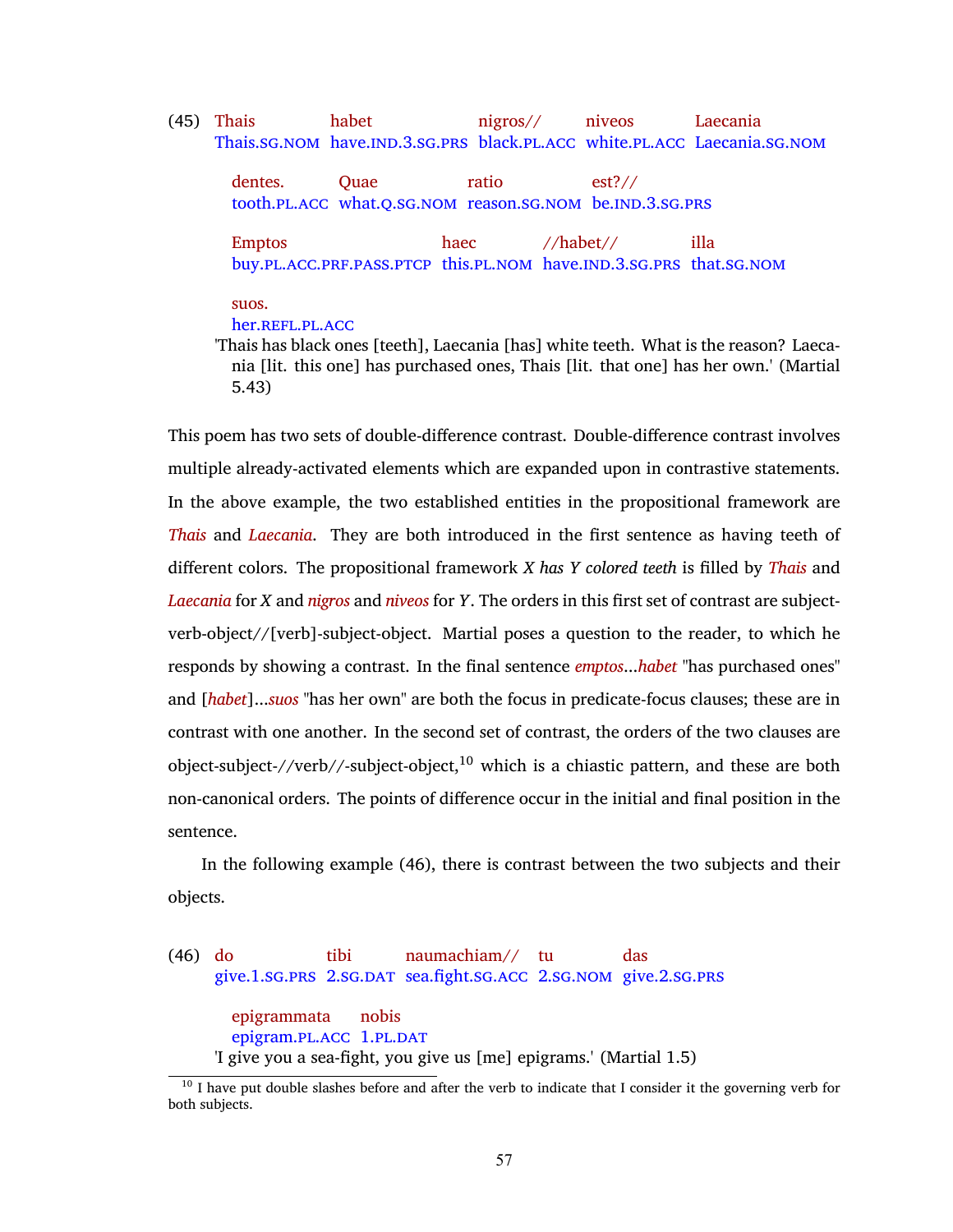The two pieces that are contrasted are the people giving and the items given. The verb marking -*o* in the word *do* identifies that the subject of the first clause is 'I,' while the subject of the second clause is *tu* 'you'. Both subjects give something, and the point of difference is between the words *naumachiam* 'sea-fight' and *epigrammata* 'epigrams'. Both direct object arguments follow their verbs. However, the indirect objects are ordered differently between the two clauses. In the first clause, *do tibi naumachiam* 'I give you a sea-fight...' the indirect object *tibi* 'to you' comes between the verb *do* 'I give and the direct object *naumachiam* 'sea-fight'. In the second clause, *tu das epigrammata nobis* 'you give us epigrams', the indirect object follows *nobis* 'to us' follows the direct object *epigrammata* 'epigrams'. The pattern here is verb-indirect object-direct object//subject-verb-direct object-indirect object, thus neither chiastic nor strictly parallel (though the indirect objects and direct objects have a chiastic pattern). Both of these are non-canonical orders.

In the following example [\(47\),](#page-71-0) this poem contains multiple examples of contrast.

<span id="page-71-0"></span>(47) insequeris// seek.[2](#page-10-0).[sg](#page-11-0).[prs](#page-10-8) avoid.[1](#page-10-9).[sg](#page-11-0).[prs](#page-10-8) avoid.[2](#page-10-0).[sg](#page-11-0).[prs](#page-10-8) seek.[1](#page-10-9).[sg](#page-11-0).[prs](#page-10-8) [dem](#page-10-20).[sg](#page-11-0).[nom](#page-10-1) fugio// fugis// insequor/// haec mihi [1](#page-10-9).[sg](#page-11-0).[dat](#page-10-18) intention.[sg](#page-11-0).[nom](#page-10-1) be.[3](#page-10-12).[sg](#page-11-0).[prs](#page-10-8) want.[prs](#page-10-8).[inf](#page-10-15) [2](#page-10-0).[poss](#page-10-11).[sg](#page-11-0).[acc](#page-10-6) mens est/// velle tuum nolo// not.want.[1](#page-10-9).sG.PRS Dindymus.sG.vOC not.want.PRS.INF want.1.sG.PRS  $<$ Dindyme $>$ nolle volo 'You seek, I avoid; you avoid, I seek. This is my intention... I do not want what you want, Dindymus, I want [what you] do not want.' (Martial 5.83)

The first four words can be split into two parts, each representing contrast between what is being said about the topic of each clause. The first set of verbs is *insequeris fugio* 'you seek, I avoid'. The focus of each is specifically the action inherent in the verb, not in the first or second person marking. The following set of verbs *fugis insequor* 'You avoid, I seek' follows the same logic. In one sense, this is a type of chiastic pattern, since the placement of the verbs is such that the first and last are from the same root and the two in the middle are from the same root. However, the order second person-first person/second person-first person is parallel.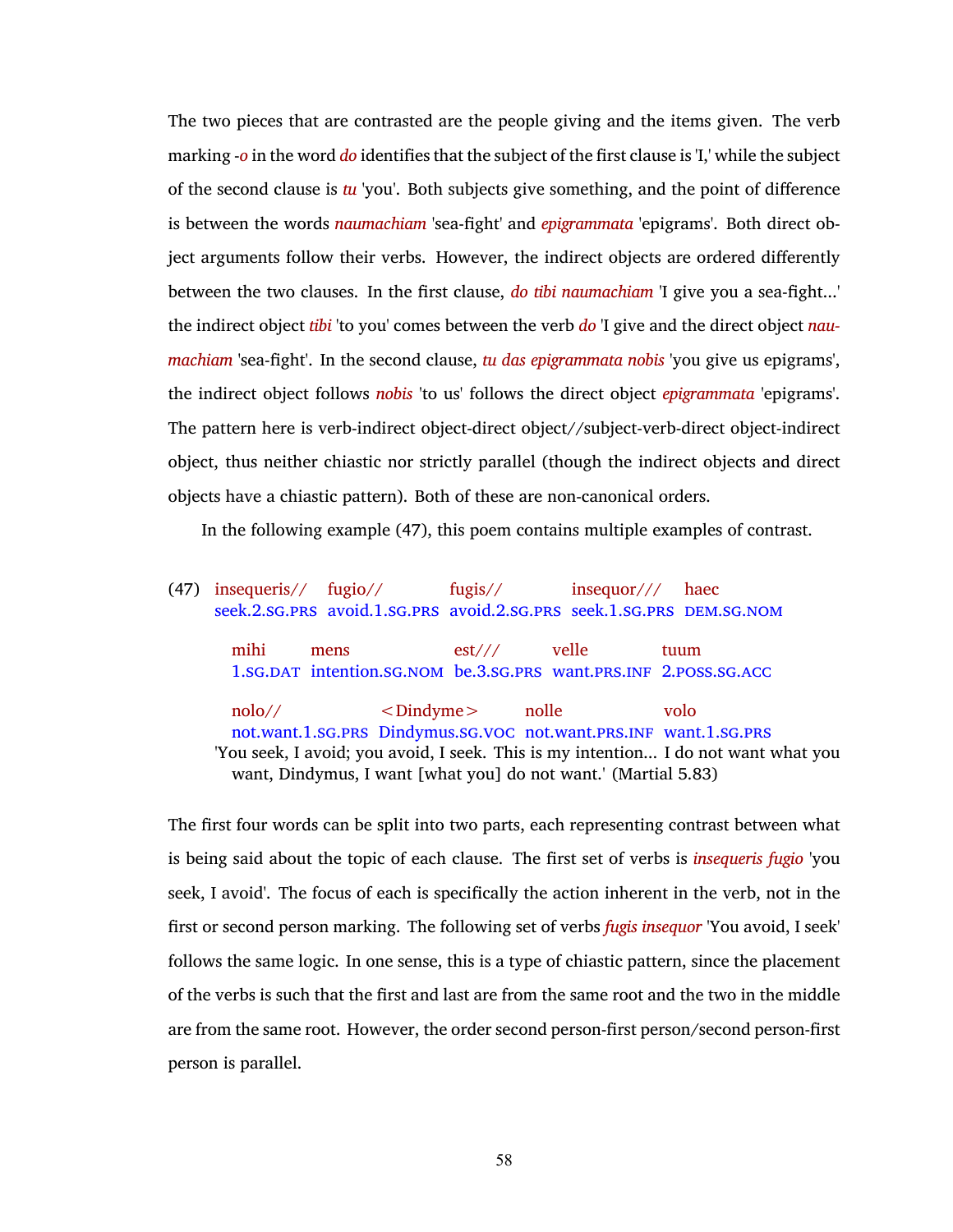The final sentence, *velle tuum nolo Dindyme nolle volo* 'I do not want what you want, Dindymus, I want [what you] do not want' demonstrates single-difference contrast. This time it is more specifically the object within the predicate that is the focal point of contrast. First, it is critical to note that while *tuum* 'your' is accusative, it functions as subject *velle* 'to want' and *nolle* 'to not want'. It is essentially a complementizer in this case. The pattern in this part of the poem is object-verb//object-verb (both canonical), again, not chiastic, but parallel.

In the following example [\(48\)](#page-72-0), there is a topic that is encoded in the same manner as it was when in a thetic articulation (i.e, as a name). The order of the basic constituents is verb-object-subject. The first clause (which is event-reporting under my analysis) *carmina Paulus emit* 'Paulus buys poems...' is repeated from example [\(40\)](#page-63-0) to demonstrate the rearrangement of the constituents.

<span id="page-72-0"></span>(48) carmina poem.[pl](#page-10-0).[acc](#page-10-1) Paulus.[sg](#page-11-0).[nom](#page-10-2) buy.[3](#page-10-3).[sg](#page-11-0).[prs](#page-10-4) recite.[3](#page-10-3).[sg](#page-11-0).[prs](#page-10-4) [3](#page-10-3).[refl](#page-10-5).[pl](#page-10-0).[acc](#page-10-1) Paulus emit// recitat sua carmina poem.[pl](#page-10-0).[acc](#page-10-1) Paulus.[sg](#page-11-0).[nom](#page-10-2) Paulus 'Paulus buys poems. Paulus recites his own poems.' (Martial 2.20)

In this example, the topic-comment proposition is the second clause, *recitat sua carmina Paulus* 'Paulus recites his own poems'. The first constituent is the verb *recitat* 'he recites' followed by the object constituent *sua carmina* 'his own poems'. The clause ends with the subject *Paulus*, the name of an individual. The order in the previous (presentational) clause is object-subject-verb. The verb *recitat* 'he recites' is preposed in the second clause to demonstrate contrast between the poems mentioned in the first line compared to those mentioned in the second. The point of difference is the word *sua* 'his own'. Though later in this poem, Martial says *nam quod emas possis iure vocare tuum* 'for whatever you might buy, you should rightly be able to call your own'. Comparing the arrangement of the words in these two clauses, the order is object-subject-verb//verb-possessive-object-subject, both of which are non-canonical.

Contrastive focus is used frequently in Martial's epigrams. While I cannot conclude tendencies on a broader scale, epigrams may make use of parallel or chiastic structures. In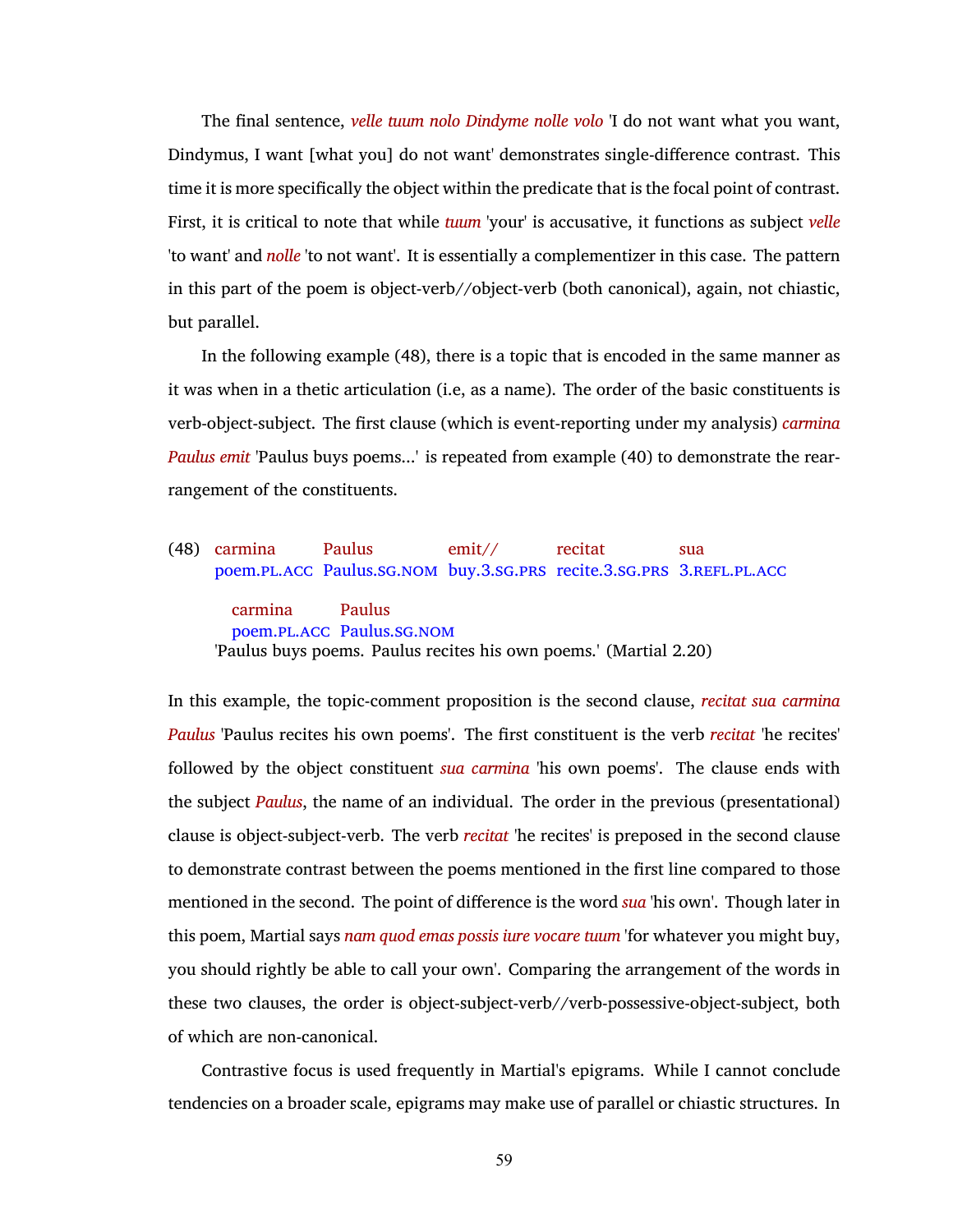parallel structures, the constituents in contrastive clauses are in the same order. In chiastic structures, the constituents of the second clause are in the reverse order compared to the first.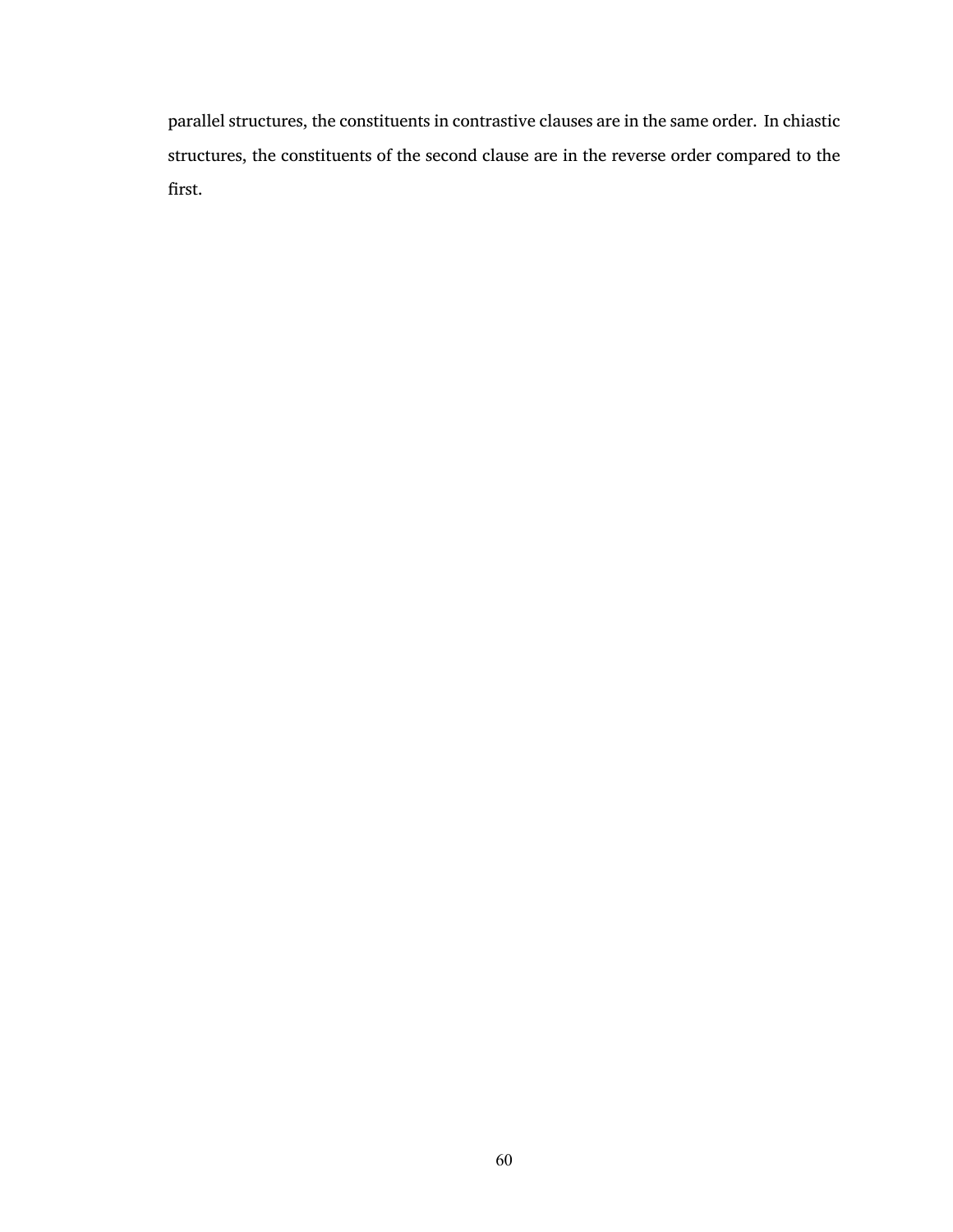## **CHAPTER 4**

## **Conclusions**

In this study I have discussed tendencies in the word order in Martial's epigrams. As discussed throughout chapter [3](#page-35-0), each sentence articulation type has critical distinctions from the others. Topic-comment articulations constitute the greatest portion of the data, accounting for 101 of the 185 propositions analyzed (approximately 54%). There are 47 identificational clauses, which account for approximately 25% of the total data. Finally, there are 37 thetic clauses, accounting for approximately 20% of the total data. The charts in figures [16](#page-74-0) and [17](#page-75-0) illustrate the overall distribution of the aforementioned percentages and absolute values.



<span id="page-74-0"></span>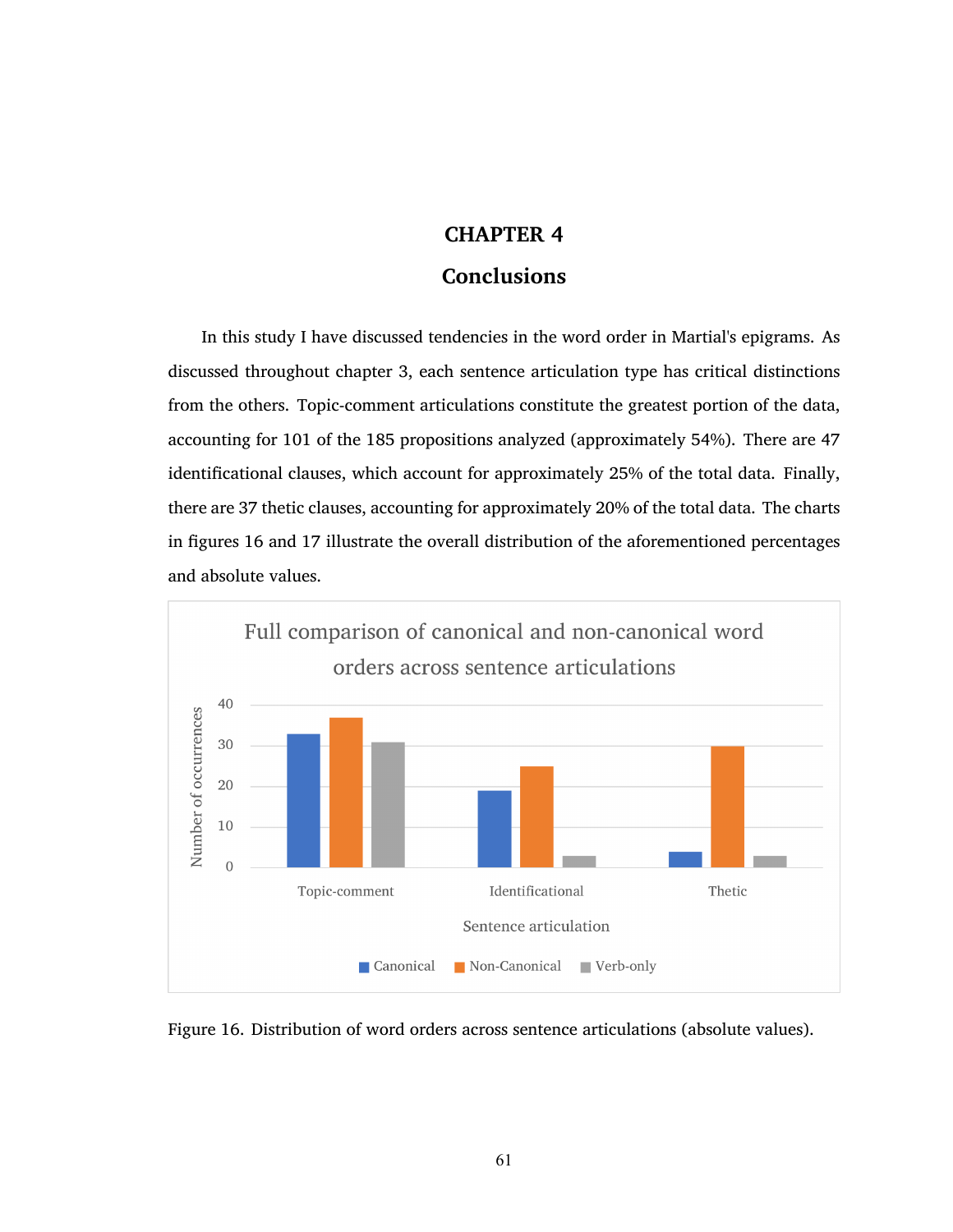

<span id="page-75-0"></span>

The most common non-canonical order in topic-comment sentences is verb-object, though in this category, it is actually less common than the canonical order object-verb. Subject-verb-object, object-subject-verb, and object-verb-subject were the most common in topic-comment sentences with all three basic constituents.

In identificational articulations, five verb-object clauses occur compared to seven object-verb clauses. The order verb-object-subject is the most common in clauses with all three basic constituents.

Neither thetic propositions nor identificational articulations have subject-object-verb attestation. Subject-verb-object, object-verb-subject, and verb-subject-object are the most common non-canonical orders in clauses with all three basic constituents. The noncanonical verb-subject propositions (15 occurrences) have much greater attestation than subject-verb (4 occurrences). Thetic articulations not only occur the fewest number of times, but they also have the highest rate of non-canonical orders, accounting for 81% of the thirty-seven propositions.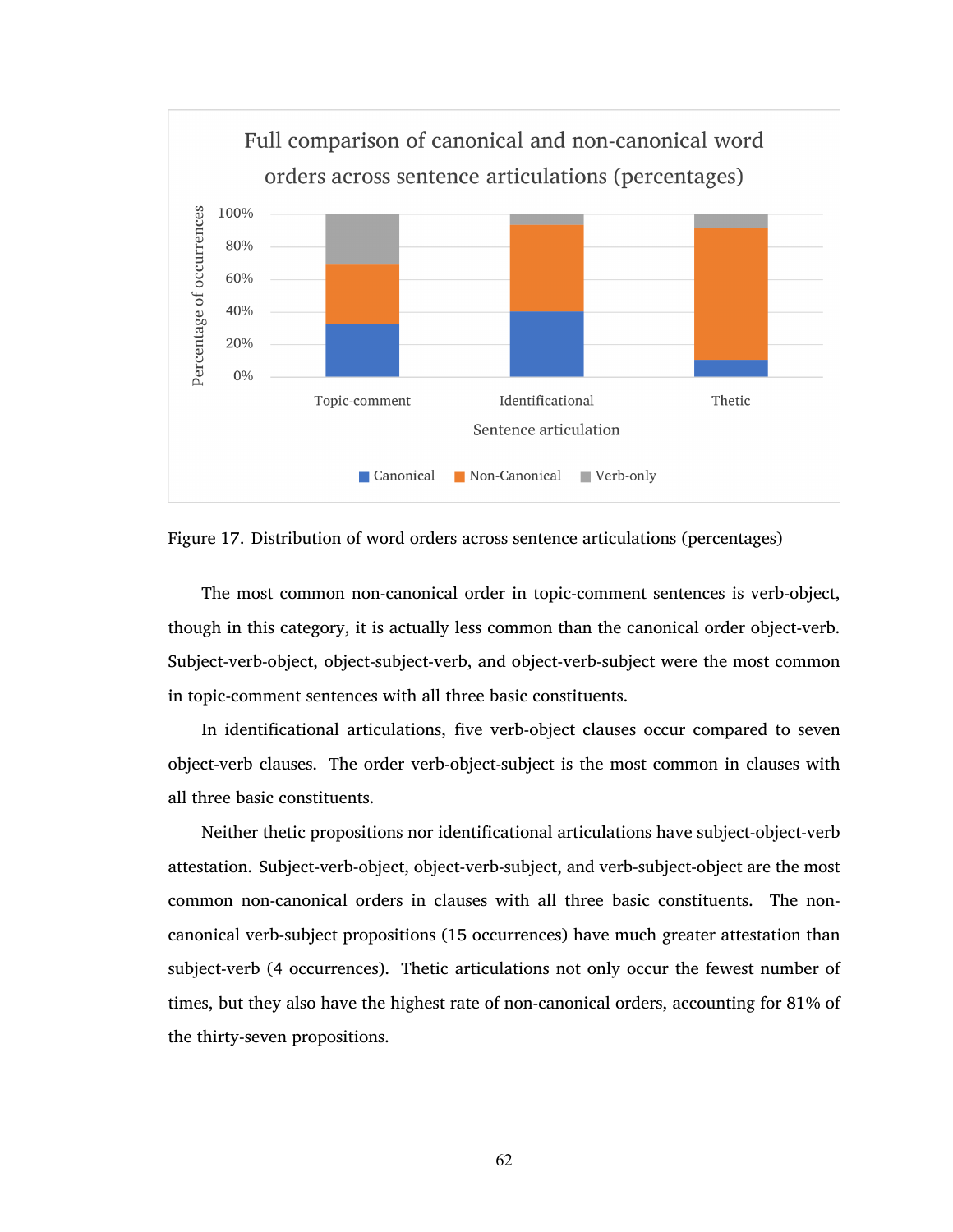## **4.1 Areas for Future Research**

This thesis examined a small sample of Martial's epigrams. A deeper analysis would involve a larger data set, potentially analyzing one entire book from Martial instead of poems taken from multiple books. Also, since Martial addresses many of the same people, it would be interesting to see how he addresses specific people throughout a book. Is there cohesion of discourse in that way?

Also, there would be benefit to further analysis that accounts more deeply for the similarities and differences between epigrams and prose. In fact, this is one of the more critical next steps in the analysis of information structure in epigrams. I have presented some of this information, but not having set up my analysis exactly as previous literature, I have not been able to make more substantial comparisons.

I think that other studies of this nature on other Latin poets would prove useful as well. Perhaps applying it to epic poetry, specifically the *Aeneid* or the epigrams of other Latin authors. Additionally, Lambrecht's categories could be applied to more languages' ancient poetry or modern poetry.

Another final aspect that would be critical is the potential influence of poetic meter on the order of the words in a sentence. Looking at the meter may be one way in which the prosodic aspect of information structure is made clear to some degree, even though recorded data is non-existent. For example, one might attempt to see any correlation between the half-feet in the second lines of elegiac couplets and the placement of constituents that are in focus. I suspect that the first half-foot in second lines may be a favored location for a focal element, since it is followed by a longer pause, and thus has a greater prosodic emphasis than in other parts of the meter.

In this thesis I have presented an analysis focused on pragmatic influence of word order in Martial's epigrams. But given the nature of these poems, much more could be uncovered concerning the influence of factors such as poetic meter. A study of this nature would bring a helpful perspective to the analysis of epigrams, poetry generally, and the study of Latin syntax.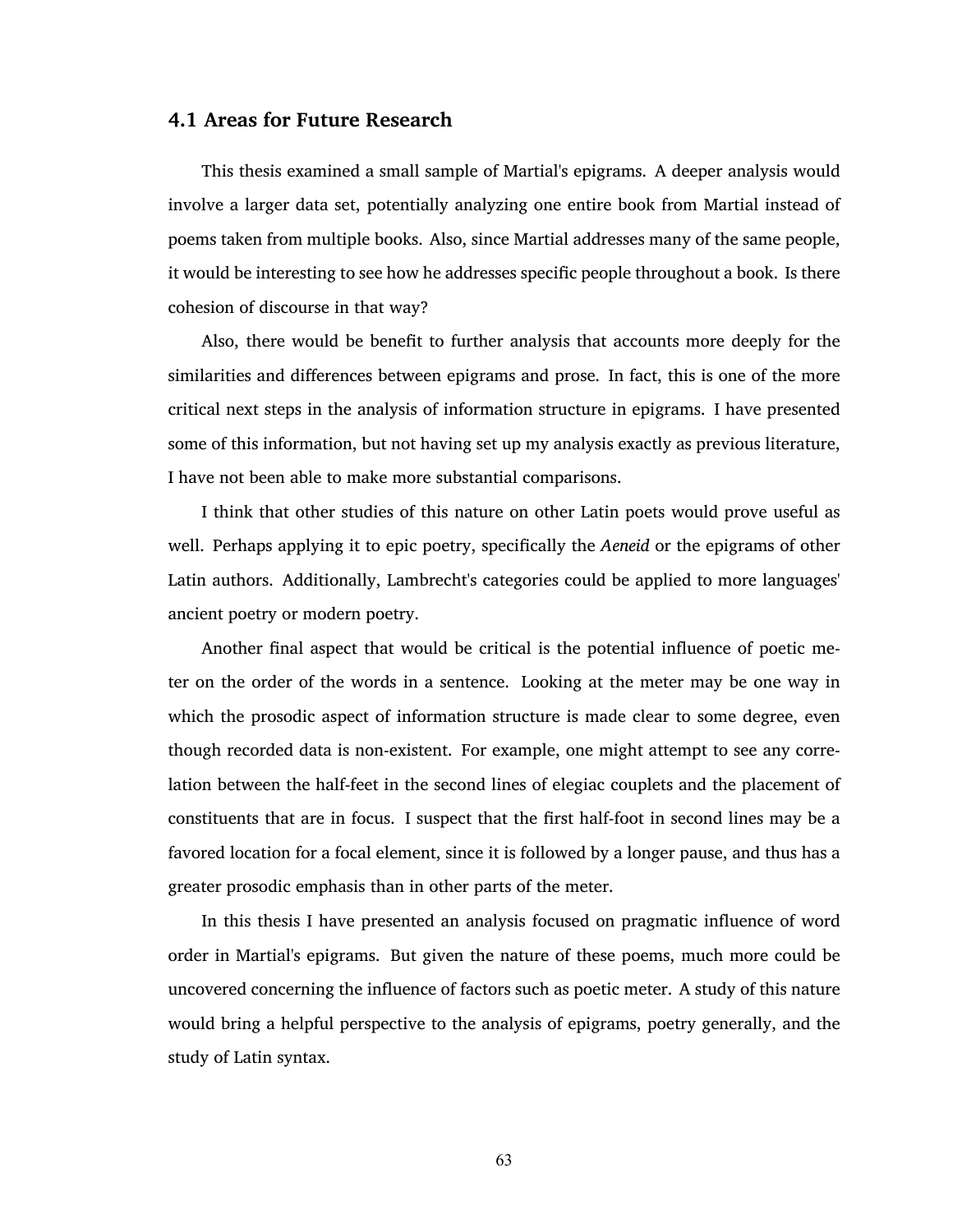## References

- Bohn's Classical Library. 1897. The Epigrams of Martial. <https://babel.hathitrust.org/cgi/pt?id=msu.31293006367365&view=1up&seq=1> (June 20, 2021)
- Chafe, Wallace. 1987. Cognitive constrains on information flow. In Russell S. Tomlin, (ed.), *Coherence and Grounding in Discourse,* Typological Studies in Language 11, 21-51. Amsterdam: John Benjamins Publishing Company.
- Comrie, Bernard. 1989. *Language universals and linguistic typology.* 2nd edn. Chicago: University of Chicago Press.
- Devine, A.M. & Laurance D. Stephens. 2019. *Pragmatics for Latin: From syntax to information structure.* New York: Oxford University Press.
- Dooley, Robert A. & Stephen H. Levinsohn. 2001. *Analyzing discourse: A manual of basic concepts.* Dallas: SIL International.
- Heimerdinger, Jean-Marc. 1999. *Topic, focus and foreground in Ancient Hebrew narratives.* Sheffield, England: Sheffield Academic Press.
- Kroon, Caroline H. M. 1995. *Discourse particles in Latin: A study of nam, enim, autem, vero, and at.* Amsterdam: J.C. Gieben.
- Lambrecht, Knud. 1994. *Information structure and sentence form: Topic, focus and the mental representations of discourse referents.* Cambridge: Cambridge University Press.
- Levinsohn, Stephen H. 2015. *Self-instruction materials on narrative discourse analysis.* Dallas: SIL International.
- Lunn, Nicholas P. 2006. *Word-order variation in Biblical Hebrew poetry: Differentiating pragmatics and poetics.* Eugene, Oregon: Wipf & Stock Publishers.
- Payne, Thomas E. 1997. *Describing morphosyntax: A guide for field linguists.* Cambridge: Cambridge University Press.
- Pinkster, Harm. 1990. Evidence for SVO in Latin? In Roger Wright (ed.), *Latin and the Romance languages in the early Middle Ages,* 69-82. London: Routledge.